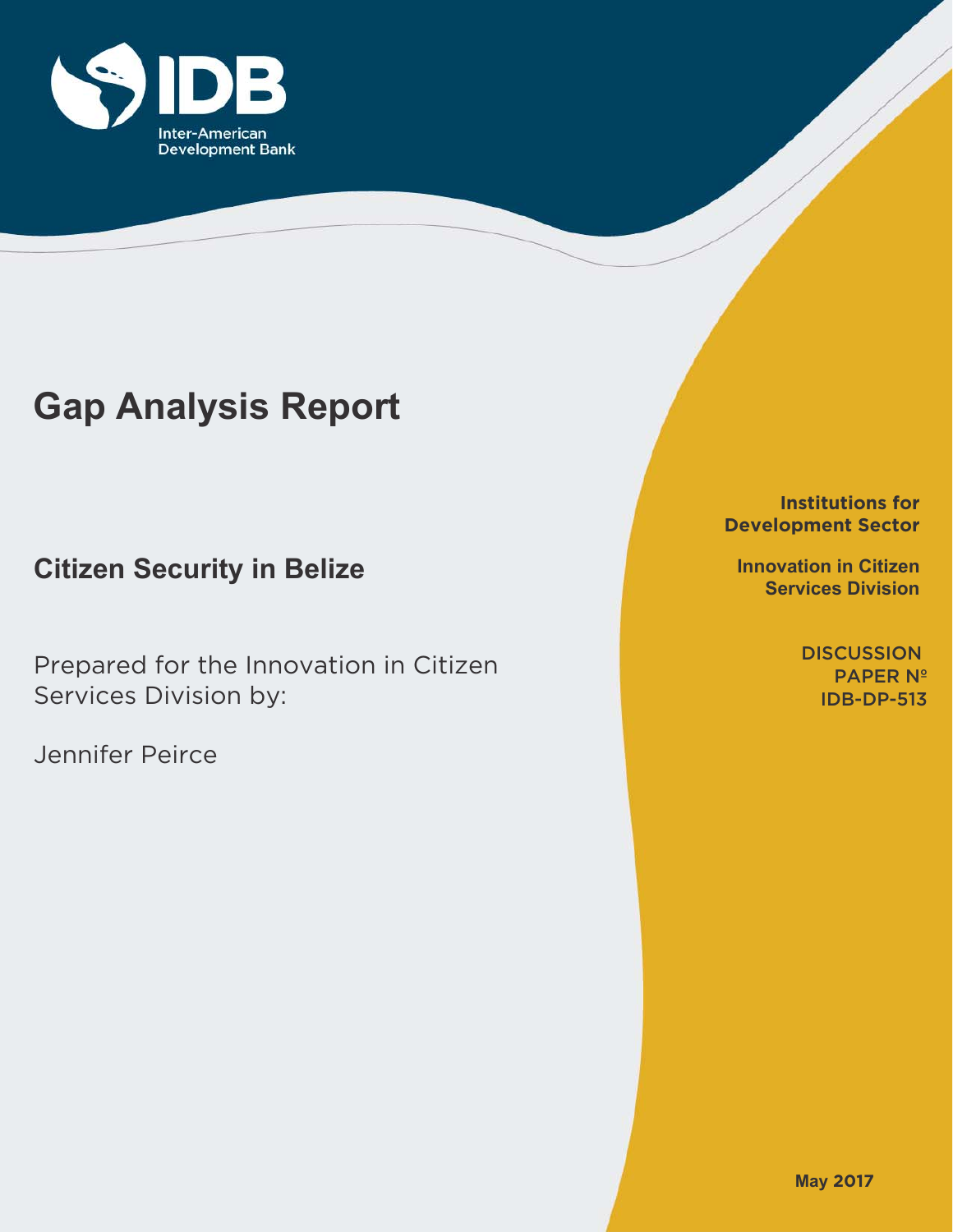# **Gap Analysis Report**

Citizen Security in Belize

Prepared for the Innovation in Citizen Services Division by:

Jennifer Peirce



**May 2017**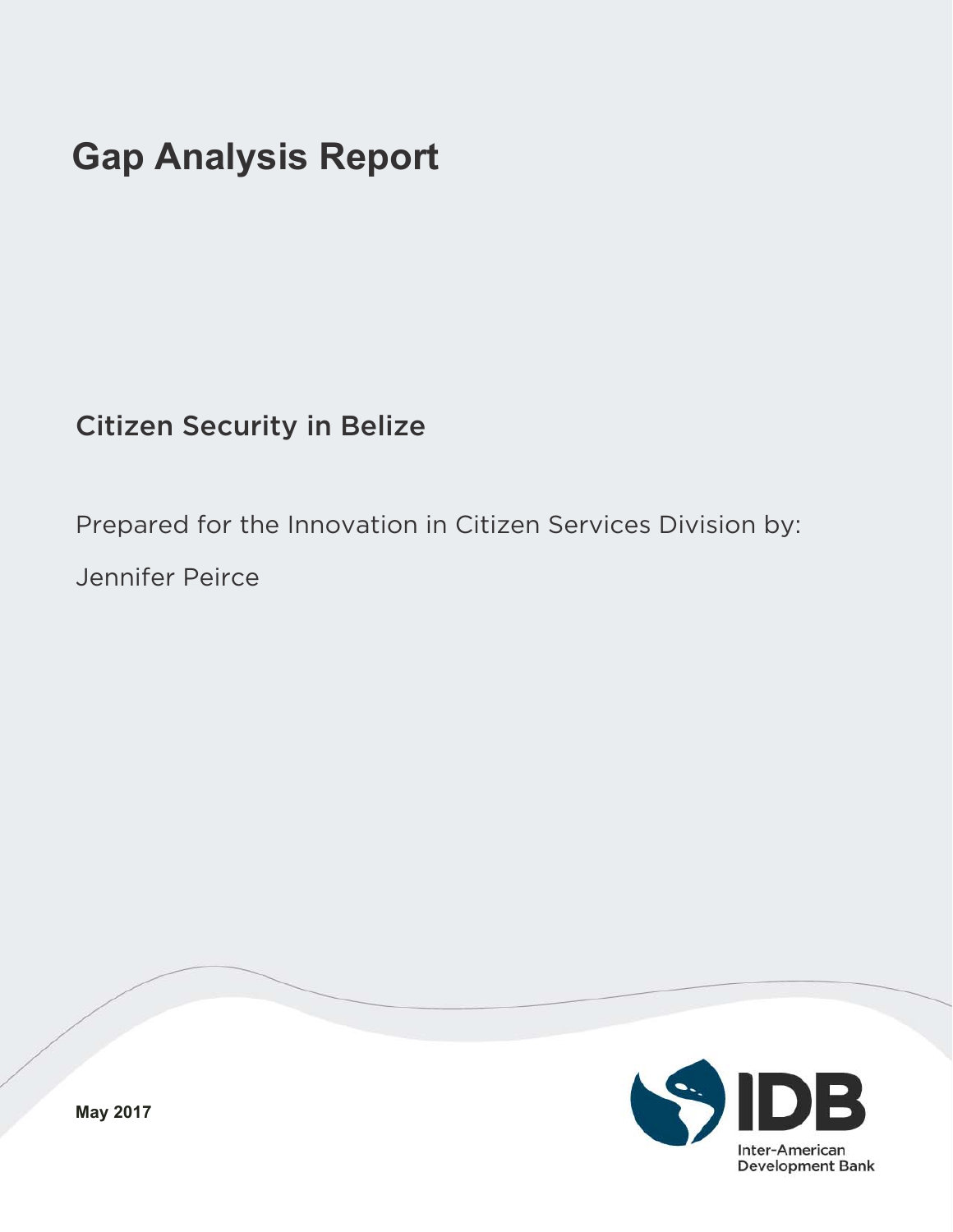#### http://www.iadb.org

Copyright © 2017 Inter-American Development Bank. This work is licensed under a Creative Commons IGO 3.0 Attribution-NonCommercial-NoDerivatives (CC-IGO BY-NC-ND 3.0 IGO) license (http://creativecommons.org/ licenses/by-nc-nd/3.0/igo/legalcode) and may be reproduced with attribution to the IDB and for any noncommercial purpose. No derivative work is allowed.

Any dispute related to the use of the works of the IDB that cannot be settled amicably shall be submitted to arbitration pursuant to the UNCITRAL rules. The use of the IDB's name for any purpose other than for attribution, and the use of IDB's logo shall be subject to a separate written license agreement between the IDB and the user and is not authorized as part of this CC-IGO license.

Note that link provided above includes additional terms and conditions of the license.

The opinions expressed in this publication are those of the authors and do not necessarily reflect the views of the Inter-American Development Bank, its Board of Directors, or the countries they represent.



Contact: Jennifer Peirce, jpeirce@jjay.cuny.edu.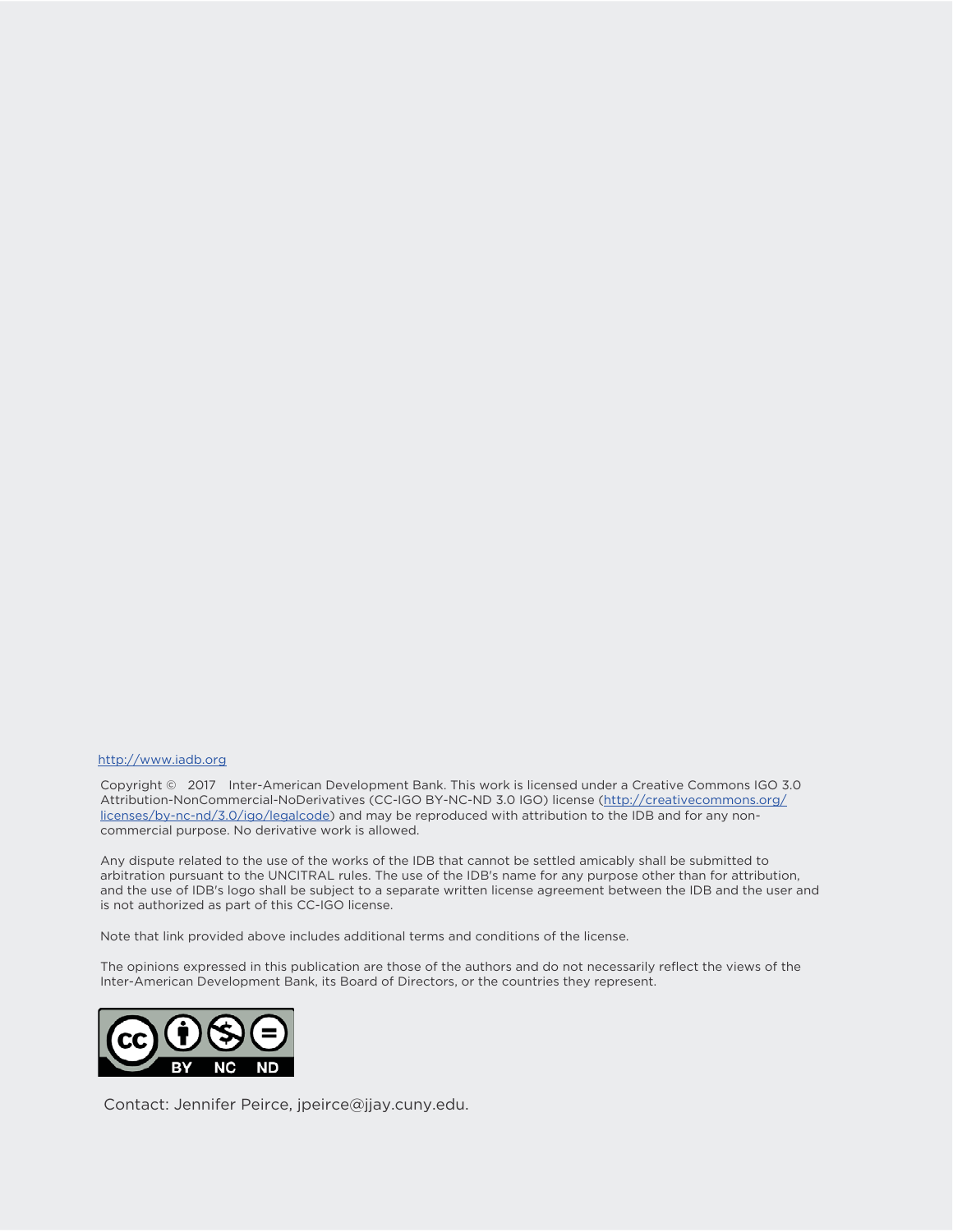#### **Abstract**

This paper presents updated information about crime and violence in Belize, and about current and recent initiatives that address these issues, with an emphasis on youth and on Southside Belize City. The findings complement the 2013 IDB Technical Note on citizen security in Belize and the analysis of the completed Community Action for Public Safety Program (CAPS). The report reviews factors contributing to crime and violence in Belize, and then identifies opportunities to consolidate progress and gaps in services. It makes recommendations for future programs, including a potential second phase of CAPS. The first key area is in juvenile justice: diverting more youth away from the criminal justice system and expanding mental health and foster care resources. The second key area is at the community level: further integrating social services and violence prevention efforts for families in Southside. The hardest-to-reach youth groups who are gang-involved are a priority, and strengthening targeted interventions for them, including conflict mediation, could make a difference. Third, it is important to apply a gender lens to this sector, notably by building gender-disaggregated data and addressing masculinity issues. For monitoring and evaluating interventions, new indicators—in addition to crime and recidivism rates—will help to create a more comprehensive picture of change.

#### JEL codes: H4, I3, K4, O2

Keywords: Belize, Caribbean, Central America, citizen security, crime, crime prevention, corrections, diversion, foster care, homicides, institutional capacity, justice system, juvenile justice, legal aid, police, public policy, risk factors, violence, youth development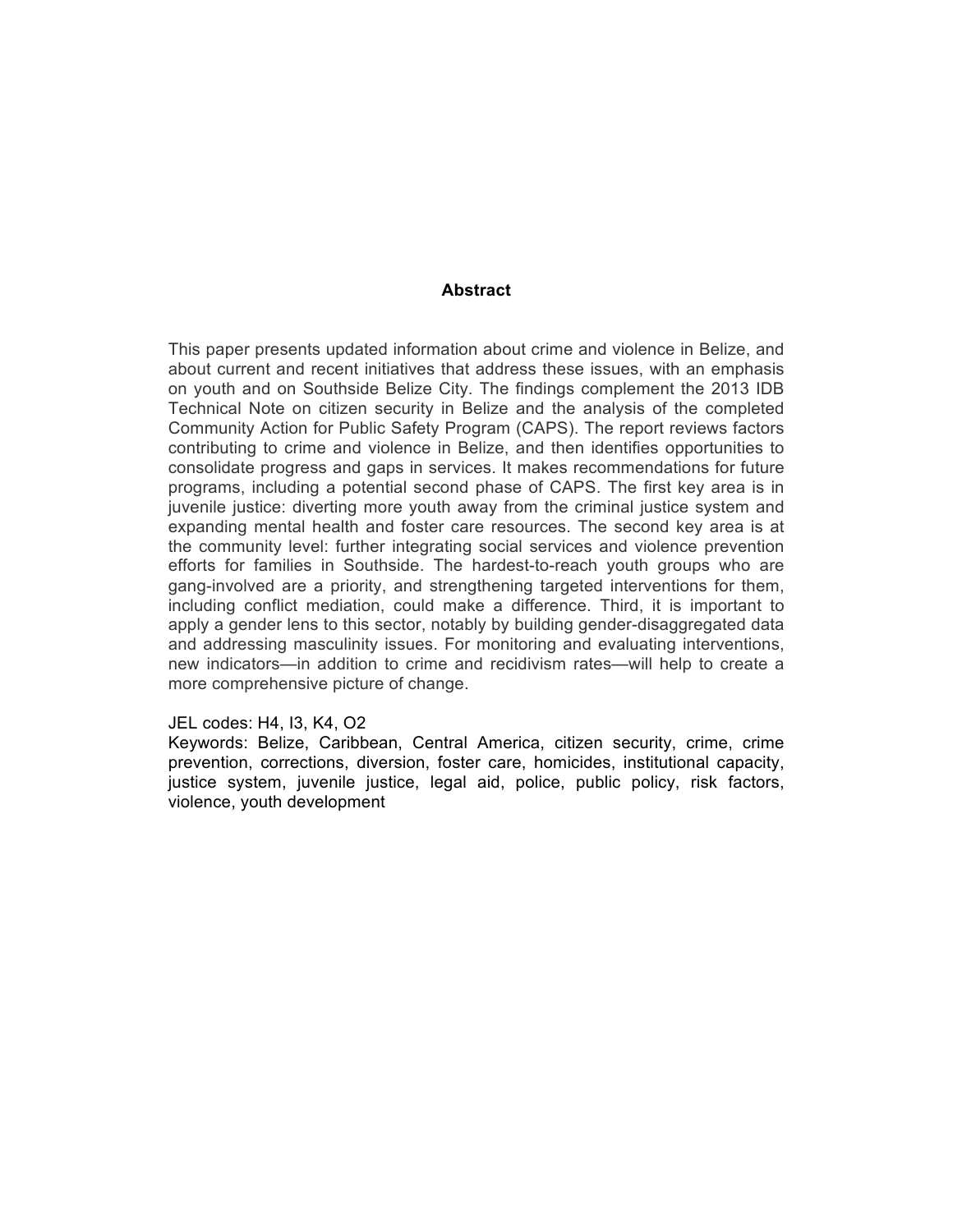## **Table of Contents**

| 1.                                                                                                                             |  |
|--------------------------------------------------------------------------------------------------------------------------------|--|
| 2.<br>2.1.<br>2.1.1<br>2.1.2.<br>2.1.3.<br>2.1.4.<br>2.1.5.<br>2.1.6.                                                          |  |
| 3 <sub>1</sub><br>3.1.<br>3.2.<br>3.3.                                                                                         |  |
| 3.4.<br>Juvenile Justice Detention Facilities: Youth Hostel and Wagner Youth Facility 27<br>3.5.<br>3.5.1.<br>3.5.2.<br>3.5.3. |  |
| 3.6.<br>3.7.<br>Mental Health, Substance Abuse, and Post-Traumatic Treatment Needs 32<br>3.8.<br>3.9.                          |  |
| 3.10.<br>$3.10.1$ .                                                                                                            |  |
| 3.12.                                                                                                                          |  |
| 3.13.<br>3.13.1. Positive Youth Development                                                                                    |  |
| Inter-Agency Public Sector Management Information System and FamCare 42<br>3.14.1.<br>3.14.2.<br>3.14.3.<br>3.14.4.            |  |
| 3.14.5.<br>4.                                                                                                                  |  |
| 5.                                                                                                                             |  |
| 6.                                                                                                                             |  |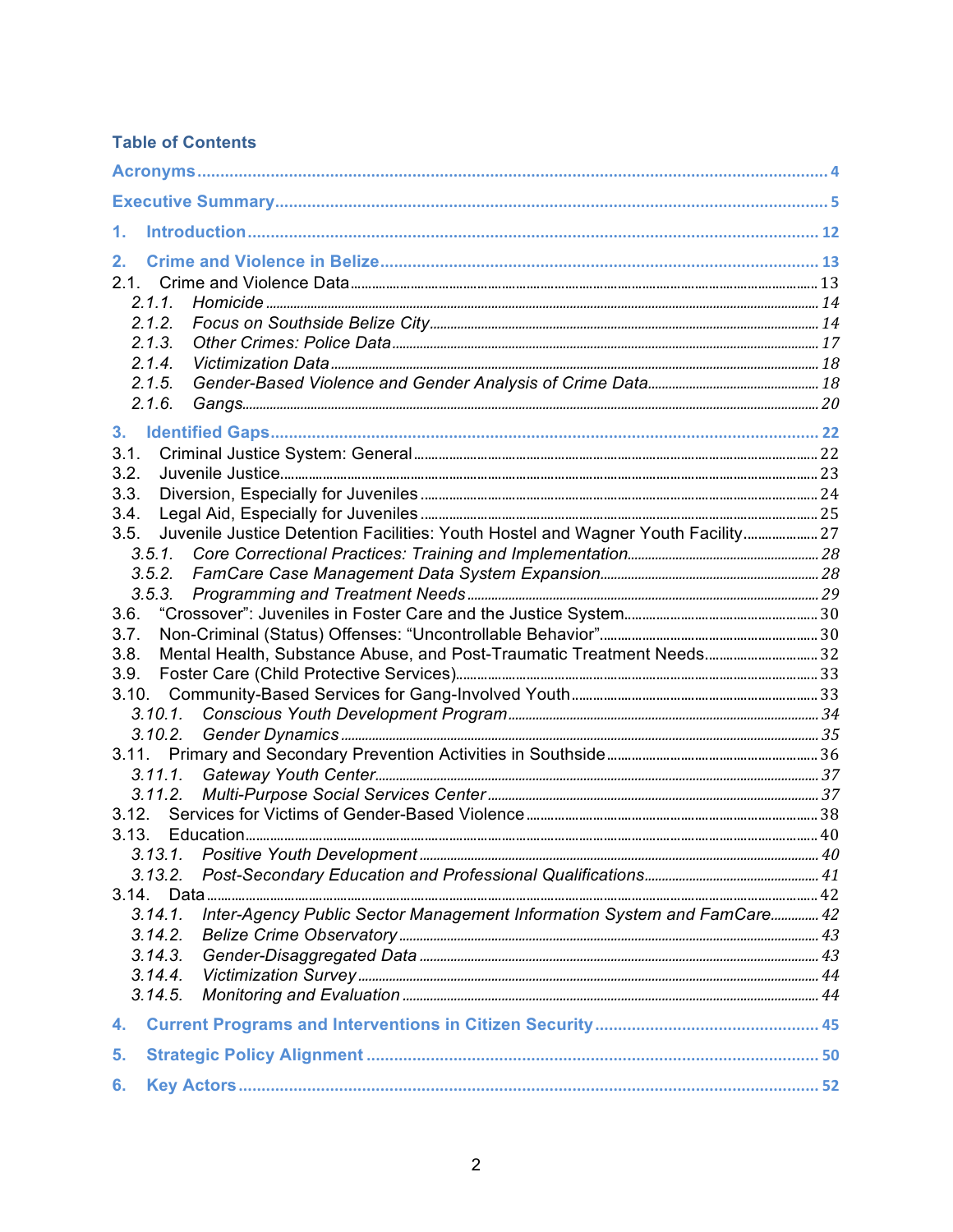| 7.3. Primary/Secondary Prevention and other Social Services (including on GBV) 56 |  |  |  |  |  |
|-----------------------------------------------------------------------------------|--|--|--|--|--|
|                                                                                   |  |  |  |  |  |
|                                                                                   |  |  |  |  |  |
|                                                                                   |  |  |  |  |  |
|                                                                                   |  |  |  |  |  |
|                                                                                   |  |  |  |  |  |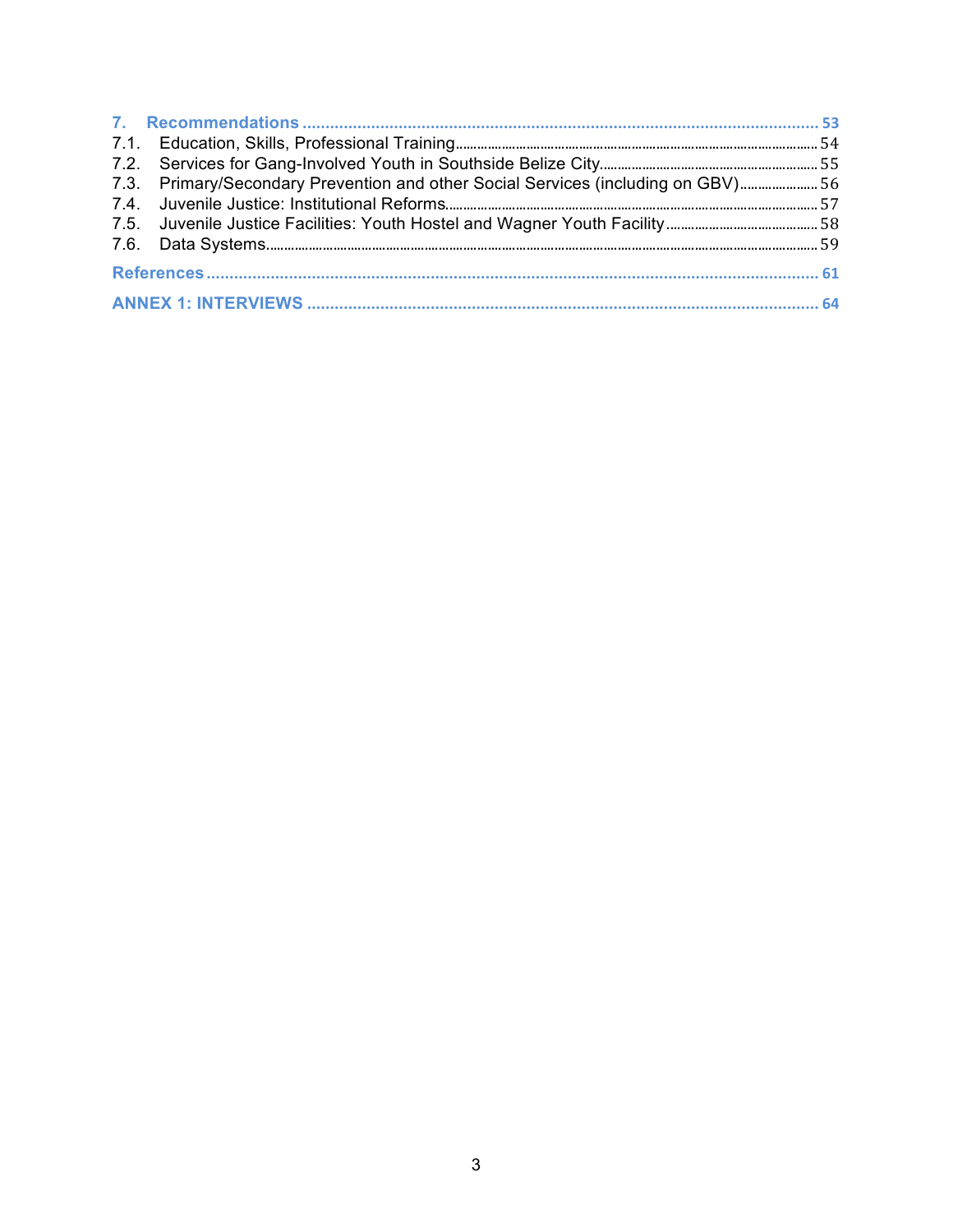## **Acronyms**

| <b>BCP</b>     | <b>Belize Central Prison</b>                                                 |
|----------------|------------------------------------------------------------------------------|
| <b>BDF</b>     | <b>Belize Defense Force</b>                                                  |
| <b>BPD</b>     | <b>Belize Police Department</b>                                              |
| <b>CAPS</b>    | <b>Community Action for Public Safety Program</b>                            |
| <b>CARSI</b>   | Central America Regional Security Initiative (US Government)                 |
| CEO            | <b>Chief Executive Officer</b>                                               |
| <b>CYDP</b>    | <b>Conscious Youth Development Program</b>                                   |
| FamCare        | <b>FamCare Case Management System</b>                                        |
| <b>GBV</b>     | Gender-based violence                                                        |
| GOB            | <b>Government of Belize</b>                                                  |
| GSU            | <b>Gang Suppression Unit (Police)</b>                                        |
| <b>JICC</b>    | Joint Intelligence Coordinating Committee (Police)                           |
| <b>ICB</b>     | <b>International Competitive Bidding</b>                                     |
| <b>ICF/ICS</b> | Institutional Capacity of the State Division                                 |
| <b>IPSMIS</b>  | Interagency Public Safety Management Information System                      |
| <b>IPV</b>     | Intimate partner violence                                                    |
| <b>ITVET</b>   | Institute for Technical and Vocational Education and Training                |
| MED            | Ministry of Economic Development                                             |
| MF             | Ministry of Finance                                                          |
| MН             | Ministry of Health                                                           |
| <b>MHDSTPA</b> | Ministry of Human Development, Social Transformation and Poverty Alleviation |
| <b>MNS</b>     | <b>Ministry of National Security</b>                                         |
| MoEdY          | Ministry of Education and Youth                                              |
| <b>MPPS</b>    | Ministry of Police and Public Safety                                         |
| <b>NCFC</b>    | National Committee for Families and Children                                 |
| <b>OPM</b>     | Office of the Prime Minister                                                 |
| <b>PYD</b>     | Positive Youth Development                                                   |
| RB             | <b>Restore Belize</b>                                                        |
| <b>RNR</b>     | Risk-needs-responsivity                                                      |
| <b>SIB</b>     | <b>Statistical Institute of Belize</b>                                       |
| <b>SECI</b>    | <b>Institutional Capacity Assessment System</b>                              |
| <b>SICA</b>    | Central America Integration System                                           |
| <b>UNDP</b>    | United Nations Development Program                                           |
| <b>UNICEF</b>  | United Nations Children's Fund                                               |
| VAW            | Violence Against Women                                                       |
| <b>WHO</b>     | <b>World Health Organization</b>                                             |
| <b>WYF</b>     | <b>Wagner Youth Facility</b>                                                 |
| YC             | <b>Youth Cadet Corps</b>                                                     |
| YH             | <b>Youth Hostel</b>                                                          |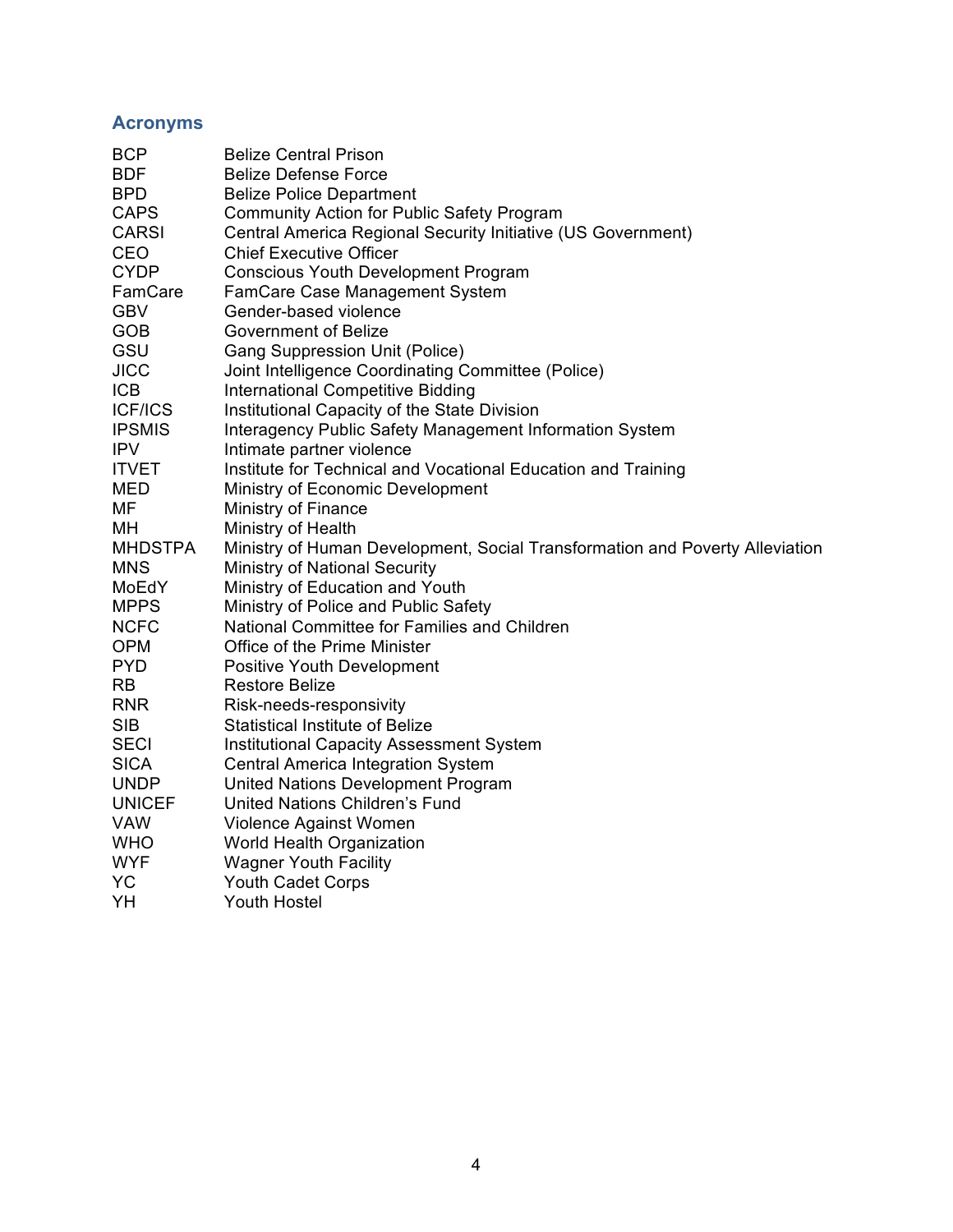#### **Executive Summary**

This report presents updated information about crime and violence in Belize and about government and internationally funded projects meant to address these problems. It builds on previous analysis which reviewed the trends in crime and violence in Belize and the government's policies and programs in the section, and proposes short and medium-term actions to strengthen the government's ability to prevent and reduce crime and violence (Peirce and Veyrat-Pontet, 2013). The findings complement the analysis conducted at the completion of the Community Action for Public Safety (CAPS) program in late 2015, a \$5M five-year, multifaceted intervention funded by the Inter-American Development Bank (IDB). As the Government of Belize (GoB) and the IDB consider the potential for a second phase of CAPS, there is an opportunity to continue and consolidate the progress achieved in Southside Belize City (the target area of CAPS I) and to adjust and add new elements for future projects. The goal of the report is to identify gaps and needs in programs and services which will serve as a basis for developing a plan for the second phase, as well as to inform policy and program development by the GoB and other national and international actors more broadly.

Crime and violence remain a major problem for Belize. Despite advances in the last five years, there is a clear need for ongoing work in this sector. Most notably, the concentration of crime and violence in Southside Belize City among young people, especially those with prior exposure to violence and incarceration, remains steady and serious. The phenomenon of crime and violence in Belize—as in other Central American and Caribbean countries—is complex and enmeshed in overlapping social, political, and economic factors. It ranges from organized crime that reflects the geopolitics of drug law enforcement in the region, to local gang retaliations, to economic crimes by people struggling to survive, to family violence behind closed doors and amid a certain degree of social "normality." There is no single intervention that can fully respond to or prevent all types of crime and violence. Rather, multifaceted and sustained actions that target specific individual, family, and community risk factors show promise. Still, these alone are insufficient; they should be combined with major institutional reforms aimed at minimizing youths' contact with the criminal justice system and improving relations with law enforcement.<sup>1</sup>

In Belize, a crucial challenge is that the criminal justice system is overloaded and overutilizes incarceration, for both adults and juveniles, at the pretrial detention and sentencing phases. The presumed benefits of incarceration—incapacitation, deterrence, and rehabilitation—are likely outweighed by the negative effects: exposure to more severe

 $1$  The evidence supporting the positive results of diversion and noncustodial treatment and supervision of youth charged with crimes is strong. Juvenile justice systems should focus on strengthening youth's positive assets and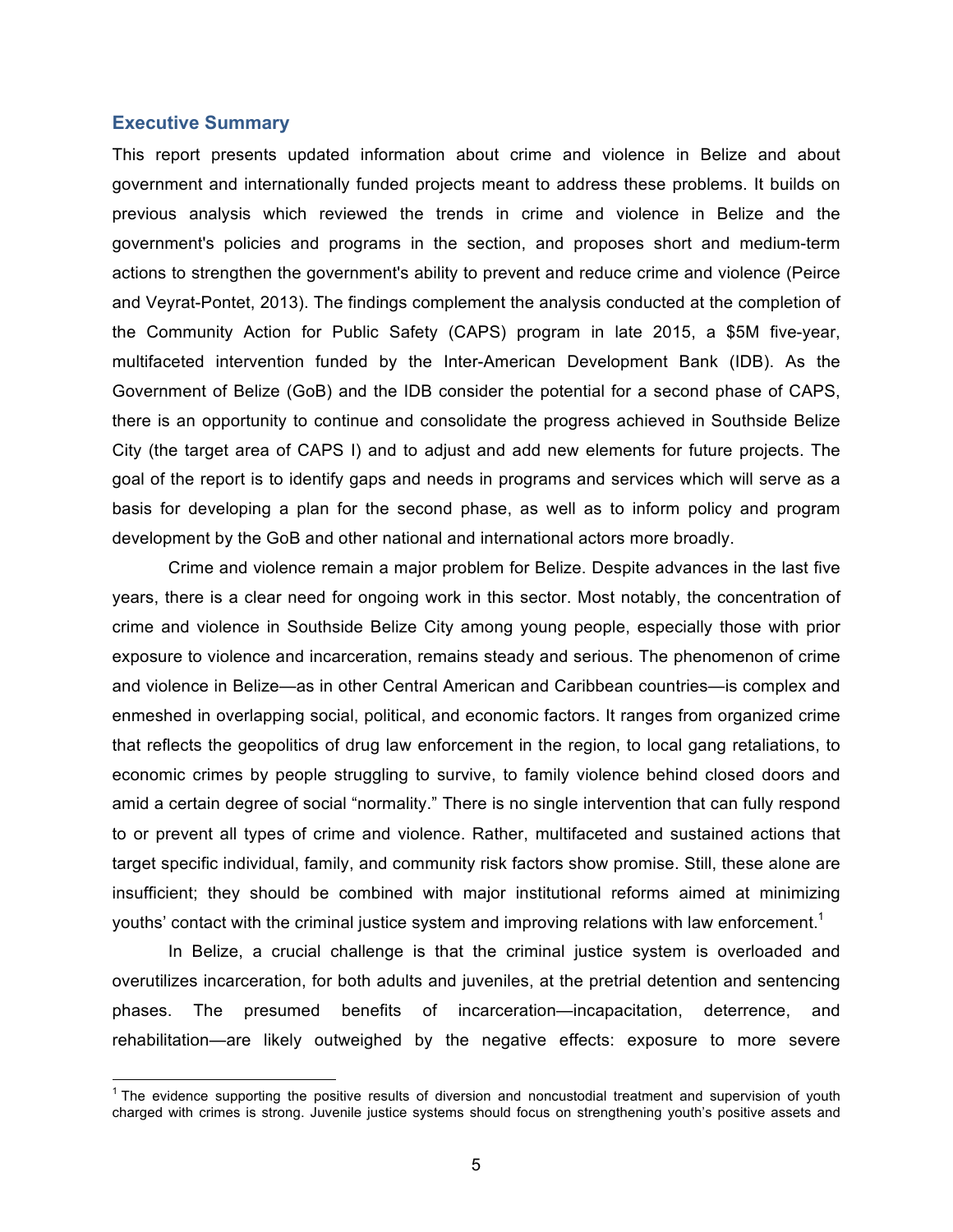criminality, acquisition of antisocial views and skills, experiences of deprivation and violence, and a lack of treatment and support services. This imbalance is more serious at the juvenile level, given that research shows that early contact with the criminal justice system, especially detention, increases the likelihood of future involvement in crime. Belize has made significant progress in shifting its juvenile justice system away from harsh punishment and toward more rehabilitation and treatment—including through CAPS activities. There is room to strengthen this progress, as well as to build more housing, prevention, treatment, educational, and reentry services outside of detention settings.

The identified gaps include issues addressed and not addressed by CAPS I. Broadly, they fall into two categories: (i) institutional, legal, and programmatic aspects of the juvenile justice and foster care systems; and (ii) community-based social services and violence prevention efforts (primary, secondary, and tertiary). This list is not exhaustive; it does not, for example, fully address needs for better policing or those in the adult judicial and prison systems. Still, no single program has the resources to cover all the gaps listed.

In terms of recommendations aimed mainly at a possible second phase of CAPS, this report suggests that three overarching elements should be developed. First, the program should focus on minimizing juveniles' interaction with the criminal justice system, by supporting diversion, legal aid, and alternative spaces for residential and nonresidential mental health and other treatment interventions. Second, the program should focus more on the most at-risk youth in Southside, including those already actively involved in gangs and/or those with multiple serious risk factors (especially exposure to trauma and violence). This includes expanding and strengthening existing work with gangs—notably mediation of disputes by CYDP—and conducting more robust outreach and assessments to target the most difficult and hardest-toreach young people.<sup>2</sup> In addition, it is crucial to connect this work with new and expanded support services for youth in conflict with the law, especially those reentering communities after incarceration. Third, the program should integrate a gender analysis throughout its activities. This is not a discrete activity. It includes issues of violent masculinities, gender-based violence (GBV), and gender-specific treatment considerations in both institutional reforms and new or stronger services. In addition, it involves collecting qualitative and quantitative genderdisaggregated data and conducting analysis and new research with a gender lens.

 $2$  This approach aligns with gang violence mediation and intervention models (sometimes called "interruption"), such as CureViolence (United States, Trinidad and Tobago, and others: www.cureviolence.org) and Peace Management Initiative (Jamaica), which are based on nonviolent conflict resolution and relationships of trust with gangs. It also builds on Belize's past successes—albeit short-lived—with gang negotiations and truces.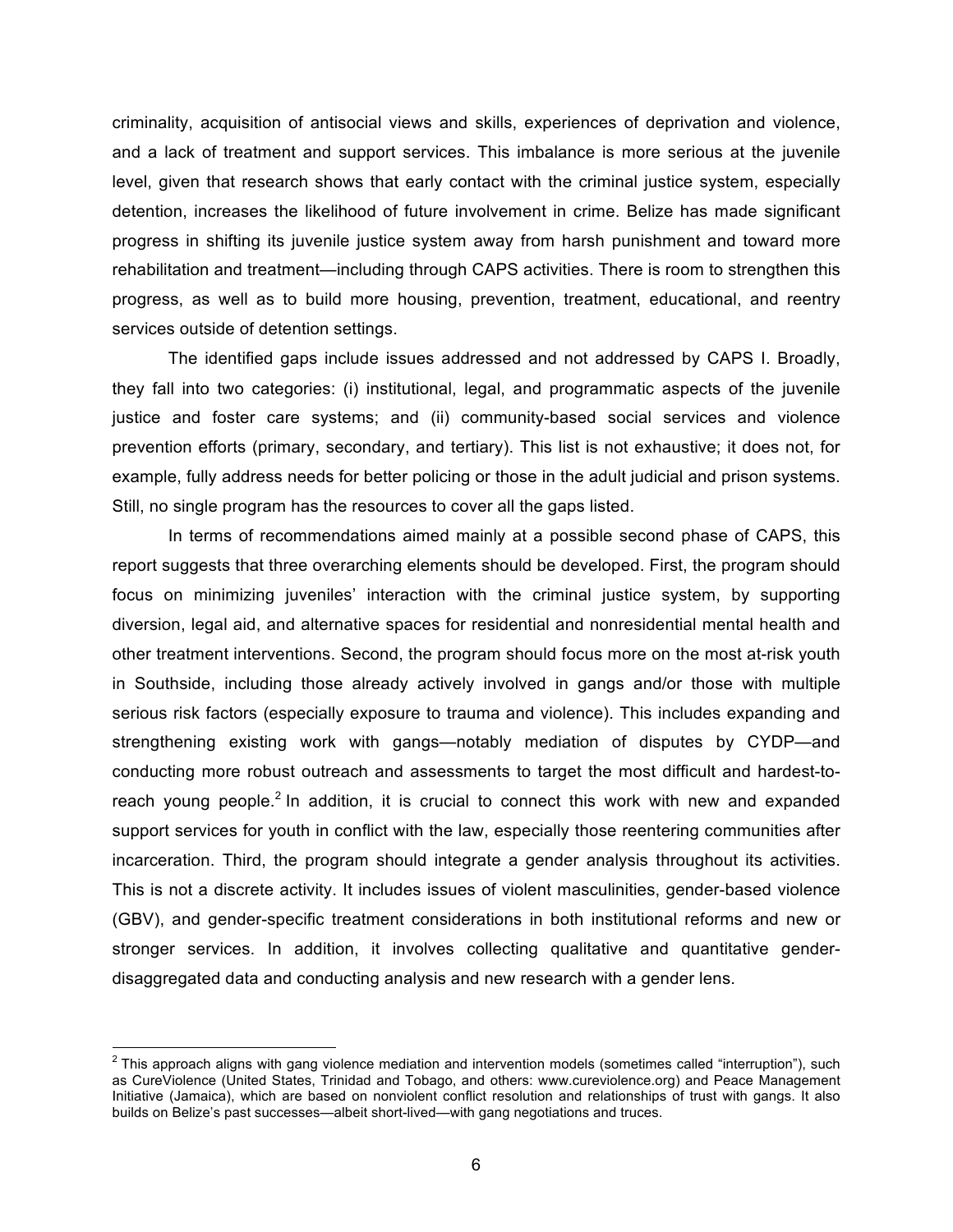This report also identifies gaps that are consistent with actions already underway through CAPS I, that is, areas that need ongoing, expanded activities through a second phase of CAPS. In the education and primary prevention realm, there is a need for expanded and ongoing training of teachers who implement the Positive Youth Development curriculum in schools.<sup>3</sup> In community-based violence prevention, services in Southside, such as literacy, remedial education, vocational training, and counseling, therapy, and treatment (especially for serious mental health issues), should be strengthened. This could include a new one-stop shop for services and reducing geographic, financial, and other access barriers. Within the juvenile justice facilities (Youth Hostel and Wagner Youth Facility), the implementation of core correctional practices, treatment and education classes, and risk assessment tools is going well and requires ongoing, robust training, resources, and technical assistance. In both communitybased and facility-based programs, the most urgent need is for more mental health and trauma treatment professionals. Finally, the technological platform for improved data collection and management is well established, both across agencies and for case management. Additional training and resources are necessary to help all agencies harmonize and upload data and to produce cross-agency analysis reports.

Some of the needs identified in this report relate more to monitoring and evaluation (M&E) than to the specific types of activities required. A central finding from the CAPS I Project Completion Report is that, due to the scope of activities, using the youth-involved violent crime rate of Southside Belize City as the primary or only indicator of project success is not meaningful, even though it is important to track this trend more broadly. Therefore, additional and alternative indicators that are closer to the institutions and youth involved in activities are necessary, such as shifts in practices, behaviors, resources, and attitudes.

With regard to the juvenile justice system, the most common indicator is the recidivism rate of juveniles leaving the system. Though there is a positive trend here, as noted in the PCR, it is measuring readmission to facilities more than reoffending. At the most basic level, there is a need to track the various categories of readmission (e.g., remand versus conviction, or by charge). At the conceptual level, recidivism in general should not be the primary or sole indicator for juvenile justice projects, as this can create misleading interpretations and incentives (Butts, 2014). When a program or system successfully reduces the overall amount of incarceration of juveniles (as CAPS II could propose to do), this leaves the most serious individuals in the system (i.e., those being tracked); these youth are likely to have worse or

 $3$  The Gateway Youth Center, set up under CAPS I in Southside, is running smoothly and is integrated into Ministry of Education operations.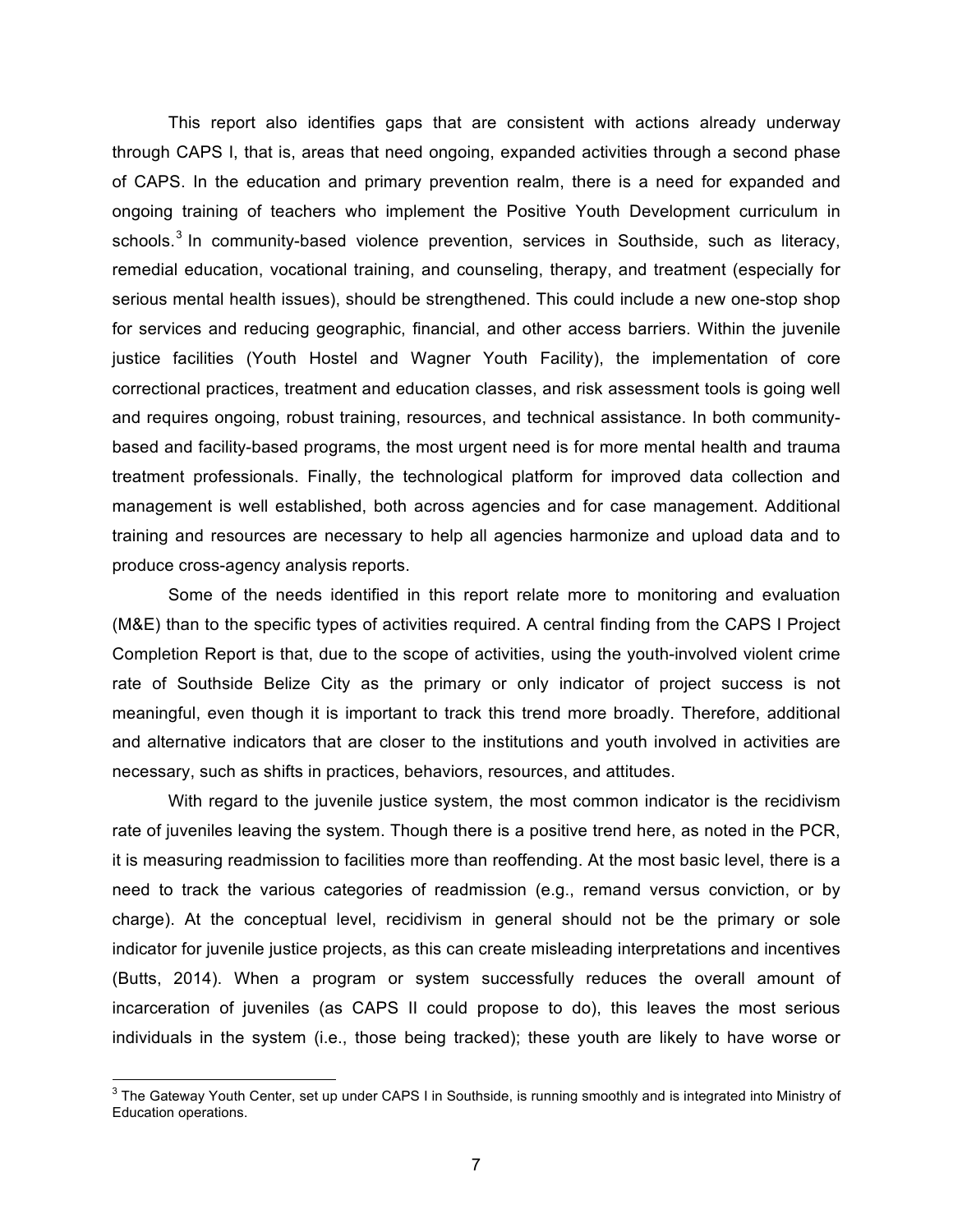more volatile reoffending patterns. Given this, there is a need to track multiple indicators for juveniles in conflict with the law, including for those who are diverted to noncustodial settings and those who reenter communities after detention. Furthermore, numerous projects and agencies use very similar indicators for their M&E frameworks, and there is a clear opportunity to build a joint database of such information, to reduce duplication and to generate a systemlevel view of change.

#### **Gaps Identified**

#### *AREA 1: Juvenile Justice System*

- **Legal and policy reforms to the juvenile justice legal framework:** Some current elements contravene international standards (UN CRC, UN Havana Rules (for youth deprived of liberty) and UN Beijing Rules (for administration of juvenile justice)) and best practices. The following issues require adjustment: allowing life without parole and mandatory life imprisonment as sentences for juveniles; allowing criminalization of acts by juveniles that are not criminalized for adults (in particular, "uncontrollable behavior"); no mandatory expungement of juvenile criminal records; no mandatory legal representation and social work advocacy for juveniles in contact with the law. *(Not covered by CAPS I.)*
- **Diversion**: There is work underway by the Supreme Court, the Attorney General's Ministry, and UNICEF/UNDP to develop and implement a full juvenile diversion policy and program, modeled on those of other Caribbean countries. The key needs are comprehensive training for justice officials and programs and organizations to receive juveniles diverted at all stages (arrest, prosecution, sentencing, and detention). *(Not covered by CAPS I.)*
- **Legal Aid:** Many youth end up with criminal charges, convictions, and custodial sentences because they have no lawyer to represent their interests in court. Legal Aid is not currently mandatory for juveniles. There is a clear opportunity to provide government-funded defense counsel (and paralegal and administrative support) for all juveniles. The Attorney General's Ministry has already conducted a feasibility and cost-benefit analysis for this plan and is coordinating with the Bar Association. Funds are needed to expand the existing office and staff capacity (which addresses only adult capital cases) and to provide training on juvenile justice issues. *(Not covered by CAPS I.)*
- **Crossover between detention and foster care:** A significant portion of youth in juvenile detention centers are caught in a revolving door between foster care and juvenile justice. The GoB places them in detention when their behavioral and/or mental health problems become too severe to be managed by foster families or group homes. This means that very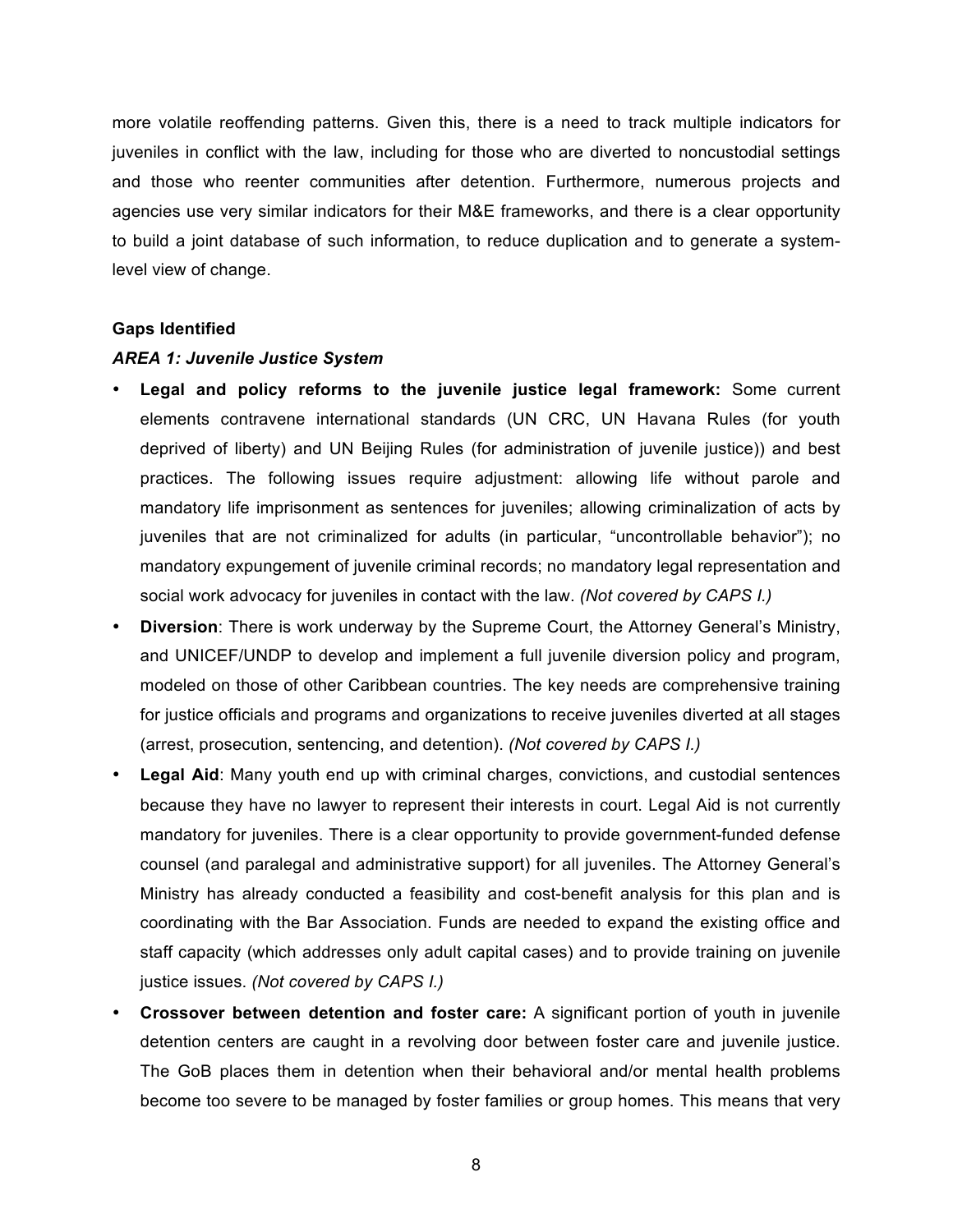vulnerable juveniles with no criminal involvement live in close proximity with those who have committed serious crimes. Conversely, foster homes are not equipped to receive juveniles reentering after a detention sentence. There is a need for facilities—separated by gender and with adequate treatment and security staff capacity—to treat (i) juveniles with severe behavioral challenges; (ii) juveniles with serious mental illness; (iii) girls requiring highsecurity custody (rather than the adult women's prison); and (iv) housing for boys and girls exiting custodial sentences who cannot return to family settings. *(Not covered by CAPS I.)*

• **Youth Hostel and Wagner Youth Facility:** Both juvenile justice facilities (medium and high security, respectively) have implemented significant new management and treatment approaches, via support from CAPS and technical assistance from a Canadian youth corrections expert. There is a need for ongoing training and implementation support, especially to integrate the new strategies across all categories of staff, including the Belize Central Prison (BCP) (adult prison). The key needs in both centers are quite pragmatic: there are insufficient staff for (i) educational and vocational programs, especially outside of weekday hours; and (ii) social work and therapy, especially those with advanced qualifications for handling youth with more serious trauma and challenges. For the latter group, there is a lack of such staff in Belize in general, so substantial training of entry-level social workers and therapists, plus incentives for recruiting qualified staff to the juvenile justice system, are necessary. *(Begun under CAPS I.)*

#### *AREA 2: Community-Based Violence Prevention Services*

- **Direct interventions with gang-involved young adults:** There are quite a few projects offering primary and secondary violence prevention services—mainly job training and sports/arts programs—for young people in Southside Belize City, but many are not accessible to youth already involved in gangs. Moreover, there is a clear need for intervention and mediation in ongoing gang conflicts that can escalate to violence. These cases are beyond the reach of general prevention strategies. The Conscious Youth Development Program (CYDP), under the Ministry of Human Development, Social Transformation and Poverty Alleviation (MHDSTPA) is the one organization working directly with gangs, but it lacks physical space, confidentiality, and low-visibility security capacity (e.g., plainclothes police), and separate areas for active gang members versus youth seeking to avoid recruitment. *(Not covered by CAPS I.)*
- **Violence prevention and other social services – accessibility in Southside:** The emphasis on youth in Southside can have the unintended consequence of social services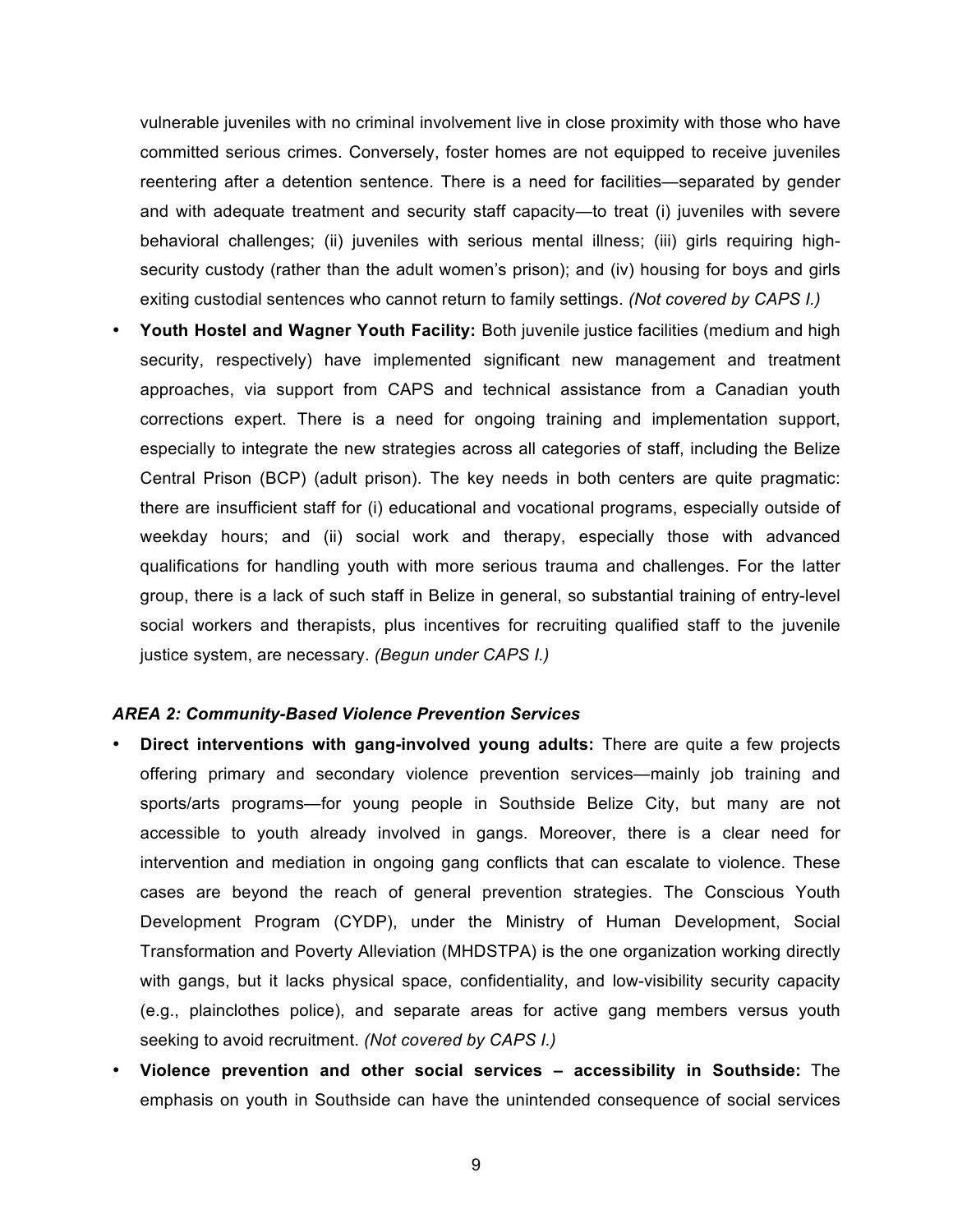projects neglecting a family-oriented focus. This is evident among families who are clients of multiple MHDSTPA services (e.g., conflict resolution, nutrition, parenting, violence prevention, welfare) but must access each separately, for each young person, at different offices. This creates inefficiencies and access barriers for both the institution and beneficiaries. There is also a need for collective space in Southside for trainings, classes, workshops, and community events, both for the MHDSTPA and for other partner organizations. A single facility with multiple areas—administration, client visits, communal space—would address many of these challenges and help to integrate the social services and violence prevention wings of MHD's work (often involving the same clients). *(Not covered by CAPS I.)*

- **Positive Youth Development (PYD) curriculum implementation:** The initial rollout of the PYD in schools shows promising results and complements other community-based youth services. To consolidate implementation, more schools and teachers need training and materials, as well as ongoing technical assistance. *(Begun under CAPS I.)*
- **Gender-Based Violence: Services, Data, and Research:** Across all sectors and topics, there is a dearth of information and services that are disaggregated by or tailored by gender. Within social services—violence prevention, parenting, gang education, and others—there is a need for more content that addresses the pressures and vulnerabilities faced by boys and those faced by girls. Very few social workers and counselors have sufficient training to provide services for girls and boys who have experienced sexual violence or exploitation. The juvenile justice facilities do not have adequate specialization of treatment for genderspecific needs, or for legal aid, diversion, and/or reentry support services. In general, there is a lack of data and knowledge about the numbers, characteristics, and experiences of women and girls as victims and perpetrators of crime and violence. *(Minimally covered by CAPS I.)*
- **Data Systems:** There is marked progress on information and data systems under CAPS I: the interagency information system and the FamCare case management system are fully operational in terms of technology and licenses. The remaining needs are in human capacity development and political and institutional integration. There is a need for staff in other ministries with the skills to harmonize and upload data to both systems, on an ongoing basis, as well as to work together on interagency analytical reports. The two most serious gaps are between the police information systems (CIMS, CompStat) and the Inter-Agency Public Safety Management Information System (IPSMIS), and between the judicial records (adult and juvenile), which do not currently have an electronic management system. Other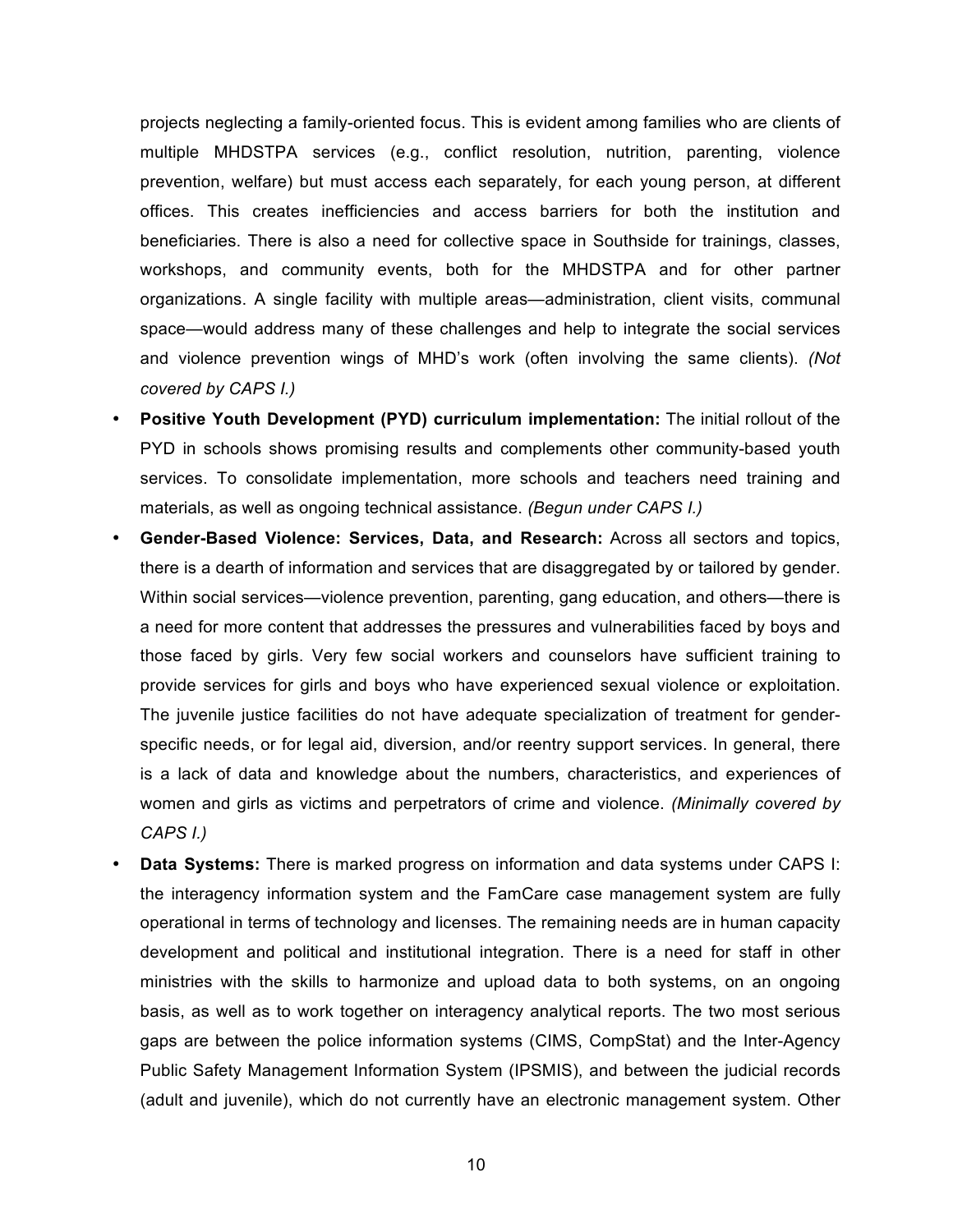ministries and agencies—notably the Wagner Youth Facility (WYF) and the juvenile justice system—should adopt FamCare as a single platform for integrated case management. The gender-specific data needs discussed above should also be integrated into both existing systems. *(Begun under CAPS I.)*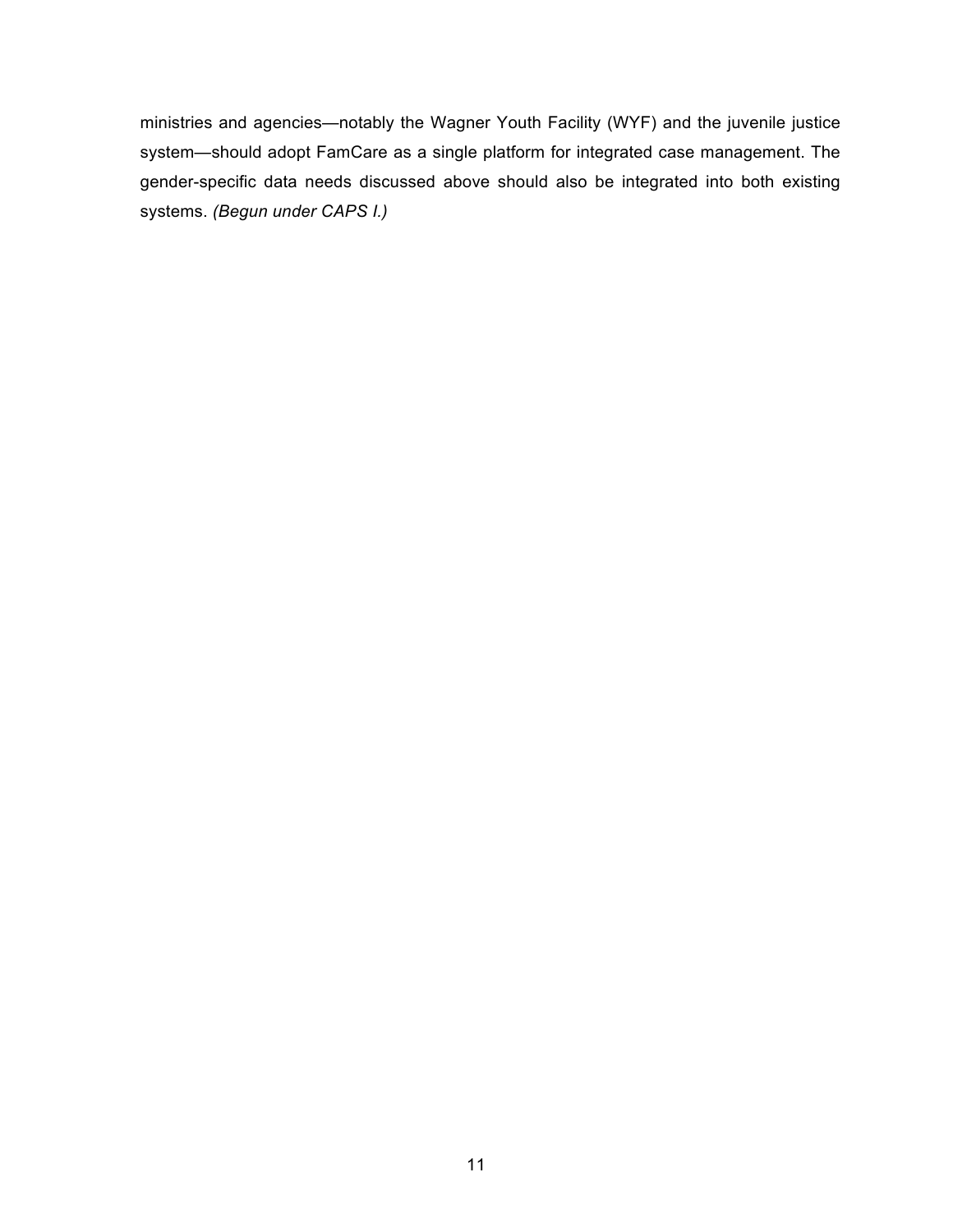#### **1. Introduction**

The purpose of this report is to provide an updated analysis of the citizen security sector in Belize, including data, policies, research, and current projects and interventions related to crime, violence, the criminal justice system, youth at risk, and community violence prevention. This builds on analysis in the IDB Technical Note on the sector (Peirce and Veyrat-Pontet, 2013). One significant intervention in these areas in recent years has been the Community Action for Public Safety (CAPS) program, a \$5 million, five-year intervention by the Government of Belize (GoB), with a loan from the Inter-American Development Bank (IDB). At project completion, the GoB and the IDB noted numerous achievements and outcomes, as well as areas that require further work. More broadly, overall crime and violence in Belize remain severe. Developing a second phase of the program (i.e., CAPS II) is a priority for the GoB.

The IDB commissioned this gap analysis report to ensure that the next phase of the program builds on CAPS I achievements, addresses current needs, complements the current work of other government, nonprofit, and international entities in the sector, and is based on precise and up-to-date data. It identifies key gaps in services, capacity, and resources within these sectors, and recommends policies and interventions that could contribute to meeting some of these needs. This report is not exhaustive; rather, it aims to address the sector as a whole, beyond the parameters of what a second phase of CAPS could potentially include. In this sense, it is meant to be useful for the design of other interventions by other organizations. Moreover, the analysis and recommendations are meant to inform the design of CAPS II, and so the emphasis is on issues that could fit within these parameters. One aspect of this focus is geographic: CAPS I and II focus on Belize City, specifically Southside. Thus, more attention is given in this report to data and projects in this geographic area.

This report is based primarily on data gathered through interviews with interlocutors in Belize (government, international, and nonprofit organizations, as well as project beneficiaries), conducted in June 2016.<sup>4</sup> The interviews include the Ministry of Human Development, Social Transformation, and Poverty Alleviation (several sections),<sup>5</sup> Ministry of Education, Ministry of National Security, Belize Police,<sup>6</sup> Ministry of Economic Development, Chief Justice of Belize, the Kolbe Foundation (which runs the prison and youth prison), the National Women's Commission, RESTORE Belize, the United Nations Development Program, UNICEF, and the U.S. Embassy, as well as several nongovernmental organizations (NGOs). It also includes data, reports, and

<sup>&</sup>lt;sup>4</sup> See list of interviews in Annex I.<br><sup>5</sup> Community Rehabilitation Department, Child Protection Services, Conscious Youth Development Program, Planning and IPSMIS.

<sup>&</sup>lt;sup>6</sup> JICC, Interview with Southside Commander and with Gang Suppression Unit Superintendent, June 2016.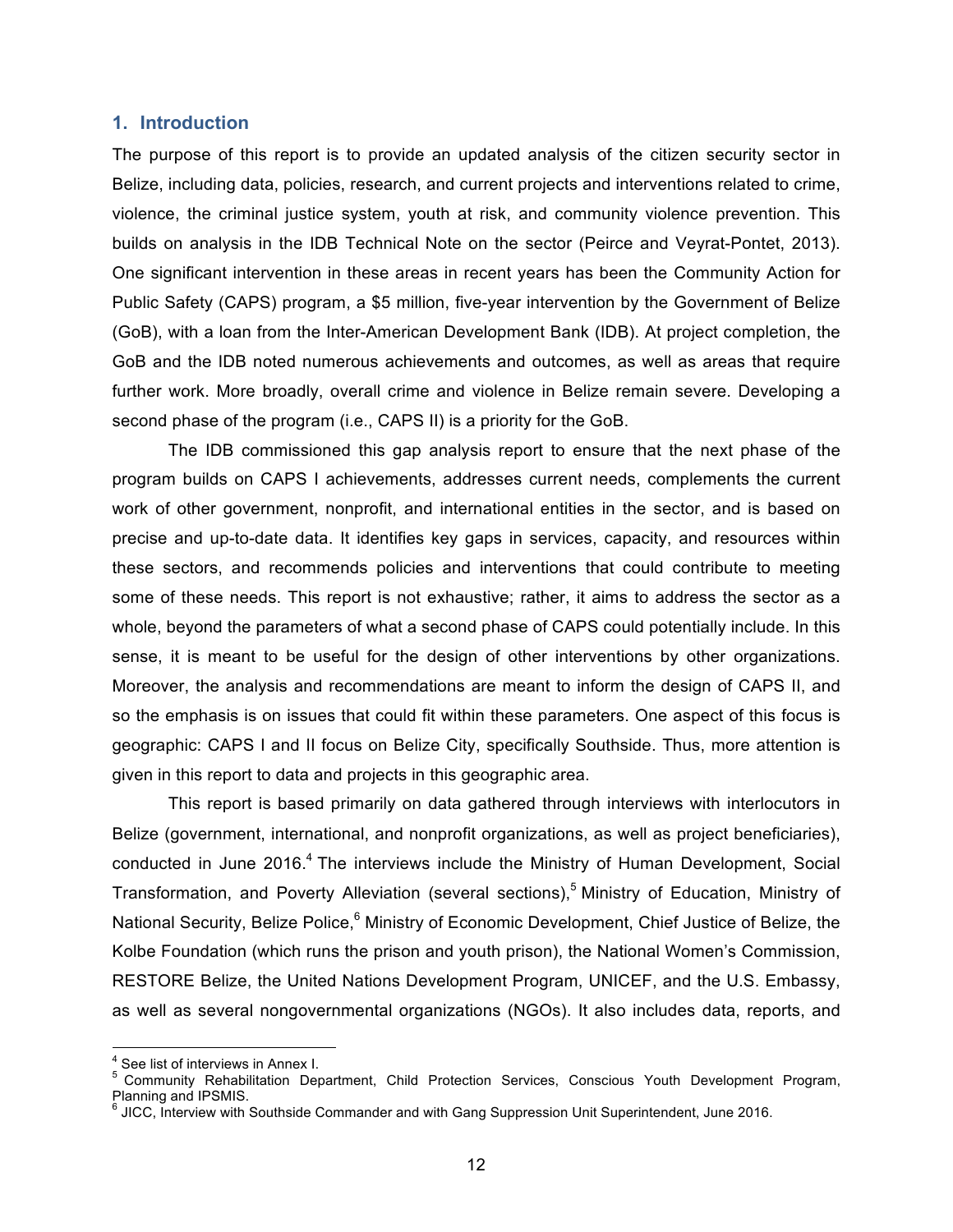background material provided by these organizations, as well as publicly available documents. The main limitation of the report is that the timeframe for interviews and data collection was limited, and therefore the scope and diversity of interviews is somewhat constrained. In addition, some of the more precise data, particularly regarding resources and key statistics within specific interventions, were not immediately available, and so more general figures are presented.

### **2. Crime and Violence in Belize**

Belize has faced relatively high crime and violence rates for over a decade, with rising trends similar to those in some neighbouring countries in Central America and the Caribbean. Several comprehensive analyses have identified crime and violence as a primary negative influence on growth and competitiveness (Carneiro, 2016). While crime and violence are generally lower and more limited in geographic reach in Belize than in countries such as El Salvador, Honduras, and Jamaica, the small population of Belize means that the impact of the violence may be more dramatic. One sociological analysis estimated that the vast majority of Belizean youth (99 percent) are exposed to some violence, compared to 58 percent in Jamaica, where the official crime statistics are higher (Gayle et al., 2010).

#### **2.1. Crime and Violence Data**

Data collection for crime in Belize has improved significantly in recent years, with the implementation of a Crime Information Management System (CIMS) within the Belize Police (Joint Intelligence Coordinating Committee) and a CompStat data analysis system. In general, violent crime rates in Belize are relatively high, placing the country in the global top ten for homicide rates and third in Central America (after El Salvador and Honduras).<sup>7</sup> Other major crimes, such as robbery and assault, reflect similar trends. Nonetheless, it is important to note that because of Belize's small population (estimated at  $358,000^8$ ) and therefore relatively low number of total crime incidents, small changes in the number of incidents can appear as significant changes in overall rates. For example, when considering homicides within Southside Belize City—an area of disproportionate concentration of violent crime—a change of a few reported cases amounts to about 10 percent of the total.

<sup>&</sup>lt;sup>7</sup> Within the Central America region, Belize's homicide rate in 2015 was higher than Costa Rica (11), Panama (11), and Guatemala (30), but much lower than El Salvador (103) and Honduras (57), as well as Jamaica (45). See Insight Crime (2015). 8 2016). Crime (2016). 8 2014 SIB estimate, according to Huggins (2016).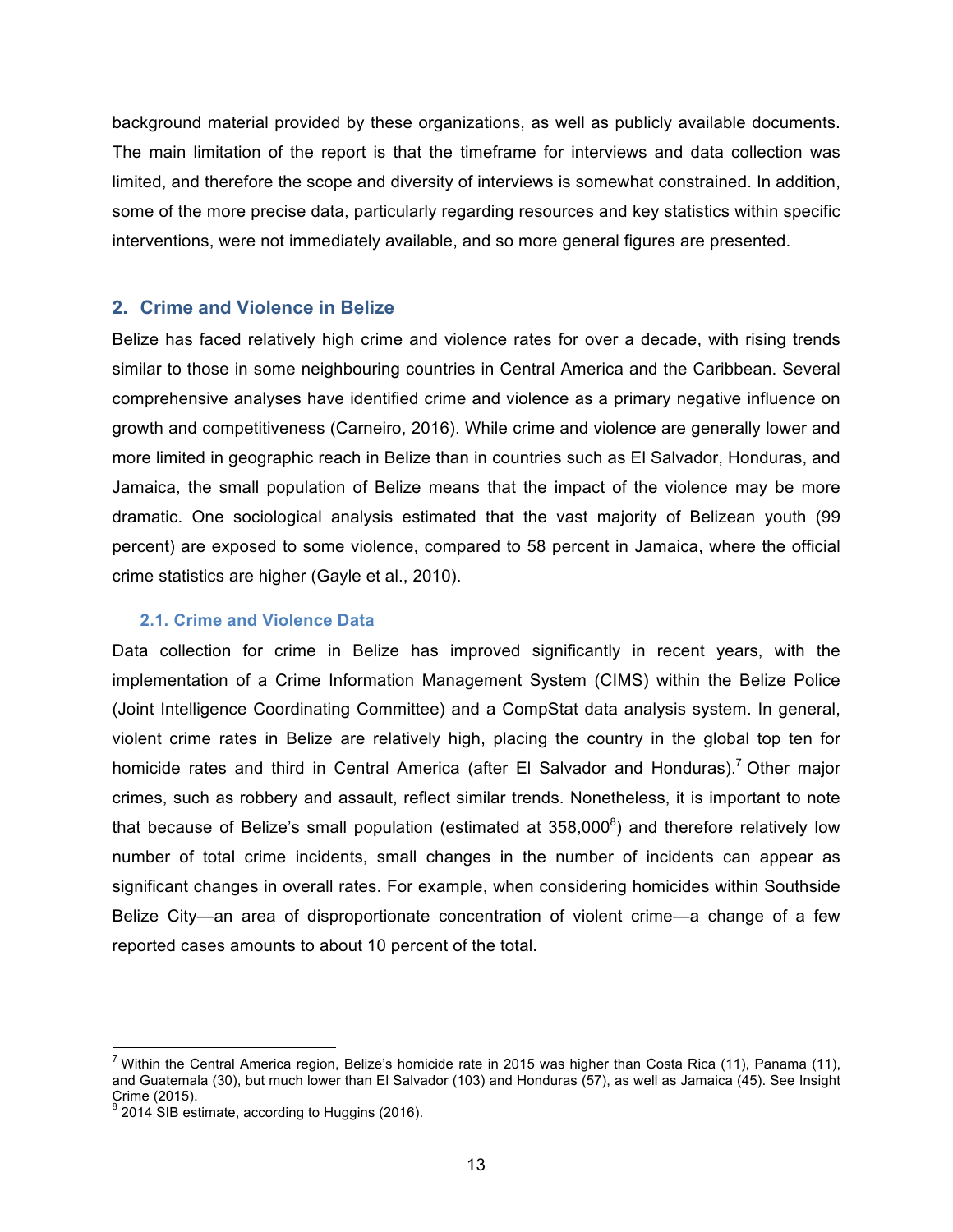#### **2.1.1. Homicide**

The homicide rate in Belize for 2015 was 32.2 per 100,000 inhabitants, which represents nearly a return to the rate in 2009, 30.8 per 100,000 inhabitants (InfoSegura, 2015; JICC, 2016) (Figure 2). Notably, the 2015 rate is nearly the lowest in years, particularly compared to the highest rate in this period: 42.5 homicides per 100,000 people, in 2012. There were 119 homicides in Belize in 2015, according to police data (JICC, 2016). This amounts to an average of ten homicides per month, in a country with a population approximately the size of the city of Pittsburgh, Pennsylvania (300,000). About 60 percent involved firearms. Homicides occurred most frequently on Saturdays, and with variation by month ranging from a low of five to a high of 18.

Of the homicides in 2015, the vast majority of the victims (92 percent nationally) and perpetrators are men. More than half of all homicide victims (53.8 percent) were between 18–35 years old (JICC, 2016). Notably, male victims are disproportionately younger, with 10 percent between 15–19 years old; no women in this age group were homicide victims in 2015 (InfoSegura, 2016a). In contrast, the largest concentration of female homicide victims was in the 25–29 year-old category (33 percent) (InfoSegura, 2016a). Although the overall concentration of homicides is in Belize City, there is a gender difference in geographic distribution: half of the homicides of women occurred in Cayo, whereas the majority of homicides of men (57 percent) took place in Belize City (InfoSegura, 2016b). This could suggest different types of vulnerabilities specific to women (e.g., trafficking and intimate partner violence) in rural/border areas compared to vulnerabilities that mostly affect men in urban areas (e.g., gang or drug market violence).

#### **2.1.2. Focus on Southside Belize City**

According to Belize Police data, 34 of the 119 homicides in 2015 occurred in Southside Belize City, which means that 28 percent of homicides occurred in an area containing only 11.5 percent of the population.<sup>9</sup> This suggests a concentration of homicides in this geographic area. Indeed, the proportion was even higher in previous years: 33 percent in 2013 and 40 percent in 2014 (Figure 1).

Estimating a homicide rate per 100,000 residents is difficult given that population statistics are not precise for the Southside area, which is not a formal administrative district. Using an estimated population of 40,000 (Catzim-Sanchez, 2014), the homicide rate for Southside would be approximately 86 per 100,000 residents for 2015, down from 128 per

 $9$  According to 2010 Census population figures.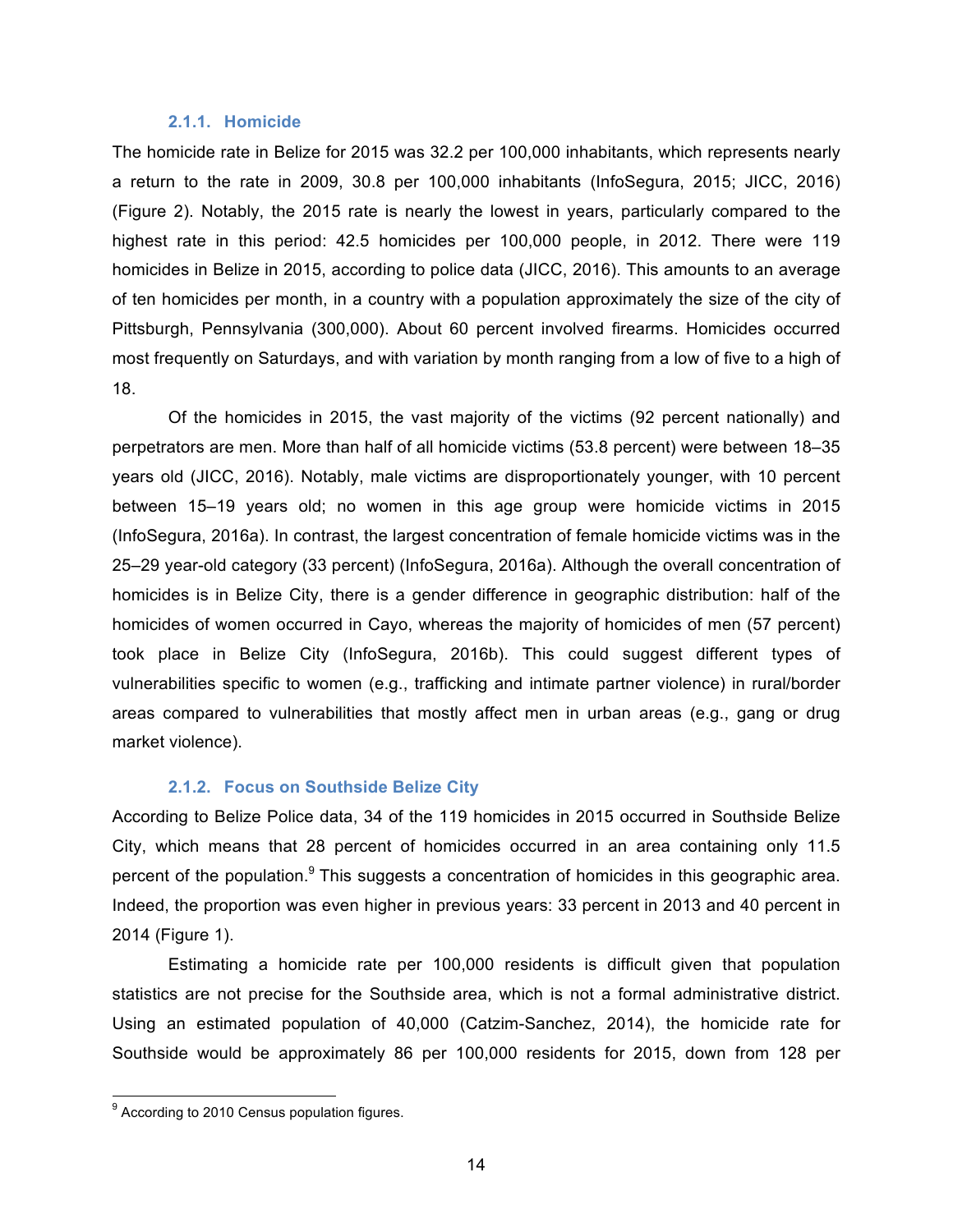100,000 residents in 2014. This is much higher than in the Belize City District or the national rate. Data specifically for Southside are not available prior to 2013, when national homicide rates were at a peak (Table 1). As illustrated in Figure 1, homicides in Belize in 2015 were generally concentrated among young people under 35. Some contrasts are evident in the age distribution at the national level, the Belize City District level, and the Southside Belize City level. (Belize City District includes surrounding rural areas, and so it is not simply the other part of the urban area outside of Southside.) Whereas between 60 and 66 percent of the homicide victims in Belize nationally and Belize City District were age 35 and under, in Southside, this age group accounts for 82 percent of all homicide victims in 2015 (JICC, 2016).

Of these 34 homicides in Southside, for cases with identified perpetrators, at least 13 were male (many cases do not have identified perpetrators). Twenty-six of the homicide victims were ages 19–35 (76 percent), and two were under 18. Of the 14 cases in which the age of the perpetrator is known, four perpetrators were age 16–18, three were age 19–25, three were age 26–35, and three were older than 36. Notably, in three cases of Southside homicides, the perpetrator is known to be between 12 and 15 years old.



#### **Figure 1. Homicides in Belize by Age of Victims, 2015**

Source: Data from JICC (2016).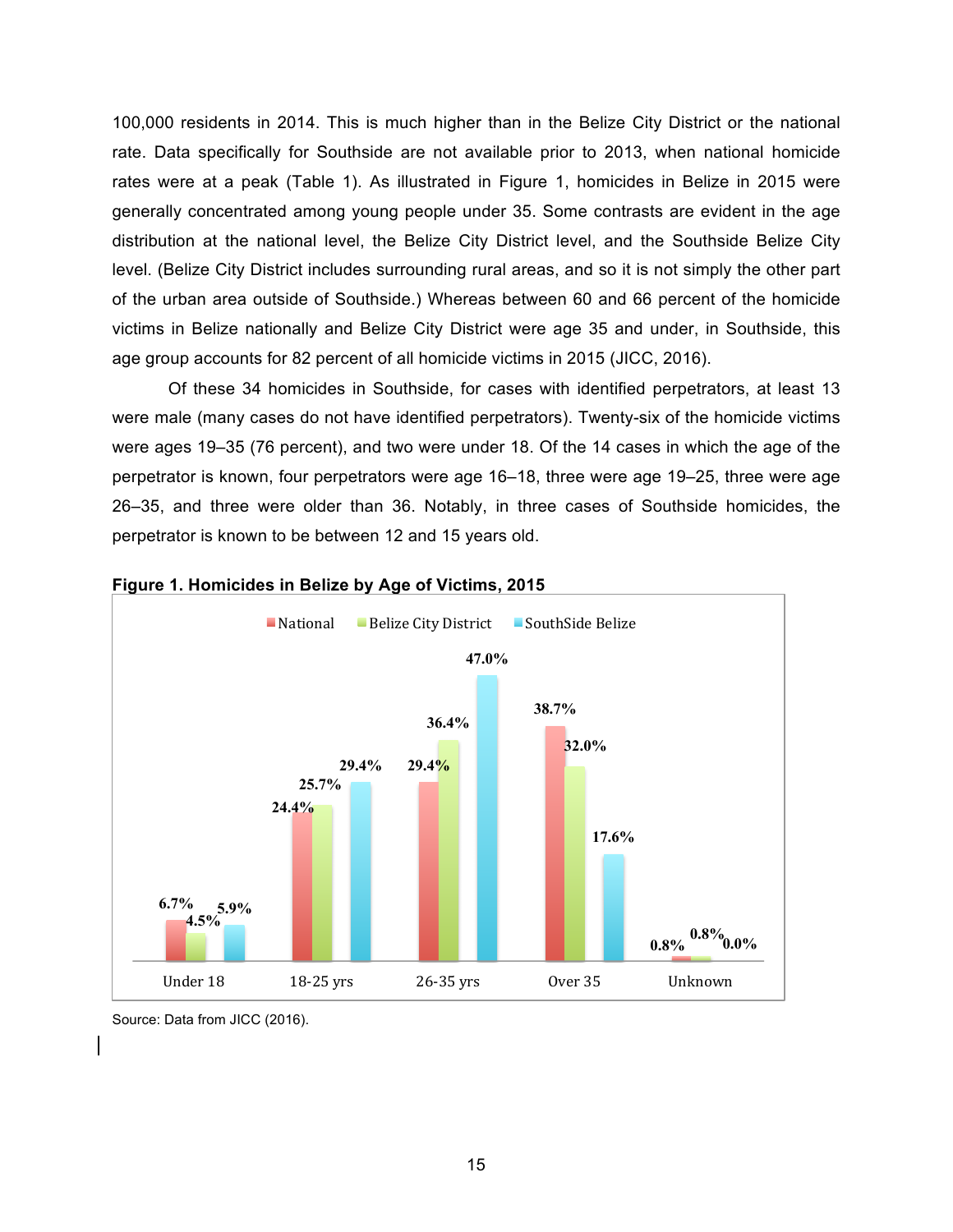| Rate<br>(per<br>100,000<br>inhabitants)                                                                           | 2015          | 2014          | 2013          | 2012             | 2011                    | 2010             | 2009 |
|-------------------------------------------------------------------------------------------------------------------|---------------|---------------|---------------|------------------|-------------------------|------------------|------|
| National rate                                                                                                     | 32.2          | 34.2          | 28.3          | 42.5             | 37.3                    | 39.9             | 30.8 |
| <b>Belize</b><br>Rate<br>in.<br><b>City District</b>                                                              | 17.8          | 21.5          | 16.6          | 25.7             | 24.1                    | 25.6             |      |
| in<br>Rate<br>SouthSide Belize<br>City (Est.)                                                                     | $~10^{-8}$    | ~128          | ~184          |                  |                         | --               |      |
| of<br>Percent<br>homicides<br>that<br>in<br>occurred<br>Southside<br>(11.5)<br>percent of<br>total<br>population) | 29<br>percent | 40<br>percent | 33<br>percent | Not<br>available | <b>Not</b><br>available | Not<br>available |      |

**Table 1. Homicide Rates in Belize (2009–14)**

Source: Data from JICC (2016), using population estimates from 2010 Census.

The overall human development indicators for Southside Belize City are lower than for other areas of the city and than national-level indicators. For example, one study finds the employment rate in Southside to be 43 percent among women and 62 percent among men (Catzim-Sanchez, 2014), whereas the Belize District in general has an unemployment rate of 22 percent (Caribbean Development Bank, 2012). Indicators for other socioeconomic factors (e.g., single-parent households, school dropout patterns, and HIV infection rates) are also worse in Southside than in the rest of Belize City or the country (Catzim-Sanchez, 2014).

It is important to note, however, that this concentration of crime and violence is not uniform within Southside Belize City. Even though most families in this area live in relatively lowincome and low-employment settings, some children are more exposed than others to drugs, gangs, guns, and the deaths of family members due to violence than others. Because multiple generations of families are involved in gangs and the drug trade, family affiliations can shape a young person's options for managing the social and economic challenges of living in Southside. This can lead to compounded or accumulated risk factors. One project that screened for and selected a cohort of teen boys with the most severe combinations of risks found that by age 12, the 24 young people chosen had already experienced three or four severe traumas. Other youth in the same neighborhoods, meanwhile, experienced poverty and some exposure to violence, but not nearly as severe.<sup>10</sup> In other words, simply residing in Southside and experiencing socioeconomic marginalization, while a disadvantage, does not constitute a blanket "at-risk"

 $10$  Interview with Restore Belize, July 2016. Supplemented by Catzim-Sanchez (2014).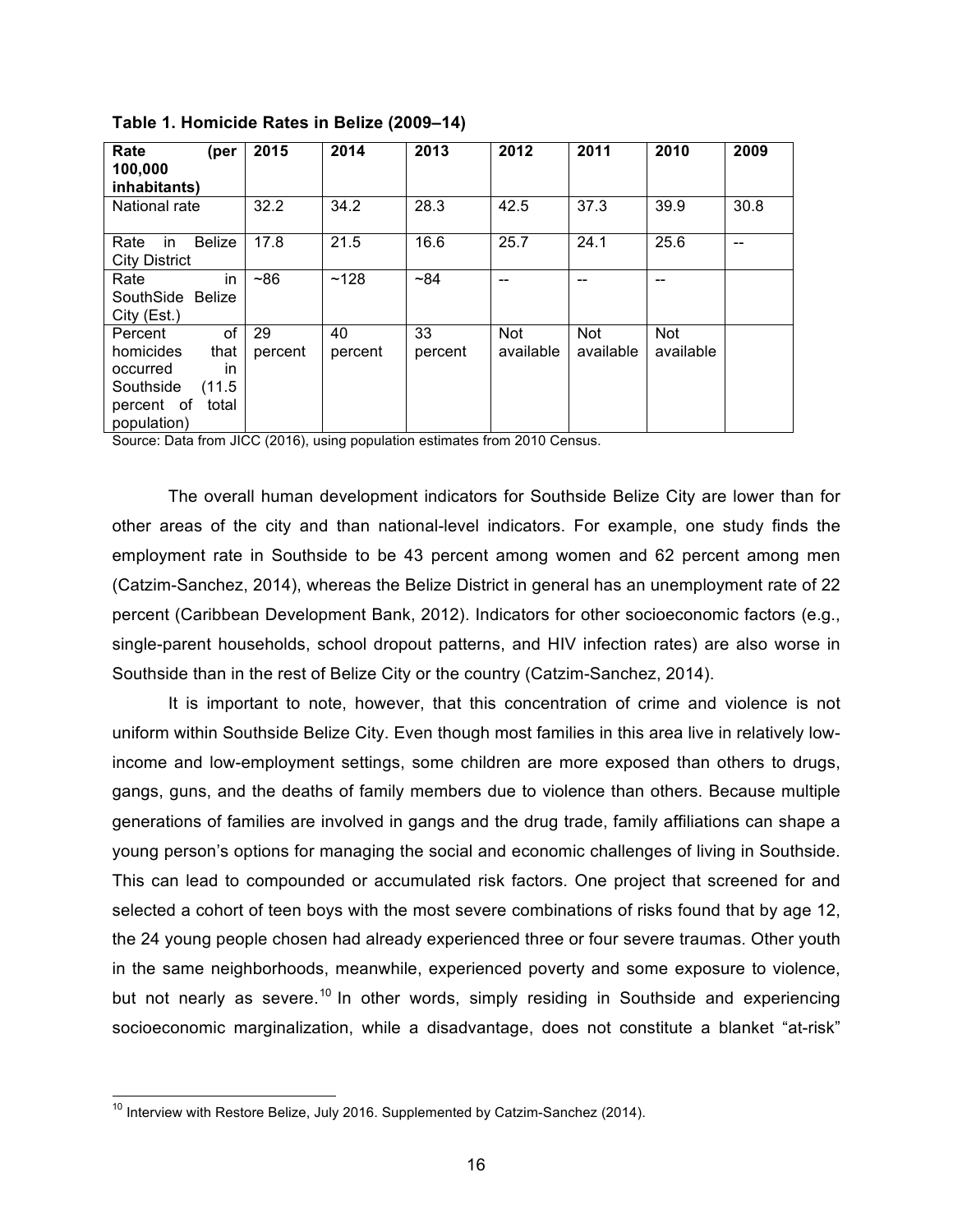category for youth, families, or the community overall, nor does it mean that residents necessarily opt for crime and violence as the first or only strategy for survival.

#### **2.1.3. Other Crimes: Police Data**

The Belize Police JICC tracks five major crimes: homicides, robberies, assaults, thefts, and rapes (JICC, 2013). The trends, nationally and within Southside, for the four other crimes show significant variation. This is, of course, in part influenced by the fact that (i) property crimes often occur in the geographic area of the victim, not the perpetrator; and (ii) reporting of crimes to police is inconsistent and depends on victims' and witnesses' level of trust in police, access to police, sense of potential consequences of reporting, and others. Nonetheless, the JICC data from 2010 to 2015 provide trends at the national and district levels and provide numbers specific to Southside Belize City (which covers more than one police precinct) since 2013.

Robberies have dropped dramatically since 2010, from 147 per 100,000 to 57.1 per 100,000 in 2015. The concentration in Southside Belize City has remained relatively steady, at around 25 percent of reported incidents, since 2013. Assaults have increased since 2010, with the rate rising from 266 per 100,000 to 311 per 100,000 in 2015; the concentration in Southside, however, dropped over two years, from 21 percent to 13 percent of incidents, between 2013 and 2015. The per 100,000 rate (nationally) for theft dropped from 300 to 277 from 2010 to 2015, while the Southside concentration increased from 18 percent to 25 percent from 2013 to 2015. The number of reported rapes is smaller, and the barriers to reporting incidents to police are more significant; both of these factors can affect official data. The rate in 2010 was 12.9 per 100,000 people (21 cases), and this increased to 21 in 2015 (40 cases). It is quite possible that this reflects more an improvement in reporting and documentation, given government outreach efforts, than an increase in actual incidents. Substantiating this hypothesis, though, would require more detailed research on reporting practices.

Given that part of the challenges in youth crime and violence relate to negative or disproportionate contact with law enforcement, it is also important to track arrest numbers, separately from crime incident data. Even though at the moment the JICC does not have arrest data disaggregated by reason for arrest, age group, or gender, the general numbers show a drop: total arrests fell from 4,668 in 2010 to 1,974 in 2015 (despite a population increase). This drop could indicate a change in actual incidents of crime, a change in police tactics and discretionary decisions, a change in data collection and documentation, or a combination of all of these. Though arrest numbers in the intervening years were all higher than in 2015, on

17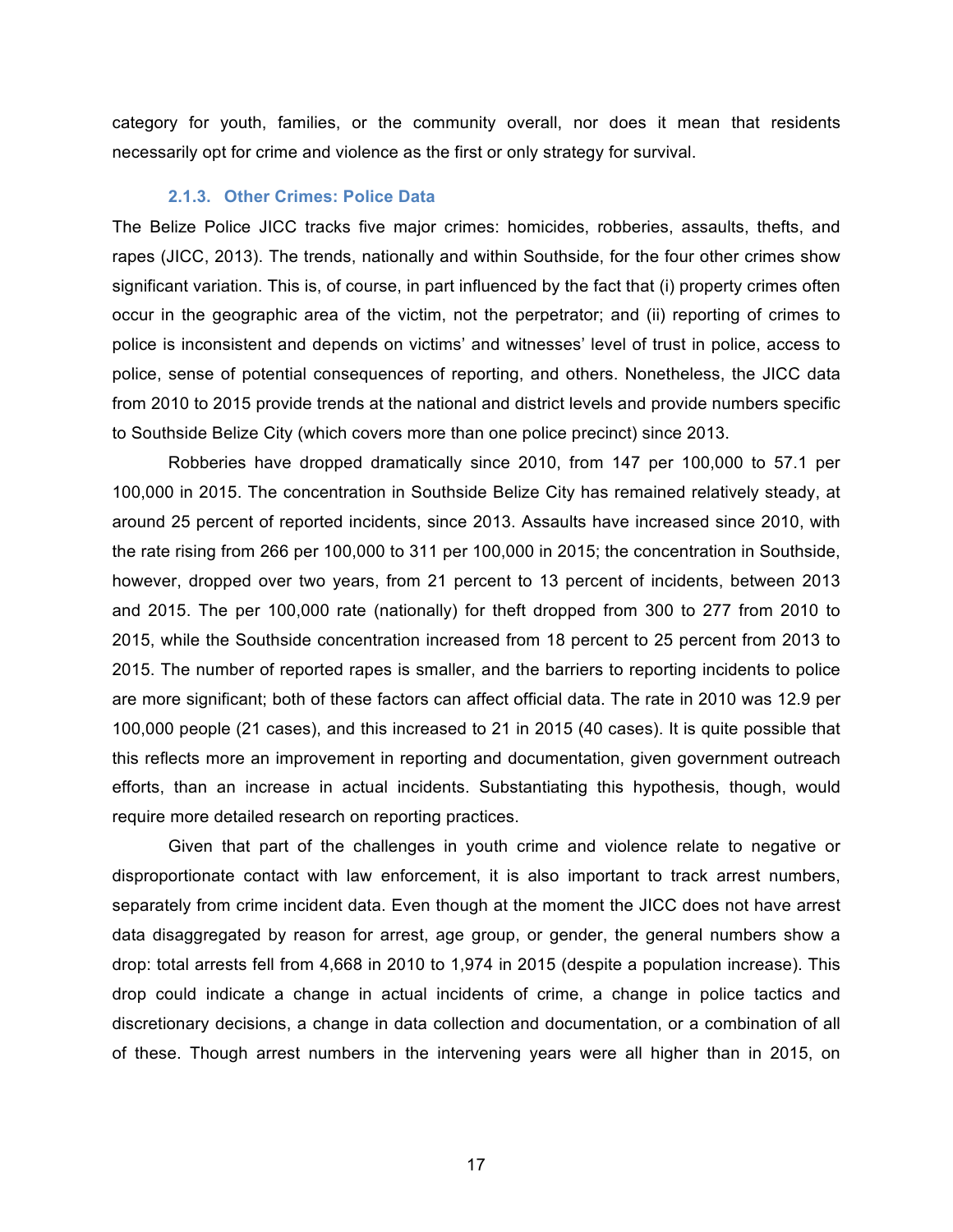superficial analysis, the trends do not seem to match annual homicide or other crime rate variation.

Further analysis would be necessary to determine any more subtle associations between arrest patterns and actual incidents of specific types of crime. It is more plausible that such a notable change in arrest numbers mostly reflects changes in policing tactics and use of discretion in arrest decisions, with actual delinquency rates remaining steady. For example, if police were diverting people to social programs or mediation options instead of arresting them, this would likely reduce arrest numbers in the short term. Such a shift could indicate traction on a progressive, positive police strategy, since any formal contact with the criminal justice system generally leads to worse outcomes for the affected young person. In contrast, a drop in arrest rates could be due mainly to a change in police data and documentation categories or practices. For example, if arrest quotas were dropped, police may respond by conducting fewer arrests, particularly for minor incidents. This could indicate a positive shift in internal incentive structures. However, a change in reported arrest numbers could also be due to problems with reporting or data systems, which would suggest an internal capacity issue. Each of these potential explanations would require a more in-depth analysis of both the data and the police institutional dynamics. Broadly speaking, though, insofar as community policing and diversion efforts expand, arrests should be falling independent of actual crime patterns, but the difference between a prosocial police interaction and zero police response needs to be identified and tracked.

#### **2.1.4. Victimization Data**

There is little victimization data in Belize, given the lack of a complete victimization survey. A partial picture is available through questions included in the Latin American Public Opinion Project (LAPOP), which was conducted by Vanderbilt University in 2010, 2012, and 2014. The most recent data from this survey show that first-time victimization (ranging from assault to extortion or threats) dropped from 59.5 percent in 2010 to 46.6 percent in 2014. However, the multi-victimization (having been a victim of more than one crime in the past year) rate increased, from 40.5 percent in 2010 to 53.4 percent in 2014 (LAPOP, 2014). This could suggest a greater concentration of crimes among a certain sector of the population, although the survey is limited by its small sample (100 people).

#### **2.1.5. Gender-Based Violence and Gender Analysis of Crime Data**

It is important to consider both gender differences in crime data overall and specifically data on GBV. In the first topic, the Belize police data show that men, on the whole, are more frequently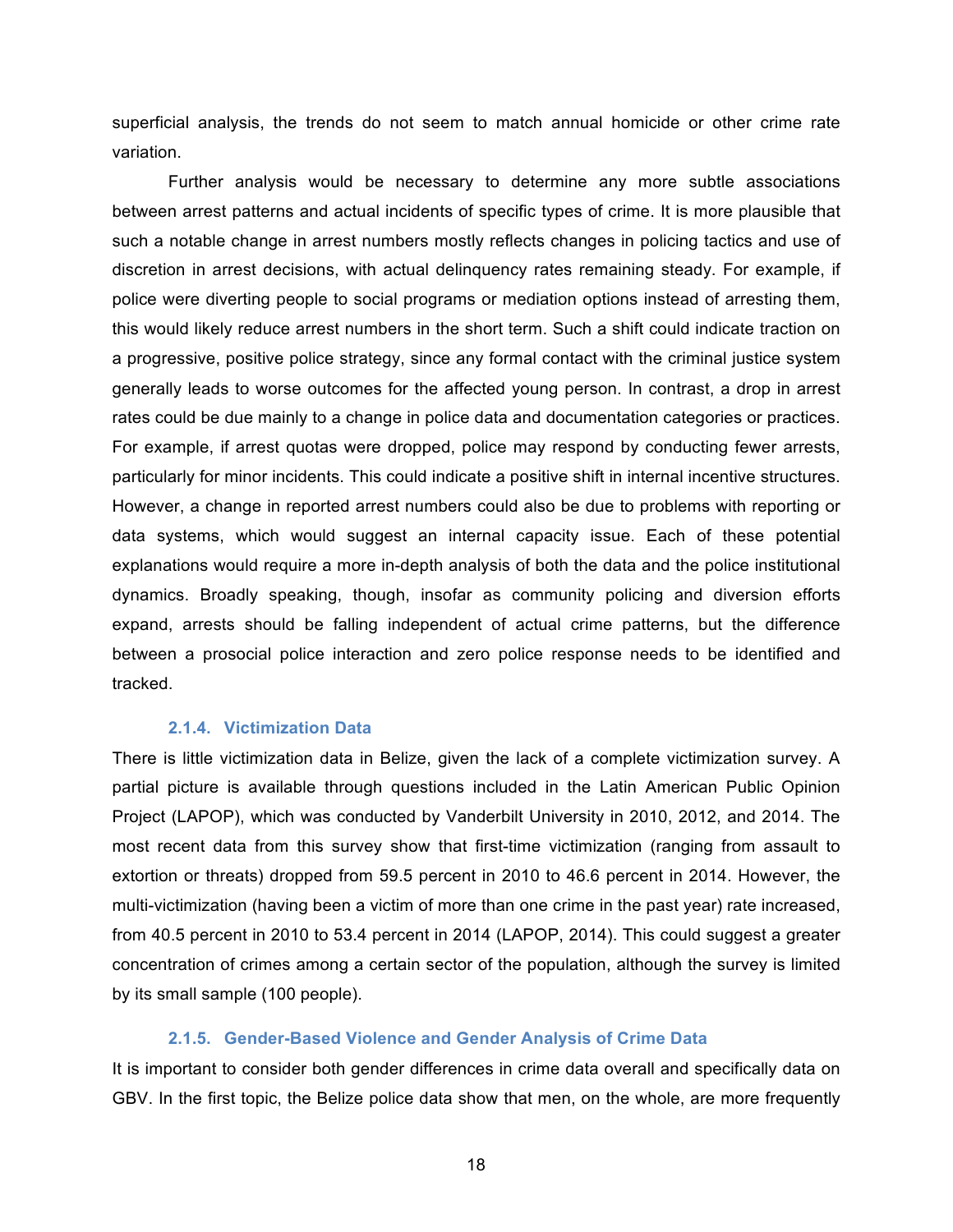victims of major crimes other than rape—that is, homicide, robbery, theft, and assault—but a significant proportion of victims of major crimes other than homicide are women. The current police data do not indicate clearly when these events include clear GBV (identifying the sex of the victim is not sufficient). The fact that the number of rapes reported has increased since 2010 could also indicate greater willingness by victims to report and/or greater capacity by police to document cases.

Another dimension of crime and violence affecting women disproportionately is human trafficking. Interlocutors from the juvenile justice and child protective services agencies in the GoB noted that numerous adolescent girls enter these systems when police or other agencies identify them as victims of trafficking, sex tourism and prostitution, or severe family abuse—not because they have perpetrated a crime.<sup>11</sup> In addition, the heavy criminalization of sex work motivated in part by attempts to control sex tourism—puts sex workers (mainly women and girls, but also boys and men, who face a double stigma) in vulnerable situations, as they cannot access health or justice services (Huggins, 2016).

Several key actors interviewed for this report in June 2016 suggested that more genderdisaggregated crime data and more emphasis on mixed-methods gender-sensitive analysis of crime information (qualitative and quantitative) are needed to build a fuller picture of how gender dynamics and crime patterns interact in Belize. This aligns with a recent analysis of gender mainstreaming in Belize, which finds that government officials indicate a lack of understanding, resources, and budget to conduct gender analysis, despite a mandate to do so (Huggins, 2016). A key area for applying this kind of gender-based analysis to crime and violence issues is on the topic of gangs. There is almost no information on the gender dimensions of gang activity and context in Belize, other than the Gayle report's emphasis on how notions of "tough" masculinity are highly influential (Gayle et al., 2010). In the United States and other parts of Latin America, this kind of analysis has uncovered important factors about women's experiences and about gender roles (Interpeace, 2013).

With regard to GBV more directly, the rates in one major 2015 survey, commissioned by the Ministry of Human Development, suggest that it is prevalent (Young and MacFarlane, 2015). Twenty-two percent of women respondents report physical and/or sexual abuse by a current or former partner;<sup>12</sup> 31 percent of these cases resulted in injury. Fifty-four percent of women

<sup>&</sup>lt;sup>11</sup> Interviews with the Community Rehabilitation Department and the Department of Human Services (child protection services), Ministry of Human Development, June 2016.

 $12$  For comparison, 19.6 percent of women in Jamaica (2008 survey) and 27.6 percent of women in Guatemala (2008 survey) report physical and/or sexual violence by a partner (Bott et al., 2012).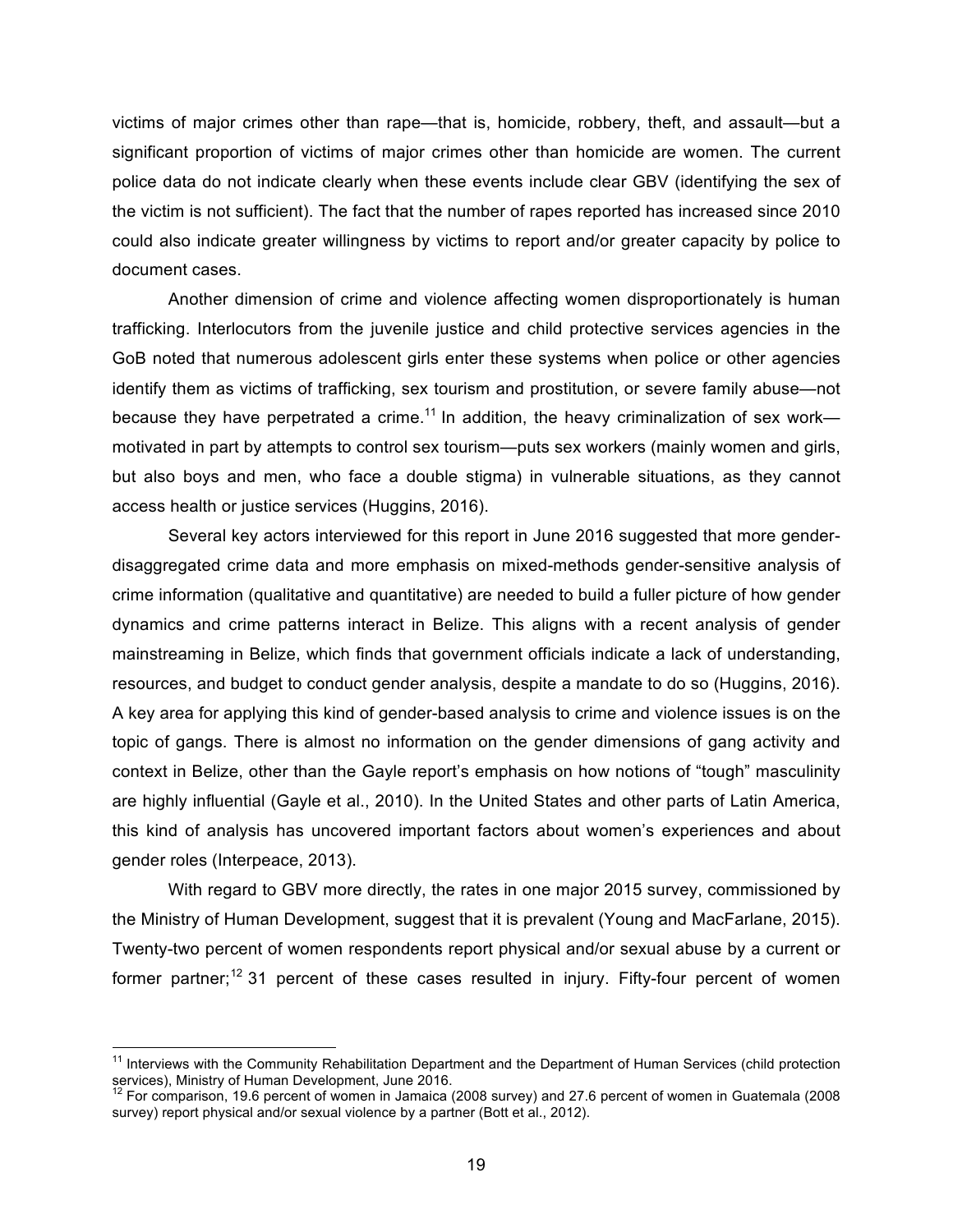reported physical abuse or discipline by a family member prior to age  $16<sup>13</sup>$  Women who reported childhood abuse were significantly more likely to report abuse by a partner in adulthood (Young and MacFarlane, 2015). Social attitudes contribute to a normalization of violence against women in the family setting: 12 percent of Belizeans believe a husband is justified in beating his wife (Huggins, 2016).

According to the GoB's National Action Plan on Gender-Based Violence (2015–2020), the arrest rate for reported incidents of gender-based and sexual violence is relatively low. Out of 620 known offenses (e.g., rape, assault, indecent exposure) reported from 2008–2013, only 354 cases had an arrest. Regarding domestic violence in general, the Belize Ministry of Health (Epidemiological Unit) reported 417 cases in the first six months of 2015; the majority were from Corozal and Cayo Districts (disproportionate to these districts' share of the population), with only 15 cases in Belize District (which includes Belize City). Of course, barriers to awareness and reporting of domestic violence may influence these numbers. In contrast, nearly half of all reported cases of femicide—43 out of 96 from 2006–2014—occurred in Belize District. This suggests that other factors, potentially related to firearms and/or gangs, exacerbate fatal violence against women in Belize City, while other forms of GBV are more common elsewhere (GoB, 2015).

Services for GBV victims and survivors in the public and the nonprofit sector are relatively scarce. Though the Belize Police have established a Sexual Offenses Unit, there is low forensic capacity and ongoing institutional and cultural reluctance to present such evidence in court (Huggins, 2016). Another example is an anger-management program for men convicted of GBV. However, as of 2015, the court had referred only seven men (Huggins, 2016). The National Women's Commission has identified a shortage of counselors with specialization in GBV and trauma, as well as a shortage of NGOs working in this topic. There is only one shelter for women fleeing intimate-partner violence (Haven House), and it is quite small and with few resources. The National GBV Committee is working with other agencies and stakeholders to improve information and services.

#### **2.1.6. Gangs**

Gangs are a serious problem in urban areas in Belize, and are responsible for some of the crime and violence occurring, including several high-profile recent shootings. The urban gangs in Belize City originated in the early 1990s when deportations of Belizeans from the United States inadvertently exported gang dynamics to Belize (Catzim-Sanchez, 2014). Current crime

 $13$  Data are only available for women. It is important to track childhood abuse against boys also, as this increases men's likelihood of both perpetrating and being victims of violence.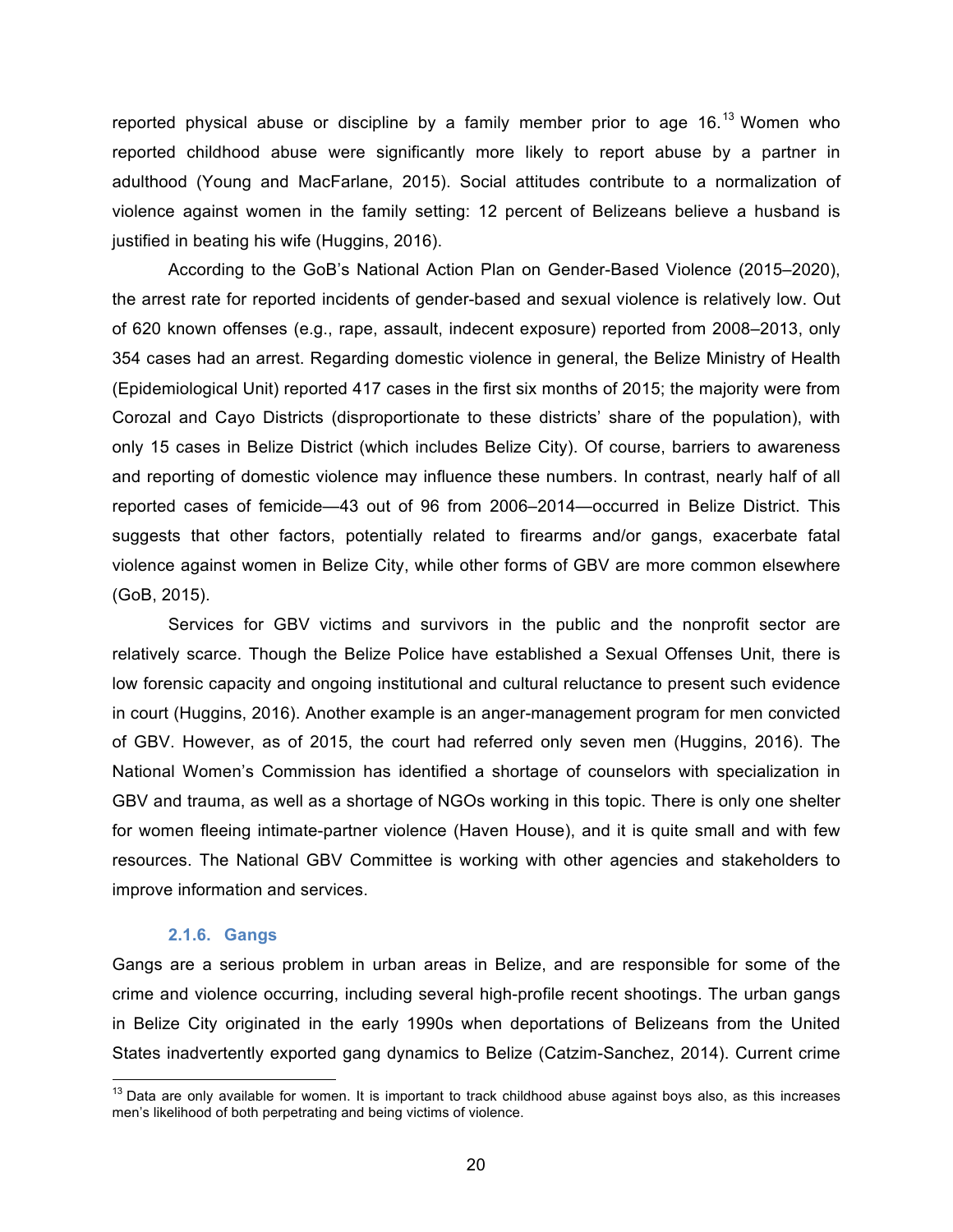data do not provide clear details on what proportion of different crimes are attributed to gang activity.<sup>14</sup> The Belize Police estimate that there are about 1,300 gang members in the country, mainly in Southside, operating in about 21 identified groups. These increasingly include youth and iuveniles.<sup>15</sup> Anecdotally, numerous interlocutors express concern about gangs recruiting increasingly younger children, as young as 8 years old. Another dimension is that gangs are often family-based, and so when one leader is killed, the teen sons or brothers are expected to take on the vacant role in the gang. This puts significant pressure on young men who grow up in these families, even if they have access to other services and resources (Catzim-Sanchez, 2014). Women also take on significant roles, though these are less visible and less documented.

The Belize Ministry of National Security and the Belize Police Gang Suppression Unit both cited rising concerns about the presence of Central American gangs (MS-13 and Barrio 18) in Belize, particularly in the Western and border zones, but noted that there is minimal concrete data on this element. One study on juveniles in conflict with the law in Belize estimated that of a sample of adolescents who had been incarcerated more than once (2006–2010), about 13 percent had an affiliation with two major U.S. gangs (Bloods and Crips), but does not identify affiliations with local Belize City crews (Guzman, 2011). There is no comprehensive study on the nature and dynamics of gangs in Belize City. A landmark report on the experiences of violence of young urban men in Belize, by Herbert Gayle (Gayle et al., 2010), addresses gangs, guns, and hyper-violent masculinity ideals as major issues, but does not map out gangs themselves in detail.

There have been numerous interventions aimed at reducing gang violence, beginning with the National Crime Commission in 1992. At times, government actions have focused on improving community development and human rights, while other times more repressive enforcement tactics have predominated (particularly since the 2009 National Security Strategy). In past years, temporary truces and reductions in gang violence occurred when certain programs and incentives reached the key players in the gangs. However, these were rarely sustained beyond a year or two, due to project funding cycles and changes in political leadership, among other reasons (Catzim-Sanchez, 2014). A recent analysis of citizen security approaches in Belize City argues that the cumulative effect of repression-based anti-gang strategies in Southside—particularly by police—have had net negative consequences, and that

 $14$  Police data on gang-affiliated crimes are not currently available. The classification is based on the time, location, victim and perpetrator characteristics, and post-incident investigations. For example, gangs may recruit juveniles to carry out hits on rival groups.

<sup>&</sup>lt;sup>15</sup> Data provided by the Superintendent of the Gang Suppression Unit, BPD, June 2016.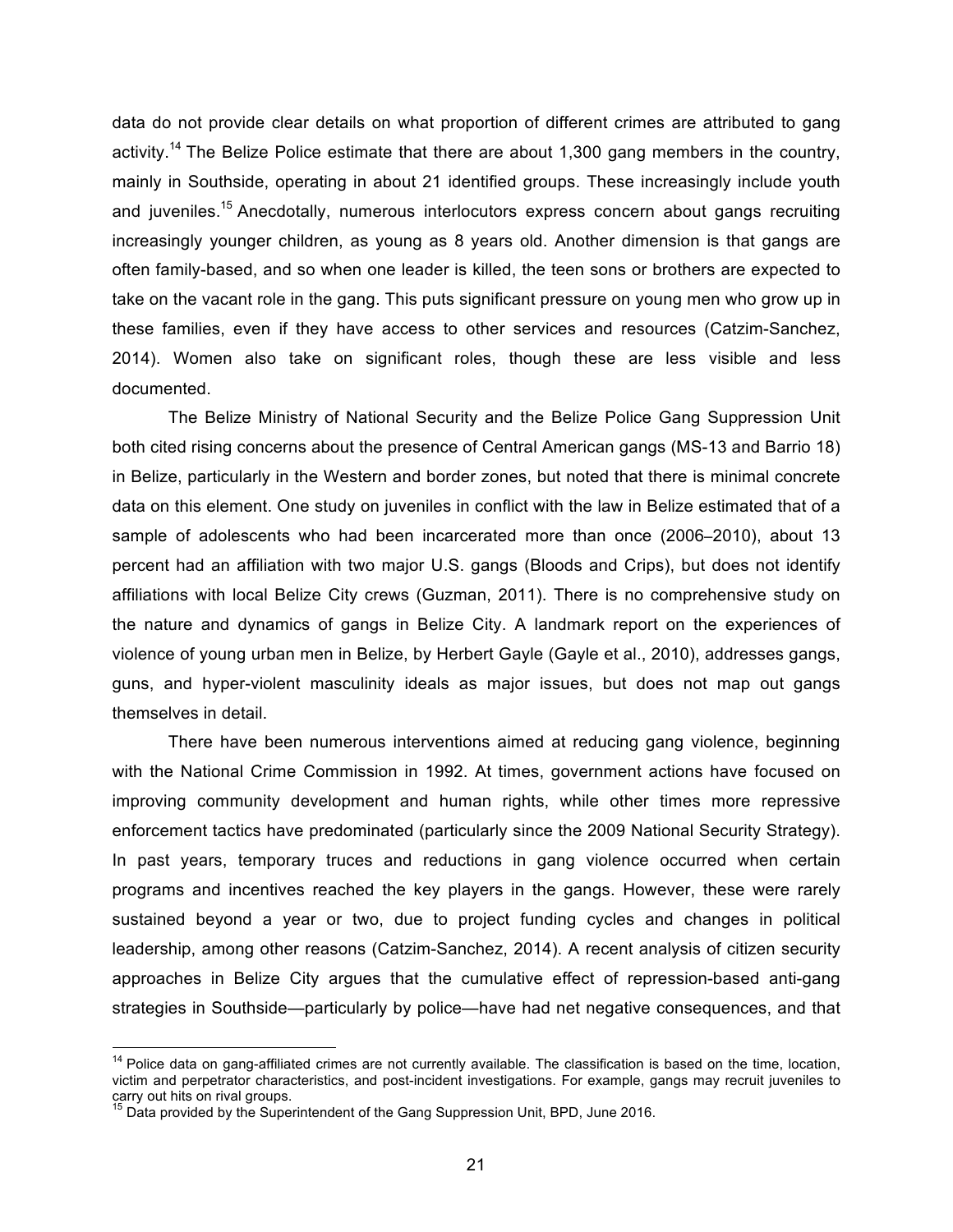a shift to a more balanced approach, through different tactics and incentives within the police institutions, is required (Diamint, 2016). One well-established model for addressing youth gang violence in the United States is the Comprehensive Gang Model (Office of Juvenile Justice and Delinquency Prevention, 2009), which applies a multifaceted strategy that emphasizes socially oriented actions—community mobilization, employment and education opportunities, connections with community organizations—and also includes criminal justice system suppression mechanisms and institutional capacity building.

Although there is no single solution to gang violence in Belize, the first step must be a more detailed, mixed-methods assessment of the nature and dynamics of gangs and their interactions with state agencies—that is, a picture of gang violence that goes beyond crime data alone. Importantly, this includes a closer analysis of gender dynamics within gangs, both the roles and experiences of women, which are not well understood, and questions of how gender roles and concepts of violent or "tough" masculinity shape gang behavior.

#### **3. Identified Gaps**

#### **3.1. Criminal Justice System: General**

One of the overarching challenges of the criminal justice system is that it is overloaded with cases and with individuals under various types of state supervision and therefore often lacks the necessary organizational, human, and logistical resources to fulfill all its functions. The strains on the system can be reduced in part by addressing some of the underlying factors that contribute to crime, but this is a long-term effort. Other adjustments to the system could reduce the total number and frequency of cases and custodial detentions, regardless of crime patterns. Moreover, because incarceration can worsen recidivism prospects, reducing the number of Belizeans involved in the criminal justice system may also have indirect benefits to crime reduction beyond just institutional efficiency.

Belize has a comparatively high incarceration rate—410 per 100,000 people, which is the third highest in Central America. Between 2005 and 2012, approximately 7,747 people were admitted to prison in Belize, and 920 of these were admitted more than once (Guzman, 2011). As of December 2016, there are currently about 1,340 people (adults) in the BCP, down from 1,562 in August 2015.<sup>16</sup> In 2015, 30 percent of people incarcerated in Belize were in pretrial

 $16$  Data provided by the Kolbe Foundation, June 2016 and February 2017.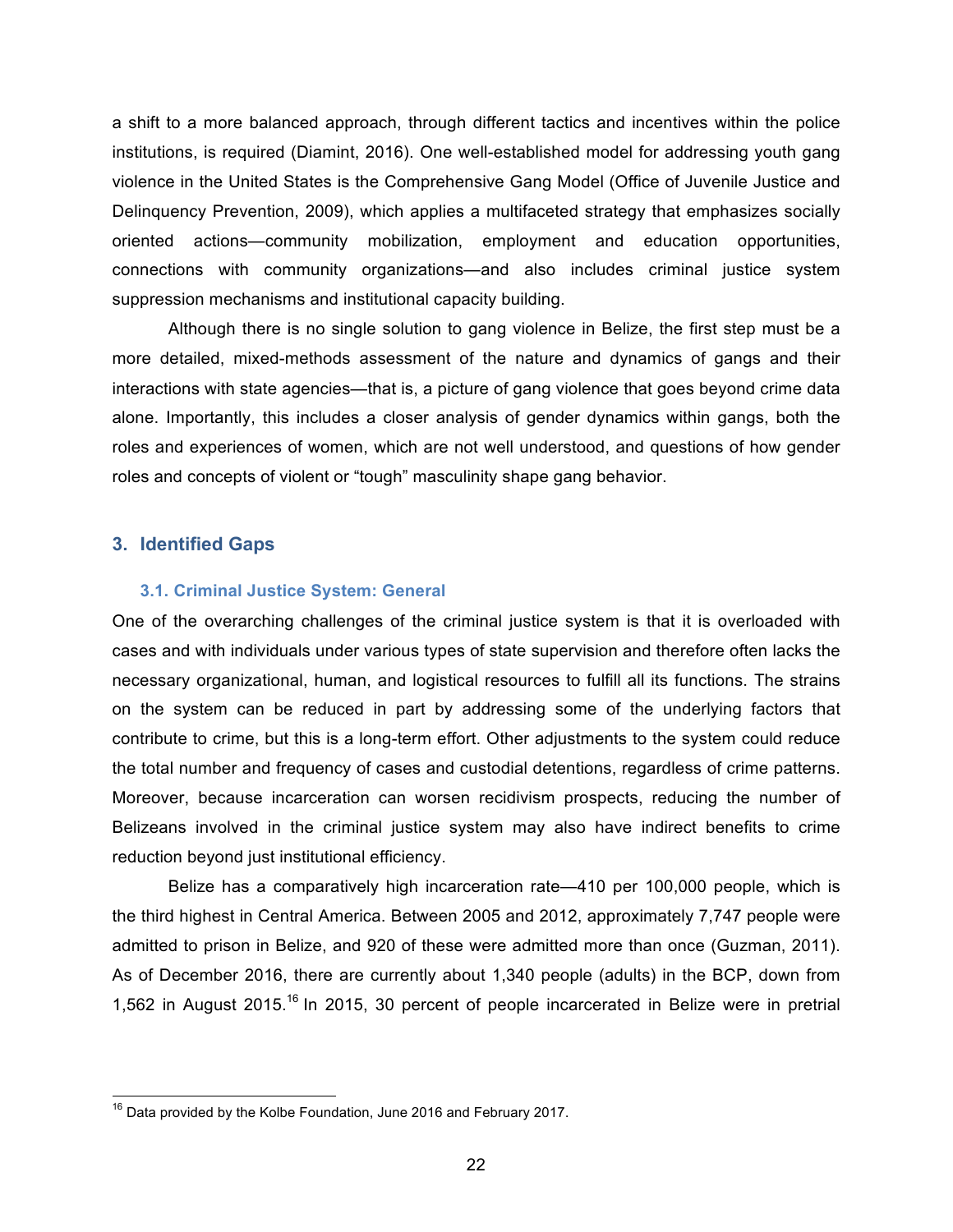detention (remand) status; this proportion rose to about 34 percent at the end of 2016.<sup>17</sup> This proportion, though lower than some Central American countries, is nonetheless significant, in terms of institutional resources and the potential negative effects of imprisonment on these individuals. According to the BCP administrators, time in pretrial detention ranges dramatically, from a few weeks to more than ten years in some cases.<sup>18</sup> Of those currently on remand, over 200 have been in detention for over a year, even though a typical court order permits a maximum of three months of pretrial detention.<sup>19</sup> The GoB is attempting to address case backlog through a system of flagging cases that have exceeded the requested time in pretrial detention, especially if it is longer than two years, and pressuring prosecutors to expedite these  $cases.<sup>20</sup>$ 

Given that the majority of the violent crime in Belize involves young people under 30, this age group is also overrepresented in the criminal justice system. Many people's first contact is with the juvenile justice system before age 18, after which they transition to the adult criminal justice system. The following sections will focus mainly on the juvenile justice system, in part because GoB interlocutors indicated nearly unanimously that it would be strategic to begin addressing the needs of the justice system among juveniles, before then expanding some of these efforts to the adult system. This analysis draws upon research findings that show that minimizing youths' interaction with the criminal justice system and that focusing on youths' assets, not offenses, have better results for reducing recidivism after release, as well as addressing other risk factors (Bright et al., 2013; Butts et al., 2010; Myner et al., 1998).

#### **3.2. Juvenile Justice**

The Juvenile Offenders Act (2000) governs the juvenile justice system in Belize, but there is no single code that comprehensively covers the system. Elements of the Penal Code (alternative sentences), Crime Control and Criminal Justice Act (related to gangs), Criminal Code (legal representation parameters), Indictable Procedures Act (some sentencing issues), Families and Children Act (parental roles, child welfare), Social Services Act (oversight of the youth detention centers), and the Education Act (expulsion and school discipline issues) are also relevant. One aspect of this fragmentation is that the age of criminal responsibility is between 9 and 12 years old but depends on the discretion of judicial officials. A major report conducted by the American Bar Association Rule of Law Initiative in 2010 recommends that a single juvenile justice code be

<sup>&</sup>lt;sup>17</sup> World Prison Brief (2015 data), www.prisonstudies.org; 2016 data provided by the Kolbe Foundation, February 2017.<br><sup>18</sup> Interview with Kolbe Foundation staff, June 2016.

<sup>&</sup>lt;sup>19</sup> Interview with Kolbe Foundation staff, June 2016.<br><sup>20</sup> Interview with Attorney-General Office staff, June 2016.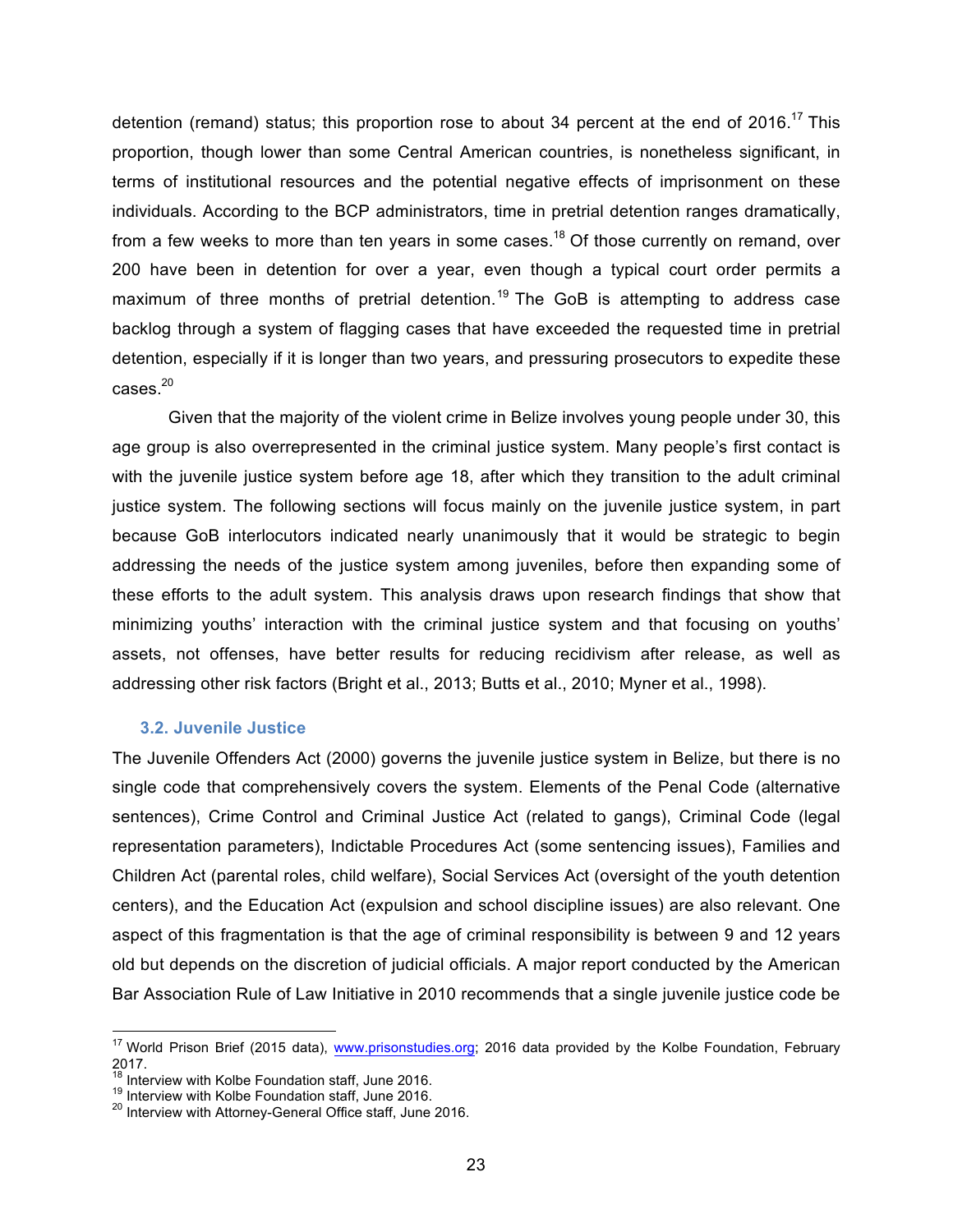developed to bring more coherence to the structure and oversight of the system (ABA, 2010). More broadly, the assessment recommends that the laws and policies governing the juvenile justice system be brought in line with international standards, most notably the UN Convention on the Rights of the Child. The key changes include mandating legal representation and child welfare advocates for minors in court, removing any laws that criminalize minors for acts that are not criminal under laws for adults (i.e., "uncontrollable behavior," discussed below, among others), ensuring confidentiality of juveniles' names and photos when charged or during trial (including a publication ban), automatic criminal record expungement, prohibiting life without parole and mandatory life imprisonment as allowable sentences for juveniles,  $21$  reducing suggested length of imprisonment sentences, and generally using imprisonment only as a last resort. Some of these changes are outlined in detail in an assessment by the American Bar Association (2010) and by a GoB-commissioned study on diversion (ABA, 2010; Moore, 2013). A committee on juvenile justice reform, composed of government actors and UN agencies, is also formulating options for legislative and policy changes.

#### **3.3. Diversion, Especially for Juveniles**

The GoB is taking seriously the challenge of implementing some of these reforms in the juvenile justice system. One of the most significant initiatives is the development of a legal and policy framework to expand and strengthen diversion of juveniles away from the criminal justice system. Experts in this area note that the laws in Belize already permit significant discretion for police, prosecutors, and judges to divert juveniles at multiple stages, from arrest to sentencing, but that this option is not exercised as often as it could be. It is difficult to obtain data on diversion pre-arrest, since these are not registered, and data on diversion at the prosecution are not readily available. While alternative sentences—fines, probation, and community service are included in the relevant laws in Belize, there is a need to expand the range of options and the eligibility criteria. Furthermore, even when they exist in law, judges do not apply these alternatives as often as they could. According to leaders in the justice system, this is due to a lack of training on application of alternatives, a lack of concrete policies and protocols for referring to support services, and an attitude of risk aversion among justice operators.<sup>22</sup> One study found that there is broad support in principle for diversion among justice officials, but low awareness of options and low resources for implementation (Moore, 2013).

<sup>&</sup>lt;sup>21</sup> Mandatory life imprisonment sentences for juveniles convicted of murder has been challenged in court under Bowen v. Jones. See Moore (2013).<br><sup>22</sup> Interview with Attorney-General Office staff, June 2016.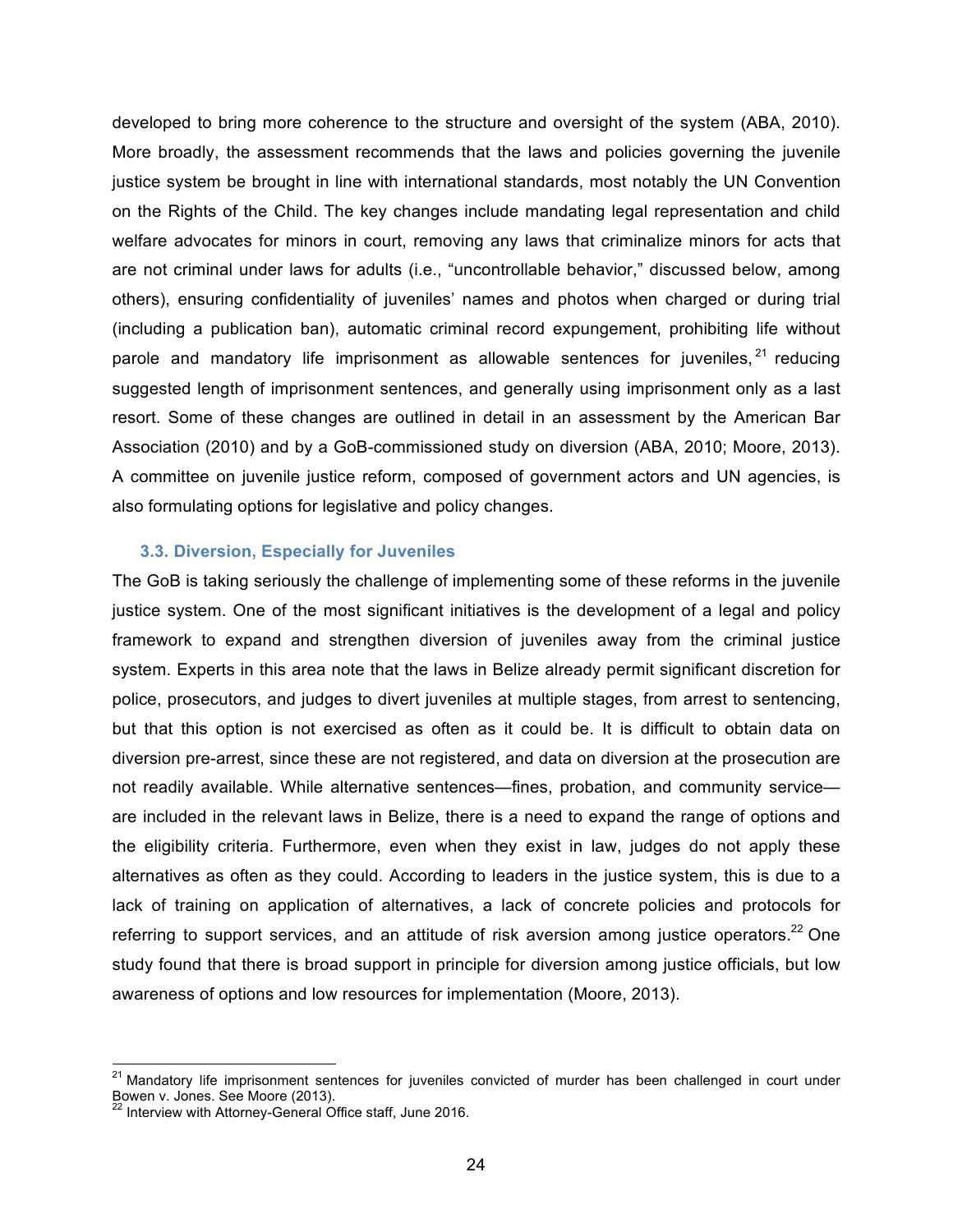The U.S. program "Models for Change" links institutions and officials across states and sectors in building interventions for juveniles in line with developmental stages and evidencebased practices. The key principles are twofold: reducing criminal justice system supervision and control, while also offering more services and opportunities for the same youth through other channels (Models for Change, n.d.). Evidence shows that diversion programs at all stages of the criminal justice system lead to reduced recidivism among youth. A meta-analysis that includes studies of 73 different programs shows the recidivism rate for diverted youth at 31 percent, compared to 41 percent for those processed through the criminal justice system (Wilson and Hoge, 2013). A study on diversion prepared for the GoB Community Rehabilitation Department identifies several types of diversion programs that could be implemented in Belize: cautioning (instead of arrest); restorative justice; and conditions and interventions (Kary, 2015).

Belize has a few initial diversion initiatives underway: the First Offender Program with the Police, which emphasizes youth in school, and incipient drug courts that offer treatment in lieu of sentencing (Moore, 2013). The GoB is working with UNICEF to develop a comprehensive proposal for new and amended legislation, as well as protocols, policies, and programs, for diversion of juveniles in conflict with the law. The key partners in this effort are: UNICEF, UNDP, Restore Belize, the Community Rehabilitation Department (MHDSTPA), and the National Committee for Families and Children (NCFC). The protocol will be implemented in stages, beginning with a pilot site, and will require integration with existing case management systems in both the justice and the social services sectors.<sup>23</sup> UNICEF and UNDP are working with GoB partners to secure financial and other resources for the implementation of this diversion program. Both UN organizations' strategic plans for the upcoming five-year period have strategic priority areas related to juvenile justice. The recommendations for specific actions and initiatives outlined by consultants familiar with the Belize juvenile justice system (Kary, 2015; Moore, 2013) provide a concrete and complementary roadmap.

#### **3.4. Legal Aid, Especially for Juveniles**

International standards—namely, the UN Convention on the Rights of the Child and the Havana Rules (related to juveniles in detention)—require that juveniles charged with an offense have access to legal representation, and that the state provide this if the juvenile cannot afford counsel. In practice, in Belize, attorneys are not available to juveniles through governmentfunded legal aid programs, as these attorneys are mandated only for adults charged with capital crimes (as per Section 194 of the Criminal Procedure Act). The American Bar Association

<sup>&</sup>lt;sup>23</sup> Interviews with Attorney-General Office staff and with UNICEF and UNDP, June 2016.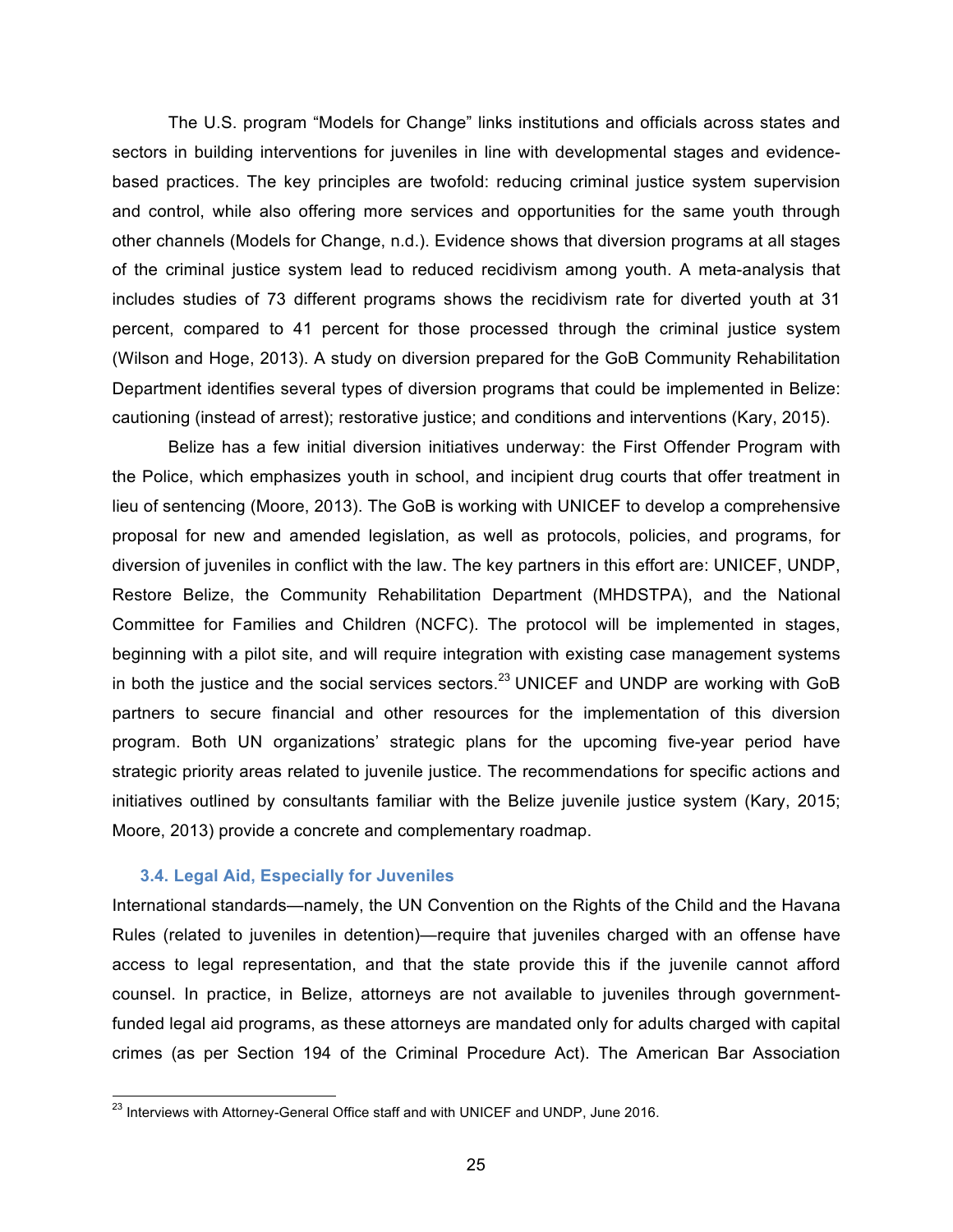identifies this as the primary factor violating the due process rights of juveniles in conflict with the law in Belize (ABA, 2010). There are few attorneys working in the legal aid office, and their legal fee coverage is currently capped at \$2,500 BZD.<sup>24</sup> Even for adults requiring subsidized legal coverage, there are consultation fees and insufficient staff to meet demands (ABA, 2010). Beyond the fact that legal aid is required by international agreements, this gap in services likely contributes to the overuse of incarceration for juveniles. Without defense counsel, adolescents arrested and/or tried in Belize are unlikely to be able to challenge judicial decisions regarding pretrial detention, evidence, procedures in the trial, sentencing, and appeals, requests for clemency, and regular reviews of conditions of incarceration and/or alternative sentences. Legal aid, in combination with awareness campaigns and policy shifts, would also improve the complaint mechanism for youth in prison (and, potentially, for adults) (Moore, 2013).

According to the American Bar Association assessment, there are over 1,000 cases involving juveniles in Belizean courts each year. Not all juveniles in conflict with the law would necessarily require a senior-level attorney as defense counsel; paralegals or more junior attorneys could handle some cases, especially those eligible for diversion prior to trial. More serious cases require ongoing accompaniment that may exceed the existing caps on legal fees in place at the adult-system Legal Aid Office. Given this, the ABA assessment, other consultant studies (Moore, 2013; Shaw, 2007), and the key justice leaders in Belize<sup>25</sup> argue for a dedicated, holistic budget for an expanded Legal Aid Office staff for juvenile cases as the preferable option. An alternative scenario would be to cover a portion of the fees charged by lawyers working on a case-by-case basis and/or in a duty counsel model (Saunders, 2015). Currently, there is political will from the key actors—the Supreme Court, the Attorney General's Office, and the Community Rehabilitation Department—to address the need for legal aid for juveniles. There is also substantial information on what this would entail in practice: estimates of case types and numbers, types and cost of legal assistance required, and a cost-benefit analysis that shows the relative efficiency of a publicly funded legal aid office model versus a pay-per-case model (Saunders, 2015). Given that the majority of juveniles in conflict with the law are from low-income families, the goal of juvenile legal aid, according to the Chief Justice, is universal coverage regardless of financial means, geographic location, or severity of charge. Implementation of legal aid coverage could begin with new incoming cases and gradually expand to provide coverage for juveniles already in detention and/or on a sentence.

 $^{24}$  Interview with Chief Justice of Belize, June 2016; see also Saunders (2015).<br><sup>25</sup> According to the Chief Justice, interviewed in June 2016.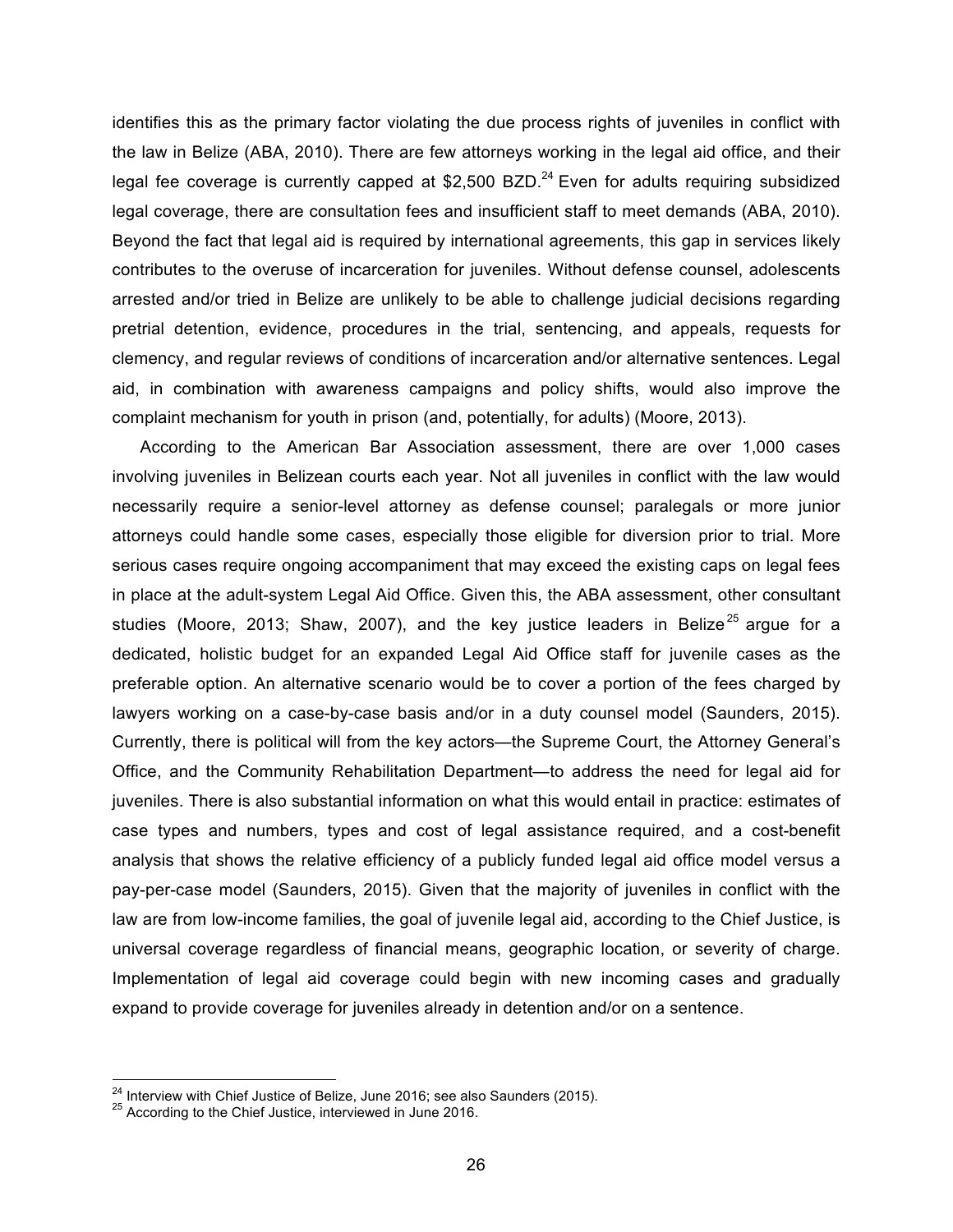#### **3.5. Juvenile Justice Detention Facilities: Youth Hostel and Wagner Youth Facility**

Belize has two facilities for juveniles with a custodial sentence and/or who are on remand: the Youth Hostel (YH) and the Wagner Youth Facility (WYF). The YH is for youth sentenced to shorter sentences, less serious charges, and/or with a lower security classification; it also holds youth on remand. The WYF is attached to the BCP, though its population is kept separately, since international standards require that juvenile prisoners not live with adult prisoners. The WYF holds minors who are charged and/or convicted of more serious crimes and those who have higher security classifications or serious discipline problems. As of February 2017, there were 35 adolescent men held at the WYF; about half were there on remand.<sup>26</sup> There were 93 admissions to the WYF in 2015, and 76 exits (MHDSTPA, 2016). Of all the adolescents who were detained at the WYF in 2015, the majority (72 percent) stayed fewer than 100 days, while 18 stayed between 100 and 200 days, and five stayed more than 300 days (MHDSTPA, 2016). According to WYF staff, when an adolescent turns 18 but has not completed his sentence, he typically remains in the WYF for the duration of his sentence rather than being transferred to the adult system, except on rare occasions when a transfer is necessary for disciplinary, treatment, or security reasons. But this is a discretionary decision by staff, not a requirement of a youthoriented justice policy.<sup>27</sup> At the YH, of 100 youths admitted in 2015, more than half (56) stayed for less than 100 days, 26 stayed for 101 to 200 days, and ten stayed more than 300 days. The range of offenses for those residing at the YH is diverse: from riding a bicycle the wrong way up a street and driving without a license to murder.

One limitation of the WYF is that it does not have separate facilities for adolescent girls who require the custodial security level of the WYF. When adolescent girls, due to sentence or behavioral factors, cannot stay at the YH, they are sent to the WYF but reside with the adult women. Although there are few girls in this situation (in June 2016, only one), there is a clear need for a separate, appropriate secure detention space for adolescent girls.

The YH and WYF have undergone significant infrastructure upgrades under CAPS I, including improved dormitory and programming spaces, as well as more programs on evenings and weekends. In addition, the staff at both centers participated in extensive training on core correctional practices and risk assessment methods, led by a Canadian corrections consultant. As a result of this training, there is more knowledge, proactive engagement, coordination, and data among the social workers and administrators of both facilities. The application of the LSI risk assessment tool to all the juveniles in both systems has significantly improved staff's ability

<sup>&</sup>lt;sup>26</sup> Interview with Kolbe Foundation staff, June 2016.<br><sup>27</sup> Interview with Kolbe Foundation staff, June 2016.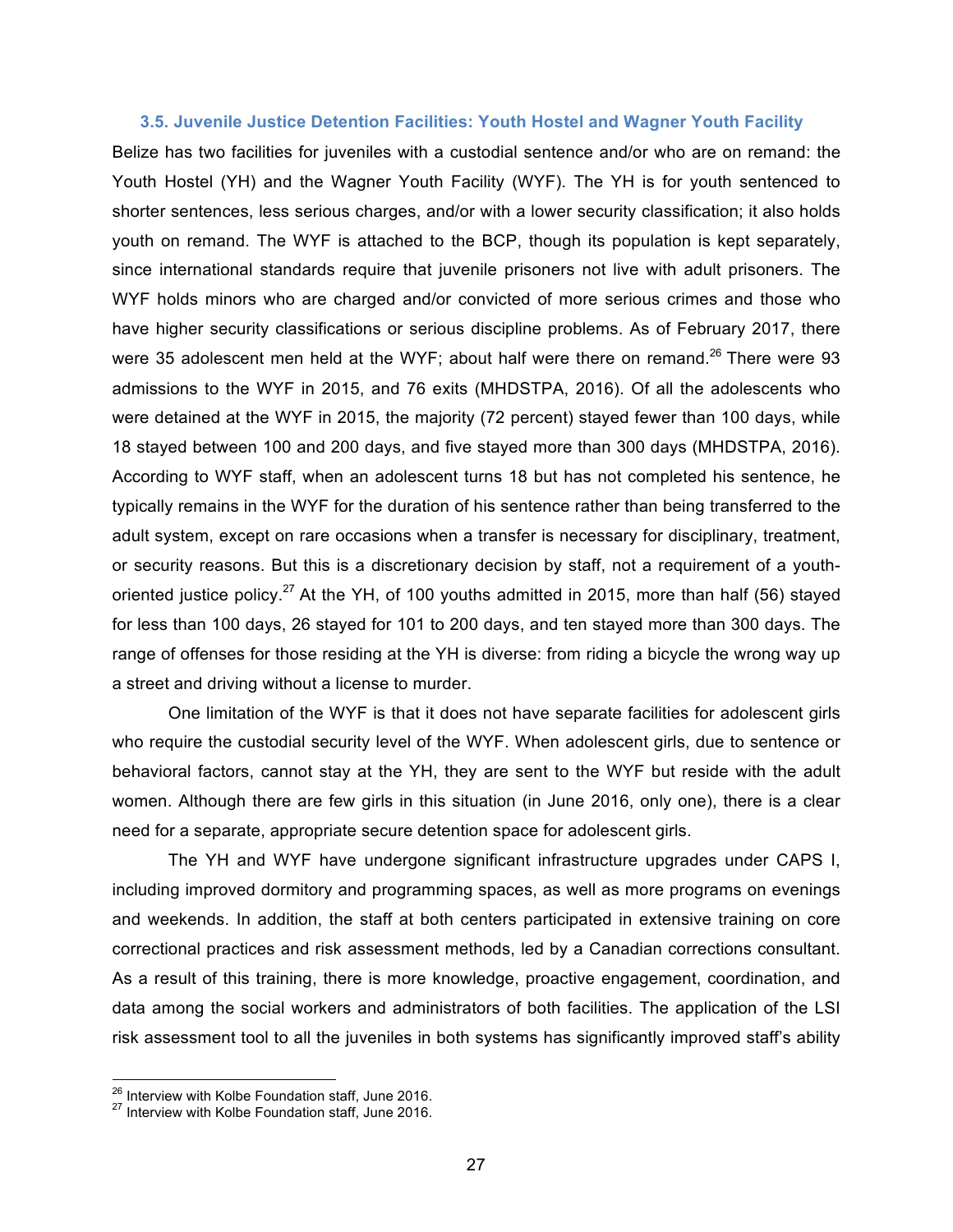to organize treatment, classes, and other services in accordance with the needs of the youth.<sup>28</sup> Three key needs remain, however: expansion and application of training and new practices; integration of case management data systems; and professional capacity for therapy, social work, and treatment.

#### **3.5.1. Core Correctional Practices: Training and Implementation**

First, the core correctional practices training is underway, including a risk-needs-responsivity (RNR) approach, but there is a need for ongoing training for new staff and more advanced training for existing staff. For example, despite significant progress in reorienting the practices of the WYF, the use of segregation for discipline of adolescent inmates conflicts with international standards, particularly if it exceeds 15 days. Staff need alternative approaches and additional programming resources to maintain safety and order within the facility, particularly on evenings and weekends. In addition, the vision of the Kolbe Foundation for both the BCP and the WYF is that the security staff should share the principles of dignity, rehabilitation, and respect that are the basis of these new correctional practices. Therefore, there is a need for this training to be adapted for and delivered to the security staff as well as the social worker and treatment staff. At the BCP and WYF, there are about 230 security staff, all of whom rotate through both centers. Likewise, the 50 civilian staff work at both centers. The CRD provides social workers specifically to the WYF, and there are also part-time skills instructors from outside institutions. All of these staff would benefit from learning and implementing the core correctional practices. At the YH, there are fewer security staff, but the same need exists. Finally, training on these principles is also necessary for justice officials who work with juveniles but not directly at the facilities: magistrates, prosecuting and defense attorneys, and those who sit on parole committees.

#### **3.5.2. FamCare Case Management Data System Expansion**

Second, information on youth in the system has improved due to the implementation of the FamCare case management data system in the MHDSTPA. This allows social workers to access and contribute information about assessments, treatments, other activities, and other social services involvement of youth in care and in the justice system. The technological platform, licenses, and necessary confidentiality and access controls are in place. At this stage, the expansion of the use of FamCare requires active collaboration with staff from other agencies. For example, currently there is a need to integrate access and case information

<sup>&</sup>lt;sup>28</sup> Interviews with CRD and Kolbe Foundation staff, June 2016.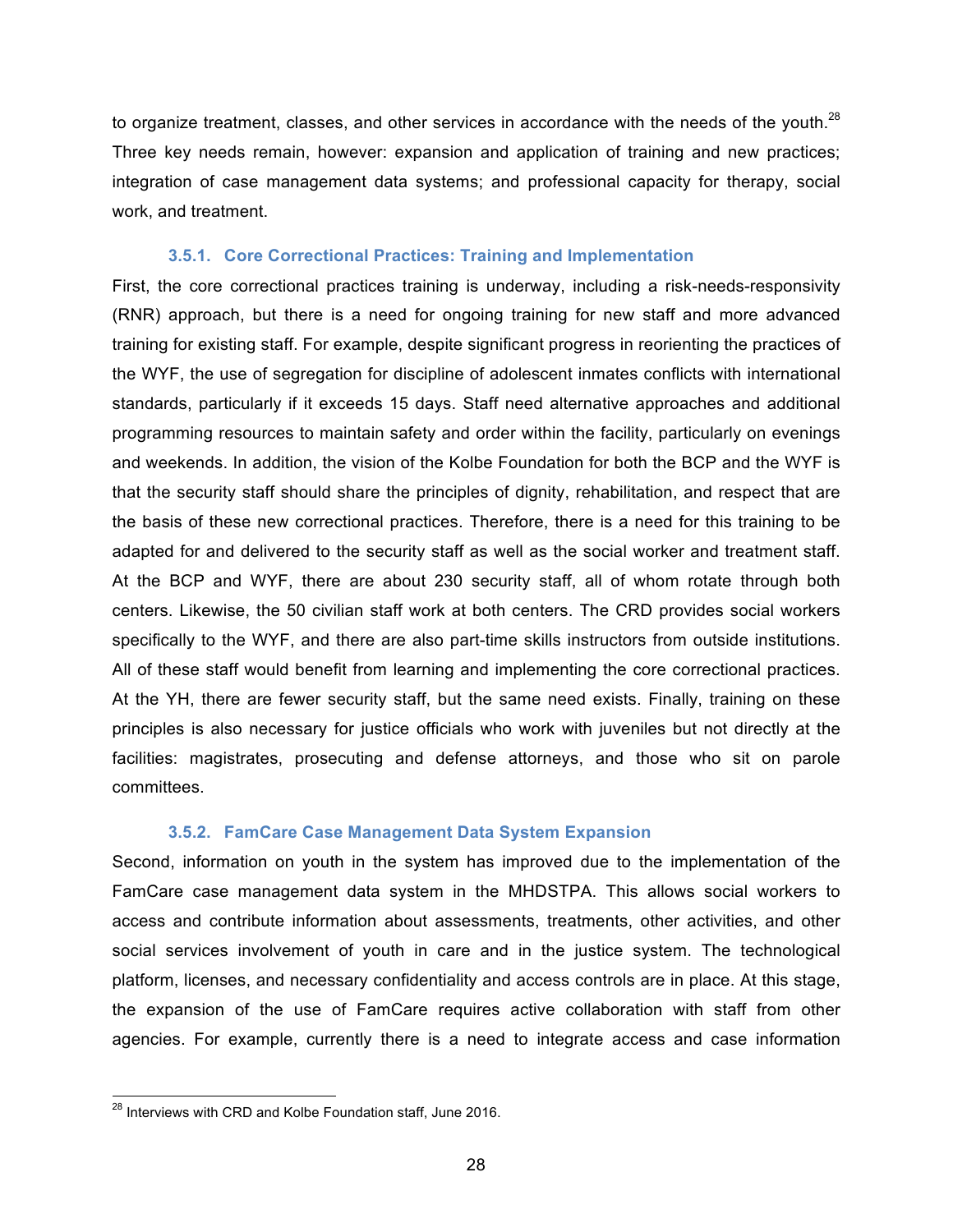sharing across the juvenile justice facilities,  $29$  so that staff at the WYF and the YH can receive updated information from one another when youths arrive or leave their facilities, as well as information from other MHDSTPA services, especially foster care and social assistance. This system also could serve as a central data source for indicators for M&E requirements for various projects (not just CAPS), as well as for GoB-wide indicator requirements related to youth.

#### **3.5.3. Programming and Treatment Needs**

The WYF and YH have expanded the range and availability of programs at both facilities, including through CAPS resources. The frequency of social worker appointments has increased, but there is still an unmet demand for more regular social worker attention. Beyond this, some adolescents in the facilities have more serious mental health challenges, as well as experiences of severe trauma and abuse. Staff from both centers made the point that social workers are not trained to provide treatment for these more complex cases, and there are very few psychologists and therapists with sufficient qualifications in Belize. (One official commented that there is only one qualified psychiatrist in the entire country, and none with specialized experience in working with juveniles.) A further requirement is specialized training for providing counseling and treatment services to girls (and some boys) who have been victims of sexual abuse, by family members and/or by experiences of human trafficking.

There are also needs in other programs at the facilities. The director of the WYF noted that educational, vocational, sports, and art programs are only available on weekdays until 4pm, due to limited staff availability and security and logistical challenges for staff working outside these hours. When the youth have idle time, there are more behavioral and interpersonal conflict challenges. The WYF currently uses more experienced and trusted inmates (adolescents and adults) to deliver some vocational training and academic coursework and to lead discussion groups and other workshops. To formalize and deepen these programs, more staff capacity from formal outside institutions (e.g., TVET institutions) is necessary, including with predictable, multiyear funding, to reduce turnover. Moreover, a smooth transition in programming for youth who move from the juvenile to adult custody area is important, such as online high school courses. This would also enable more consistent course content planning and the possibility of providing recognized credentials to those who complete training.

 $^{29}$  Interviews with Kolbe Foundation and CRD staff, June 2016.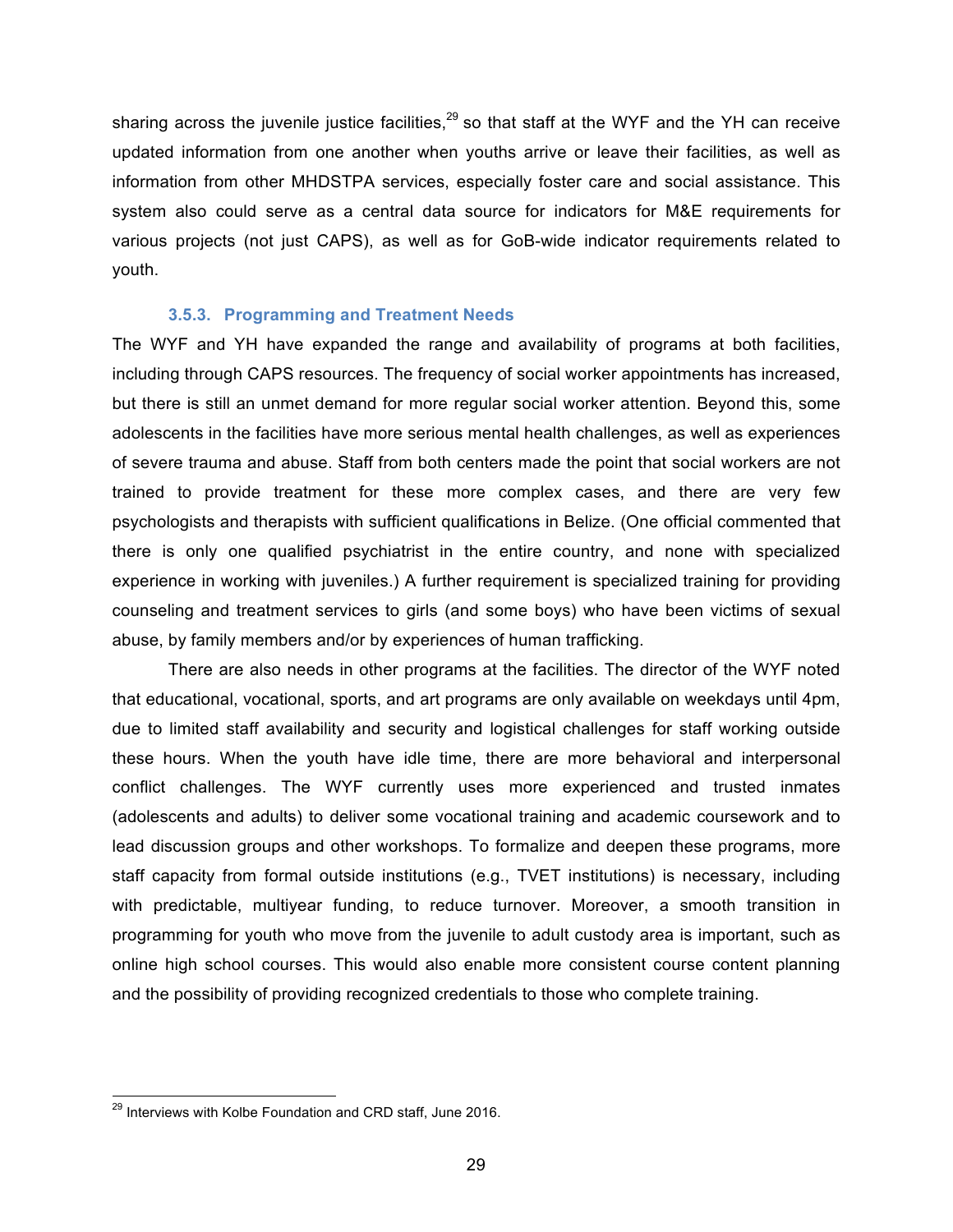#### **3.6. "Crossover": Juveniles in Foster Care and the Justice System**

The term "crossover" refers to juveniles who are involved in both the child welfare and/or foster care system and the juvenile justice system, with a "revolving door" pattern. In most countries this constitutes a relatively large group of youth (82 percent in one U.S. case).<sup>30</sup> In Belize, children and adolescents who are in foster care are disproportionately more likely to come into contact with the justice system. Interlocutors in the Belize juvenile justice system underline the urgency of this crossover issue between systems of care for adolescents. When adolescents, especially older ones, do not have placements in appropriate foster care settings or cannot access mental health and other treatments, they are sometimes placed in youth detention centers as a last resort. Some of these youth, especially girls, are victims of abuse or trafficking and present serious mental health consequences but have not committed a crime. Others enter the detention centers for committing a minor offense after struggling in foster care. Another group presents behavioral problems that are not manageable in their families, community settings, and/or foster care or group home but have not committed a criminal offense. The third group of crossover youth are adolescents who first enter into contact with the justice system on "uncontrollable behavior" charges and then become more seriously involved in delinquency. These three factors bring adolescents into contact with the juvenile justice system mainly because there are few alternative placement and treatment options. Therefore, besides considering alternatives to incarceration for youth with criminal charges, it is important to reduce the crossover of non-criminally involved adolescents into detention. One key lesson from crossover initiatives in the United States is that extensive and ongoing collaboration between the relevant institutions is both crucial and difficult.<sup>31</sup> The following sections expand on each of these, in reverse order. (Another category of juveniles who should not be in detention is Central American migrants ("unaccompanied minors") who have been apprehended and are awaiting processing.)

#### **3.7. Non-Criminal (Status) Offenses: "Uncontrollable Behavior"**

A significant number of youth in detention in Belize have been charged with "uncontrollable behavior," which is a status offense under Belizean law but does not involve committing a criminal act. $32$  Rather, it is a disciplinary or behavioral problem that has reached a level of seriousness such that a parent, other authority, or police officer has referred the youth to be

<sup>&</sup>lt;sup>30</sup> Center for Juvenile Justice Reform (n.d.) Retrieved from: http://cjjr.georgetown.edu/our-work/crossover-youth-<br>practice-model/

<sup>&</sup>lt;sup>31</sup> Center for Juvenile Justice Reform (n.d.) Retrieved from: http://cjjr.georgetown.edu/our-work/crossover-youth-<br>practice-model/

Numerous studies, including the ABA (2010) and Moore (2013), recommend repealing this law entirely.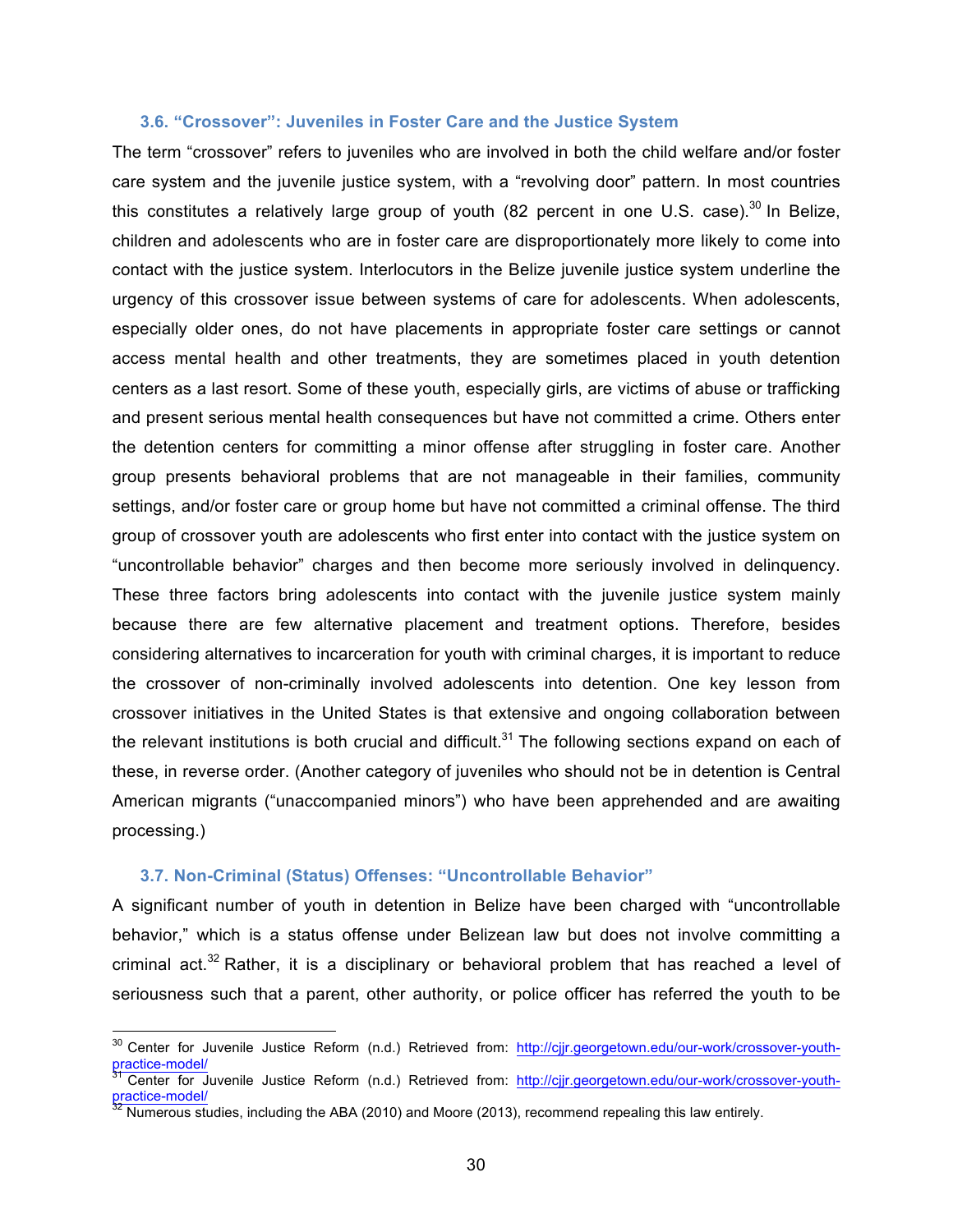charged. Typically they are held in the YH. Some enter instead the day program Youth Cadets, which is a military cadet-style program that aims to build discipline, which a youth enters voluntarily without a charge. Although there is an effort underway to review and potentially remove this category of charge from Belizean juvenile criminal law, it remains in place. Anecdotally, Belizean officials say that police are shifting enforcement of this law and refusing to send juveniles to the YH, but there are no clear data on this change. As of June 2016, 21 out of 35 adolescents at the YH were under the "uncontrollable behavior" category (MHDSTPA, 2016). Of all the intakes in the juvenile justice system in 2015, 44 percent (232 out of 522 admissions) were for uncontrollable behavior MHDSTPA, 2016).

There is no clear solution for how the GoB, community organizations, and families should best care for these adolescents with behavioral and discipline problems. Research evidence, however, unequivocally shows that when adolescents come into contact with the criminal justice system, especially custodial sentences, this can exacerbates their risk of future criminal behavior (Butts, Bazemore, and Meroe, 2010). This is evident in the trends among Belizean adolescents, many of whom originally enter the juvenile justice system on an uncontrollable behavior charge, are exposed to peers and conditions within detention centers, and then later commit more serious (criminal) offenses and reenter the criminal justice system with convictions. Current data do not allow a full analysis of these patterns, but the MHDSTPA does show that at least seven youth entered both the YH and WYF in 2015 alone. Staff at both centers commented that youth currently incarcerated on more serious charges had prior admissions for uncontrollable behavior.

Therefore, there is an urgent need to find alternatives for addressing the behavioral problems of these adolescents without resorting to using youth detention centers. U.S. research suggests that in general, status offenses should not be eligible reasons for incarceration and that, more broadly, residential placements should be reserved as a last resort, after communitybased treatment, particularly when substance abuse is involved (Cocozza et al., 2005). According to interlocutors in Belize, government agencies could push police, justice officials, and social workers to ensure that these youth are channeled to other kinds of services, even in the absence of changes to the legal framework. What is needed is a menu of options, ranging from, at the most serious end, residential treatment and housing facilities that are secure but separate from those holding convicted adolescents, to, at the least serious end, communitybased treatment and counseling programs for youth and their families.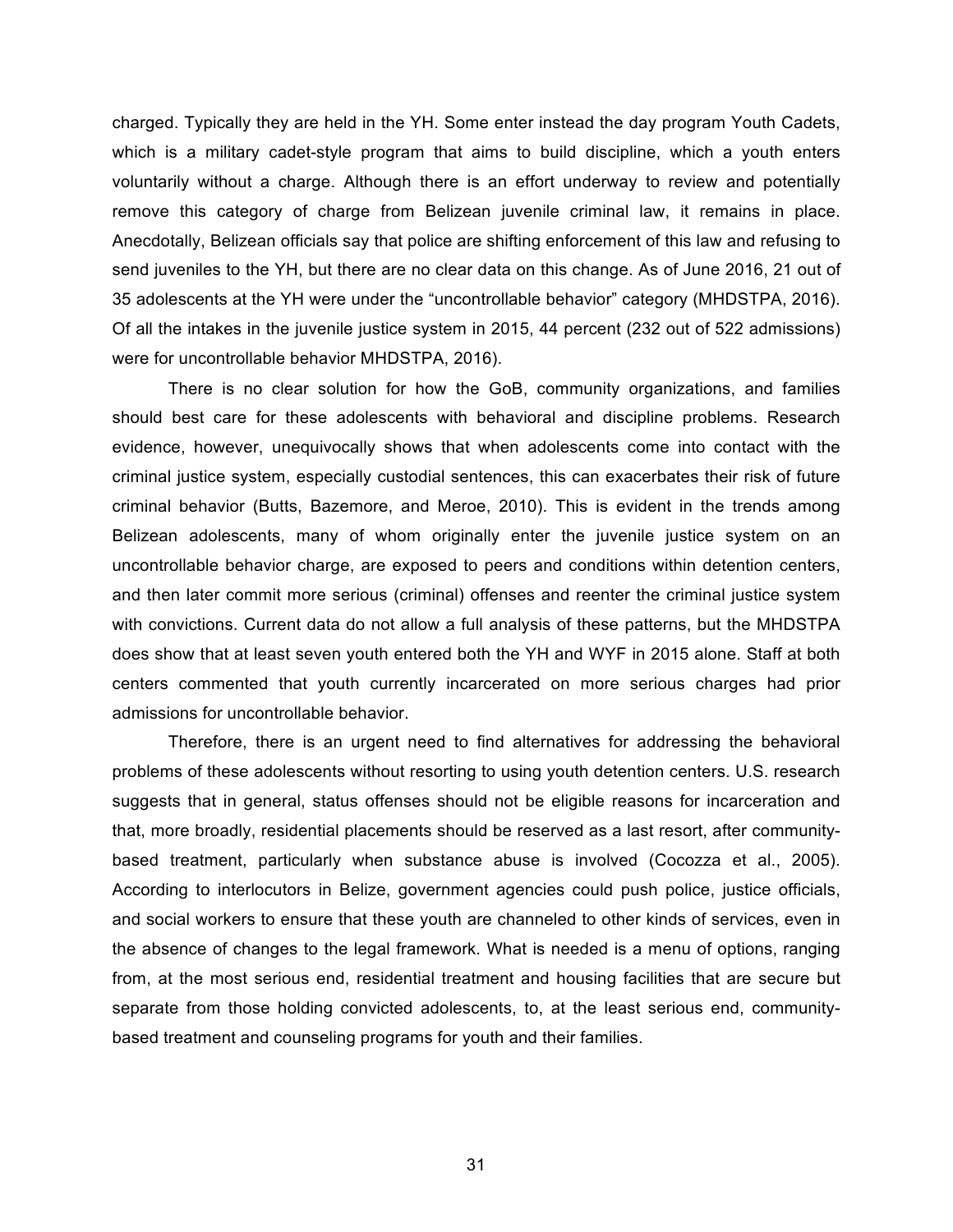#### **3.8. Mental Health, Substance Abuse, and Post-Traumatic Treatment Needs**

As in other countries, people with mental health challenges are overrepresented in the criminal justice system, including the juvenile justice system. In Belize, there is a lack of mental health services and treatment professionals in general, especially for adolescents and in the juvenile justice system. The CRD estimates that about 15 of the 35 current residents of the YH have serious mental health problems. The MHDSTPA has found an improvised solution for several girls who require more in-depth mental health treatment: it is paying for their placement at a residential mental health facility run by the Ministry of Health. This is a positive step for these girls, but it is not likely to be a sustainable solution for all of the youth who enter the juvenile justice system needing this level of treatment. Moreover, youth who are held on criminal charges and are required by the court order to remain in custody are not eligible for this arrangement. They require in-facility treatment by trained staff; neither the YH nor the WYF currently has sufficient staff with this level of qualifications.

Among the adolescents who enter juvenile justice facilities because their mental health challenges are so complex that they require residential supervision, some are victims of serious abuse and/or human trafficking-coerced prostitution. This group is primarily girls, and many present symptoms of post-traumatic stress. When other government agencies identify these victims, they may opt to place them at the YH for their protection. This is reasonable, given the lack of alternative facilities, but it carries the risk that these youth will be exposed to delinquent peers and to the conditions of a youth detention facility, rather than a more treatment-oriented environment designed for victims of serious abuse. There is a need for a separate facility with the capacity to provide intensive treatment for these individuals, including gender-specific and trauma-sensitive treatment and whose staff have the appropriate skills. This facility would not need to be large, since this group is relatively small (precise numbers for 2016 are not currently available).

One assessment of a group of 24 very high-risk young men (ages 12–14) in Southside Belize City found that symptoms of mental health and behavioral problems were widespread: a quarter had severe symptoms of mental illnesses, and most demonstrated high levels of anger, aggression, and impulsiveness. In addition, two were drug-dependent. None of these problems had been previously identified (Catzim-Sanchez, 2014). Though these youth were not in detention facilities, due to their risk factors and their gang involvement, they are the most likely group to have future contact with the law. This study demonstrates the importance of early intervention on mental health and substance abuse challenges, as well as ongoing treatment during any juvenile incarceration. In general, evidence suggests that juvenile justice systems

32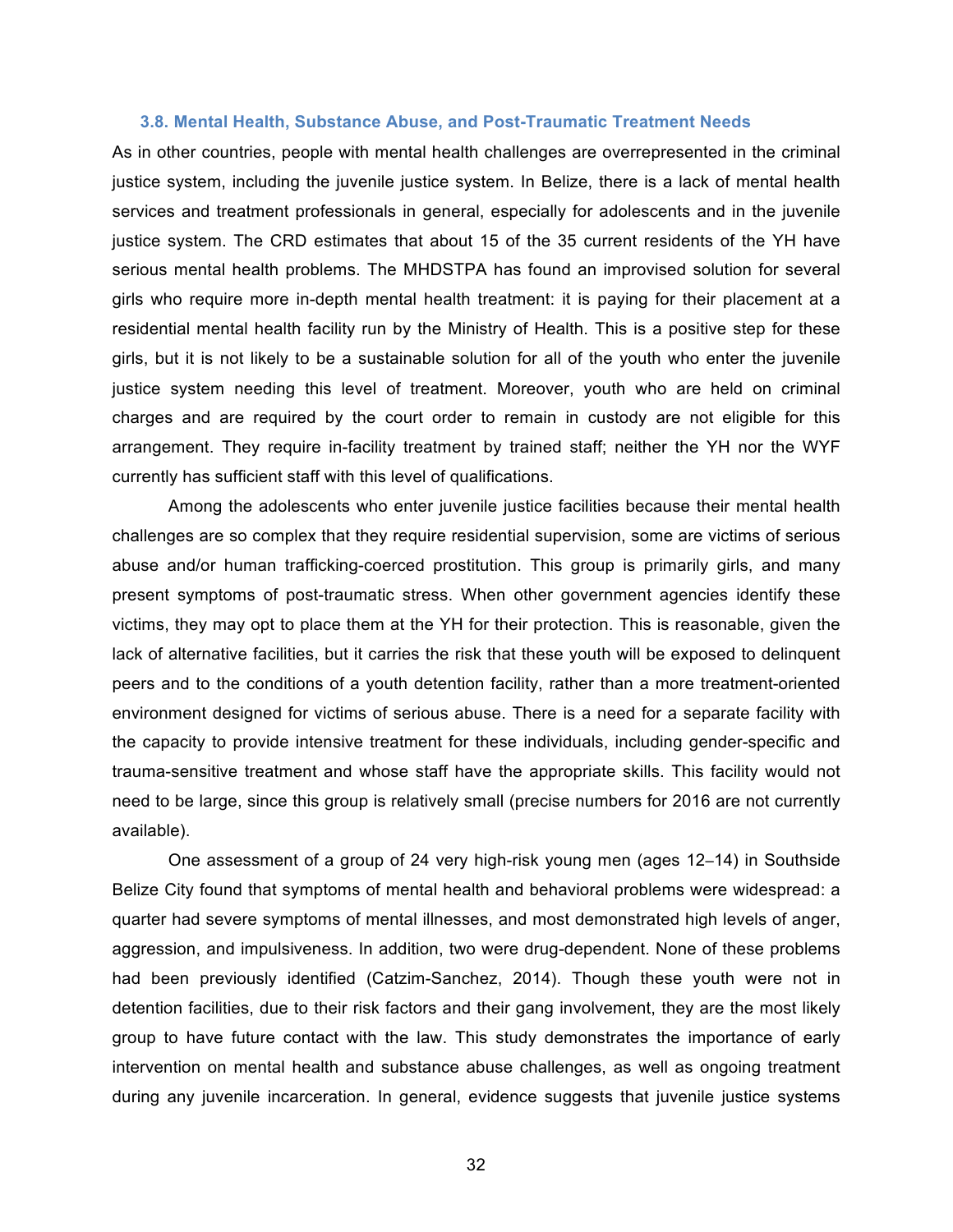should attempt as much as possible to provide mental health treatment in noncustodial settings (Models for Change, n.d.).

#### **3.9. Foster Care (Child Protective Services)**

The MHDSTPA, through the Department of Human Services, manages the foster care system in Belize, while the CRD (within the same Ministry) manages the juvenile justice system. The staff of both systems know that a significant number of young people interact with both systems. Overall, girls comprise the majority of referrals (58 percent) to Child Protective Services (Huggins, 2016). Frequently, young people struggle in foster families and/or group homes and, as their behavioral challenges escalate, they end up in the juvenile justice system through a placement by authorities on behavioral grounds or because they commit a crime. The other direction of "crossover" can also occur, though less often: when a young person who finishes a sentence or pretrial detention at the YH or WYF has no family to return to, he or she may be placed in foster care (or re-placed). Often, these residential settings are not equipped to help a young person who needs substantial reentry support, including employment and counseling. These two systems already coordinate on an ongoing and informal basis, and the implementation of the FamCare case management system—managed by the MHDSTPA—has streamlined information sharing. As of June 2016, there were 172 minors in the Residential Care Facilities for Children. There were also 18 young women in a group home. Officials from the foster care system emphasize that it is difficult to house older adolescents in care facilities designed for children. However, because there are few available facilities for adolescents, some are placed in the YH as a last resort. There is a need for a group home in the foster care system for adolescent males, and for more space in the girls' home. Best practice suggests that these residences should remain relatively small to avoid the dynamics of institutionalization.

#### **3.10. Community-Based Services for Gang-Involved Youth**

Since the concentration of crime and violence in Belize is most acute in Southside Belize City, especially among young men, there are multiple government and international or NGO projects offering services and interventions in this area of the city. Still, given the level of need, there is always more demand than available program spaces, particularly for programs that are geographically and financially accessible. $33$  Many target youth who are at risk in various ways, most commonly those who are unattached to school or employment. Nevertheless, it is important to assess young people in Southside with more complex tools. The Metamorphosis Program, for example, implemented by Restore Belize in 2012–2014, assessed adolescents

<sup>&</sup>lt;sup>33</sup> Interview with Restore Belize, July 2016. This is the Building Opportunities for Social Transformation format.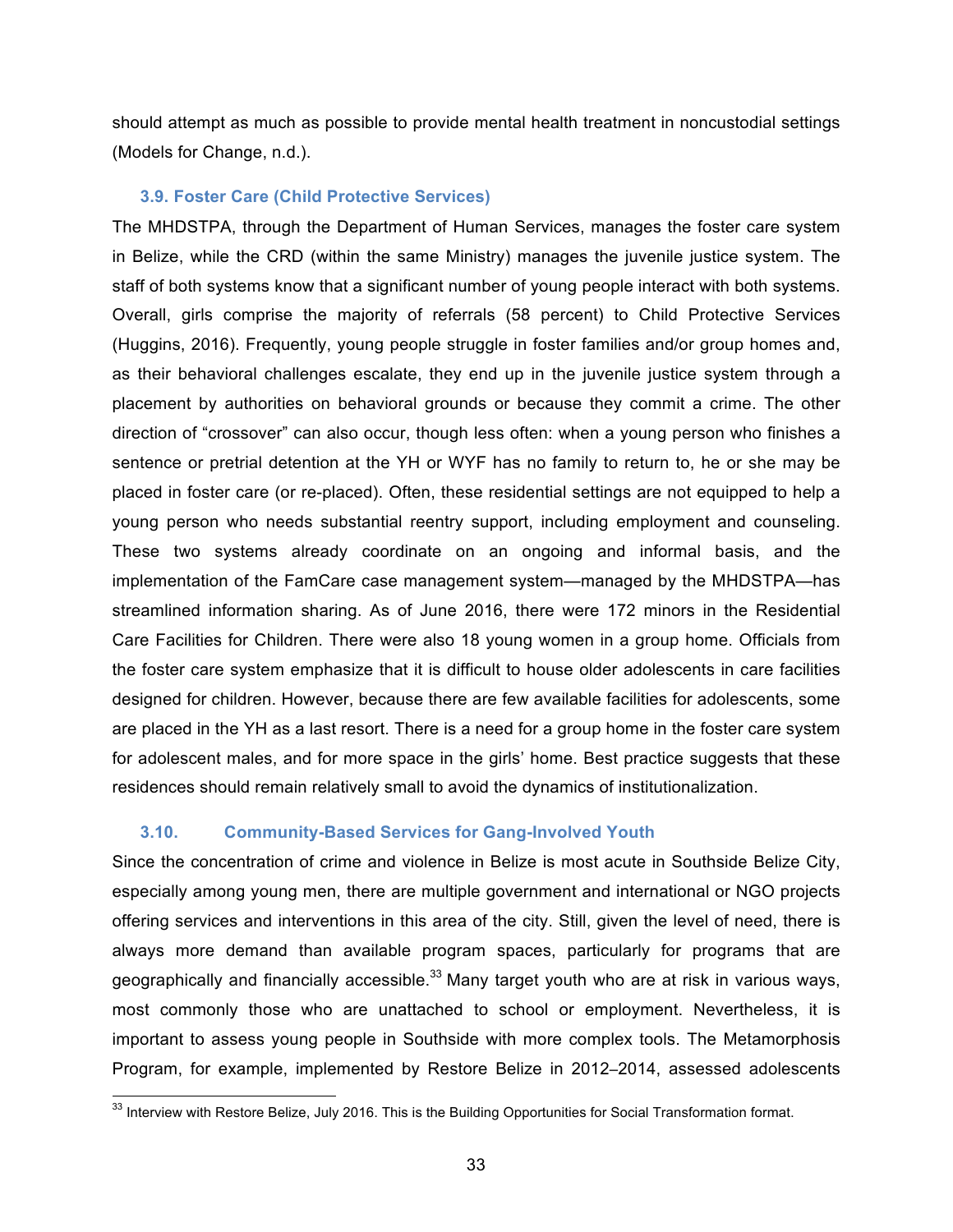using more severe risk factors (child abuse, abandonment, multiple deaths, exposure to violence, cultural sensitivity in grieving processes, fear of death, and drug and alcohol exposure). It also assessed the needs of these teens' families, using the BOOST Intake form (Catzim-Sanchez, 2014).

Although police data showing violent crime incidents based on gang activity attribution versus other contexts are not currently available for Southside Belize City, both the police commander for the area precincts and the superintendent of the Belize Police Gang Suppression Unit note that crimes committed by gangs have different characteristics. For example, shootings are often in response to or retaliation for a prior shooting or perceived affront. Incidents are more likely to take place in certain blocks, at certain times, and involving certain individuals. Overall, the gang-involved people in Southside are a relatively small proportion of the total population, even among youth. However, none of this is systematically documented using multiple sources (e.g., police data, interviews, community knowledge); a comprehensive assessment would be useful here. $34$  This would help to plan activities that aim to intervene in gang dynamics more directly. To do so, such interventions would likely need to focus on the people already active in gangs, not just on general prevention of crime or of joining gangs.

#### *3.10.1. Conscious Youth Development Program*

There appears to be only one organization working directly with gang-involved people in Southside: the Conscious Youth Development Program (CYDP), operated by the Ministry of Human Development. This program has had several names and forms over the past 20 years, reflecting cyclical changes that occur with changes in government and the tendency of Belizean political leaders to put new names and partisan stamps on prior policy initiatives. Through this initiative, staff work closely with community members to build trust and accessibility with ganginvolved youth and adults. In the past few years, it facilitated a truce among several gangs, providing members with employment and conflict resolution support; this resulted in a significant but temporary reduction in homicides. Currently, it works out of a small office in Southside with a very small staff team. The CYDP staff have built trust with most of the local gangs and their leaders, as well as with community residents and police. With this foundation and local relationships, they maintain awareness of the day-to-day conflicts among crews, which allows them to intervene and prevent retaliatory violence. Often, the CYDP staff respond to shootings or fights and provide options for those involved to take space away from the area to grieve and

 $34$  The United States provides one framework for such an assessment. See OJJDP (2009).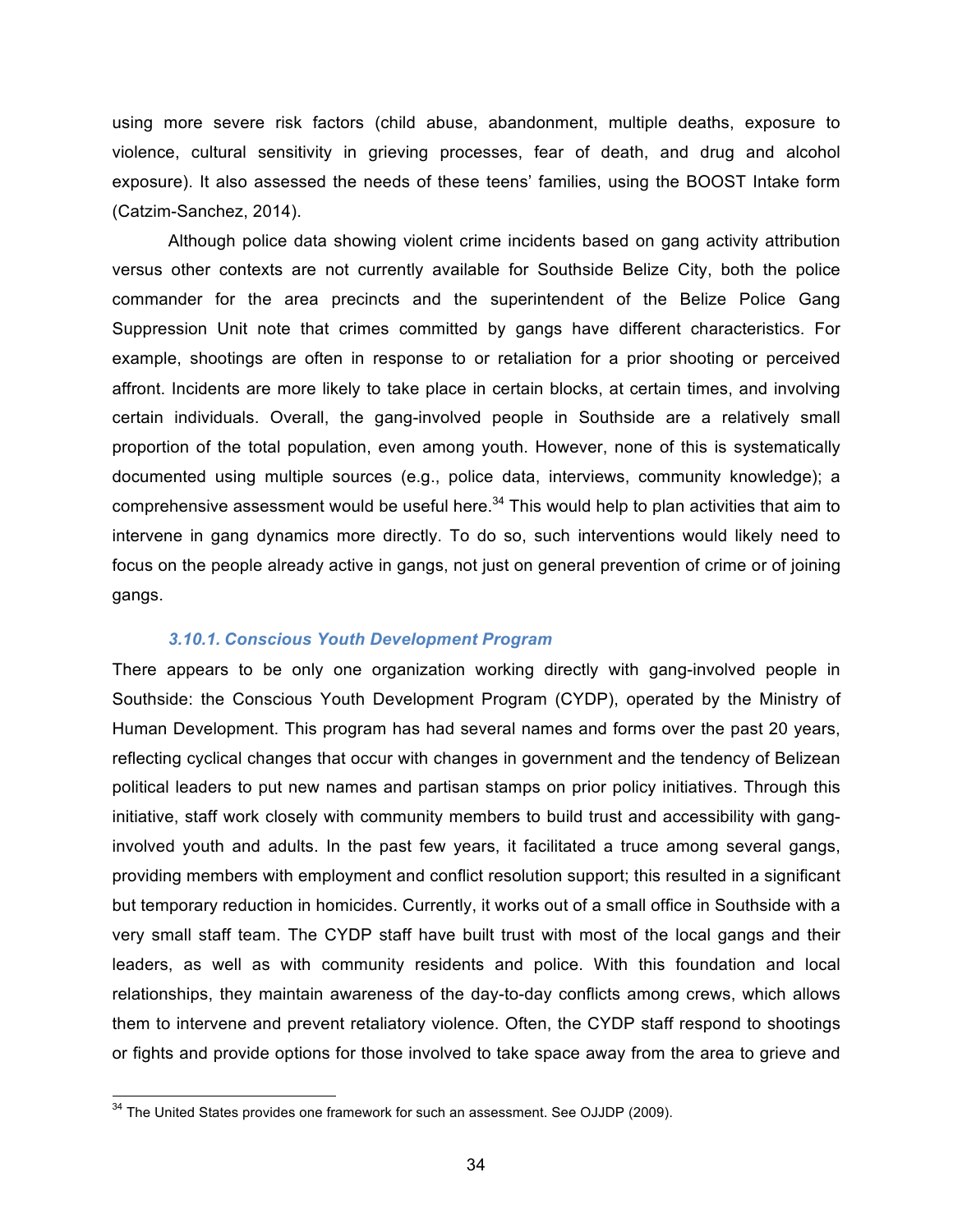calm down. They also help mediate conflicts and provide guidance for building nonviolent solutions to disagreements between groups.

The CYDP also works to reduce and prevent gang recruitment. With younger adolescents, the CYDP provides prosocial activities, and the staff talk with the youth about the realities of their lives and gang pressures. One of the advantages of the CYDP is that it is located in a part of the community that the youth can access (mostly), given the gang territory delineations. Finally, the CYDP offices have security through plainclothes and undercover police officers, which is a result of a longstanding partnership. This low-visibility security allows the organization to carry out its work—both the mediation between groups and the work with youth—with less risk of unintended confrontations.

One of the central needs for the CYDP is to have a separate space for mediation and work with actively involved gang members, separate from the space where it works with younger people who could be recruited. There are significant risks to the mediation process if anyone other than those involved—such as adolescents arriving for other activities—becomes aware that mediation is happening and who is participating. The limited space also puts pressure on CYDP staff to prioritize participants and activities based on these risks, which reduces the number of activities the program is able to offer. Another capacity limitation is that the plainclothes security staff cannot cover multiple activities. To offer a range of options to people in the area, depending on their level of gang involvement and risk, a range of security options is necessary.

#### **3.10.2. Gender Dynamics**

One area that seems not to be directly addressed in current work with gang-involved youth relates to gender dynamics and gangs. There is very little information about the different characteristics of girls and boys who join gangs (or do not), and about the experiences and roles of girls and boys once they are involved. The single major report on youth violence in Belize (the Gayle Report) identifies masculinity, in combination with the contradictory pressures of notions of manhood in settings of socioeconomic marginalization, as a major factor in gang dynamics in Belize. Research on urban youth gangs in other areas of Latin America and the Caribbean reinforces this concept: machismo alone does not generate gang violence, but certain versions of violent masculinity, once established, can exacerbate the social role and power of gangs (Baird, 2012). For change to occur, youth must develop not only alternative interests and values, but must also talk about and alter their conceptions of masculinity and femininity.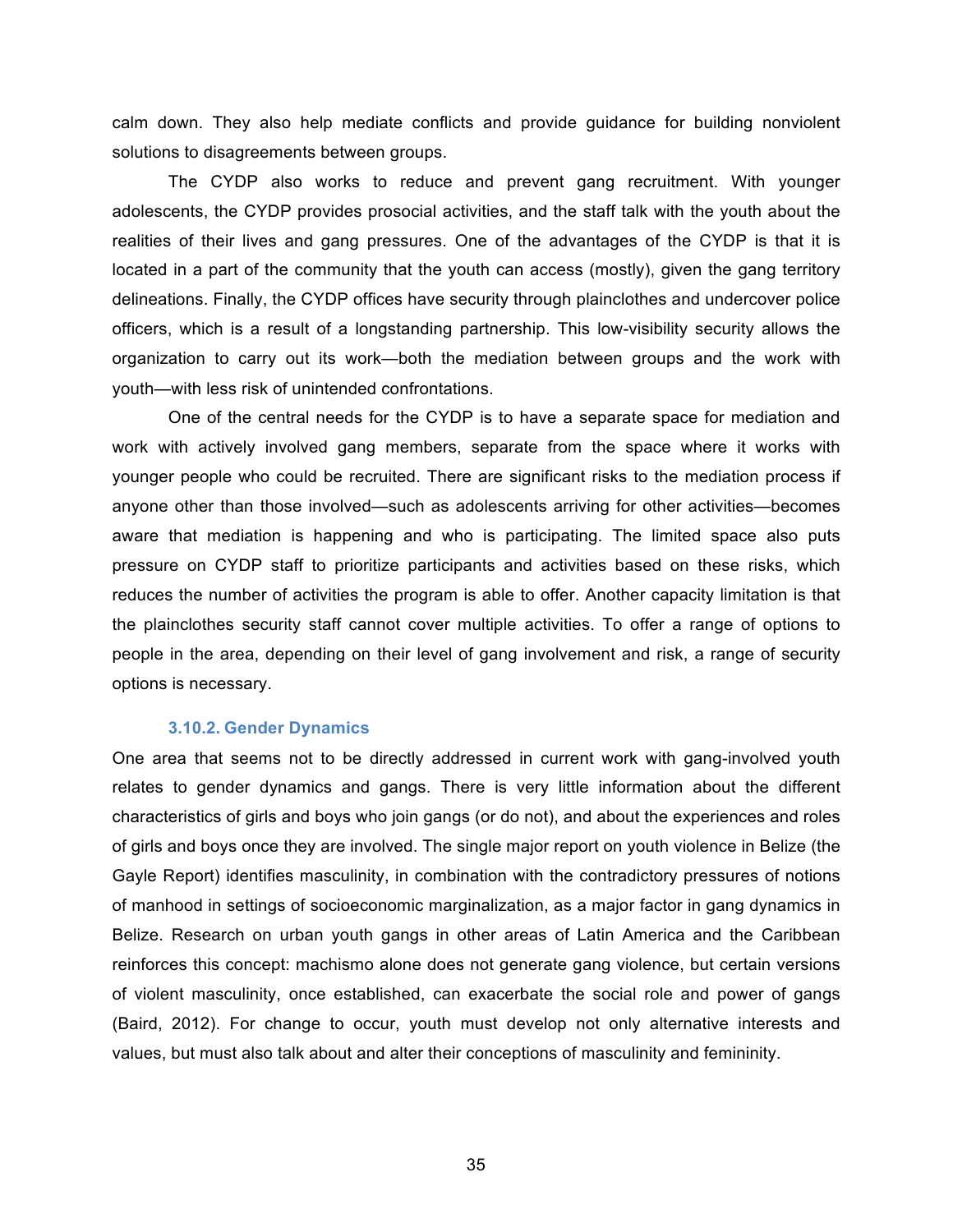#### **3.11. Primary and Secondary Prevention Activities in Southside**

Southside Belize City is the focus of numerous projects offering primary and secondary violence prevention services aimed at at-risk youth, particularly adolescents who are not in school or employed. There is a wide range of projects offered by NGOs, sometimes with outside funding and sometimes with government funding. For example, the YWCA and YMCA offer childcare, after-school, and summer programs for children, as well as educational and vocational programs for youth and young adults. Some charge modest fees, and others are funded by donors or government grants.<sup>35</sup>

The Ministry of Human Development, Social Transformation, and Poverty Alleviation is the primary government actor offering social services of various types, many of which are concentrated in Belize City Southside, due to the socioeconomic traits of the population. These services include conditional cash transfers (Boost Plus program), social assistance, nutrition, training and apprenticeship programs, counseling, referrals to counseling and/or legal services, and tertiary prevention programs (such as the Youth Cadets, now under the MHDSTPA). In addition, the MHDSTPA coordinates closely with the Ministry of Education, offering remedial and pre-vocational training, basic literacy and numeracy, and vocational training (ITVET), both directly through government initiatives and through nonprofit subsidiaries. Notably, in general there is higher male enrollment in ITVET (75 percent in 2013), but higher female enrolment in university and junior college (by about two to one). This suggests that the recruitment, requirements, and content of each path have gender dimensions worthy of policy attention (Huggins, 2016).

Another challenge for delivering any type of social service or violence-prevention activity in this setting is that many youth in Southside have serious behavioral and mental health challenges, compounded by experiences of trauma. Many are unable to sit still or pay attention in the way that a standard workshop or class requires. When youth with more serious challenges—who may be those most in need of services—attend activities, this can deter other youth who are seeking a more standard classroom setting. Therefore, there is a need for a diverse range of programs—even when they are of one type, such as literacy, carpentry, parenting, and others—so that some can have smaller sizes, more preparation, and more professional support for the more difficult adolescents.<sup>36</sup> Finally, some NGOs have noted that

 $35$  Interview with the YWCA, Belize City, June 2016.<br> $36$  Interview with Restore Belize, July 2016.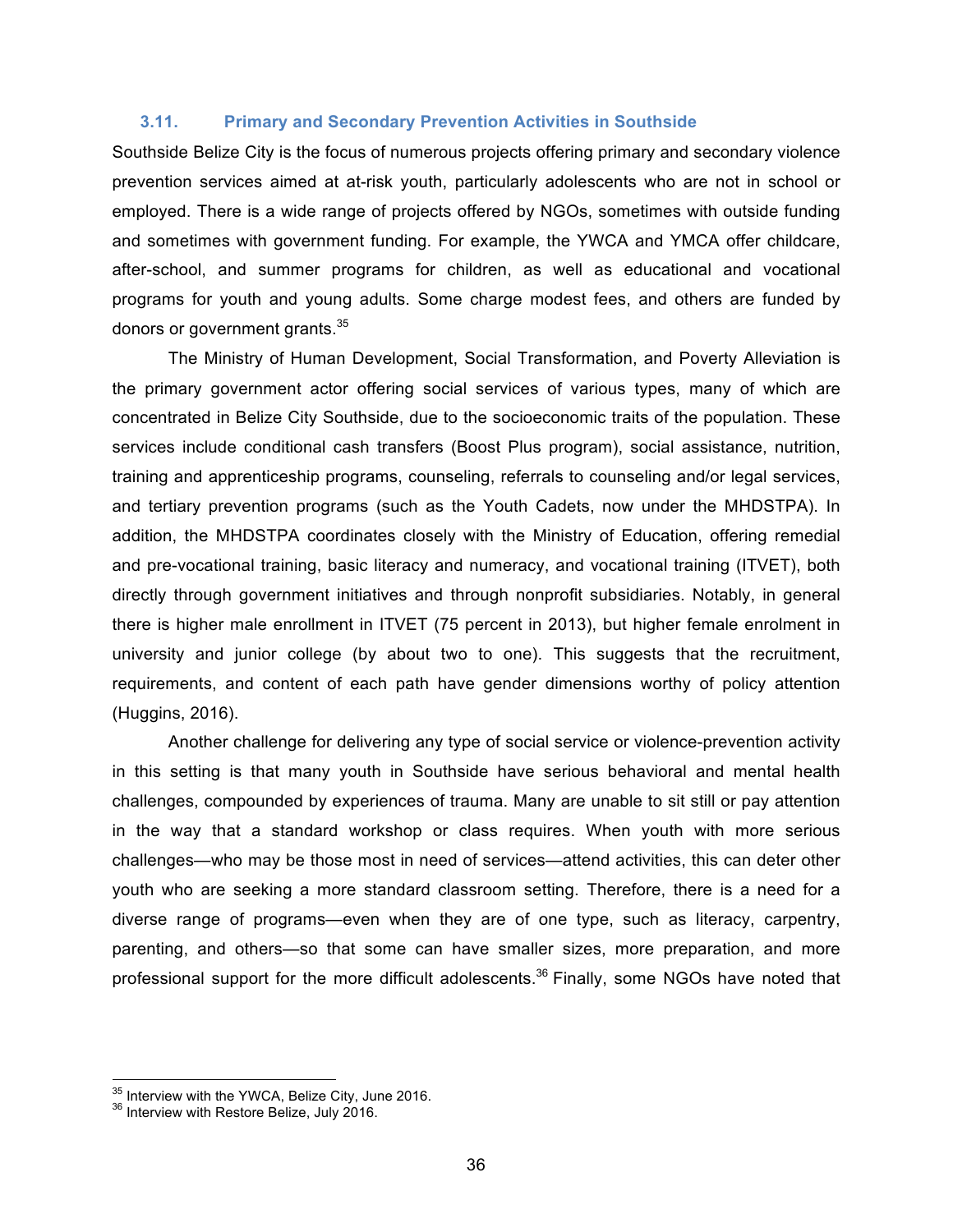there is a lack of sufficient coordination and clear criteria in terms how youth in Southside are referred to different NGO-run programs and how their trajectories and outcomes are tracked.<sup>37</sup>

#### **3.11.1. Gateway Youth Center**

One example of this coordination is the Gateway Youth Center, funded and implemented by CAPS I and located near the Gwen Lizaraga High School in Belize City. This center offers services to at-risk youth, including both in-school and out-of-school adolescents, which requires staff to undertake outreach and activity planning in new and diverse ways. The Ministry of Education has taken on the operations and expenses of the Gateway Center in its regular budget planning and staff complement, and views the youth center as a model that could be replicated in other areas outside of Belize City. The central constraint on the Gateway Center is staff capacity, since the project requires a significant number of teachers, tutors, mentors, and others.<sup>38</sup> Even though the government's taking on these staff positions is positive for sustainability of the intervention, this shift also imposes government salary caps. These can push the best-qualified staff out of these positions, as they are attracted to higher salaries in the private and nonprofit sector.

#### **3.11.2. Multi-Purpose Social Services Center**

One of the major limitations in government services for at-risk youth and families is pragmatic: there is not adequate space for staff, program administration, and events that is accessible to Southside Belize City residents. GoB services for marginalized people are already dispersed across multiple agencies, projects, and nonprofit activities. Many families in Southside have needs that require services from various sectors: social assistance, youth violence prevention, health, education, parenting, and others. There is significant duplication of institutional time, staff, and documentation when families seek services and assistance from multiple office sites, which also strains parents' time and resources. Project evaluations have identified the lack of consistent, accessible, confidential, and safe spaces for counseling, mentoring, and other programs as a significant impediment to quality implementation in Southside (Catzim-Sanchez, 2014).

The implementation of the FamCare case management system addresses some of this dispersion, but this does not help overcome the access barriers. Many youth and families are restricted in their movements by gang territory delineations. Finally, there is a somewhat artificial division in many projects in this sector between services aimed at youth and those

 $37$  IDB meeting with civil society organizations, April 2016.<br> $38$  Interview with Ministry of Education, June 2016.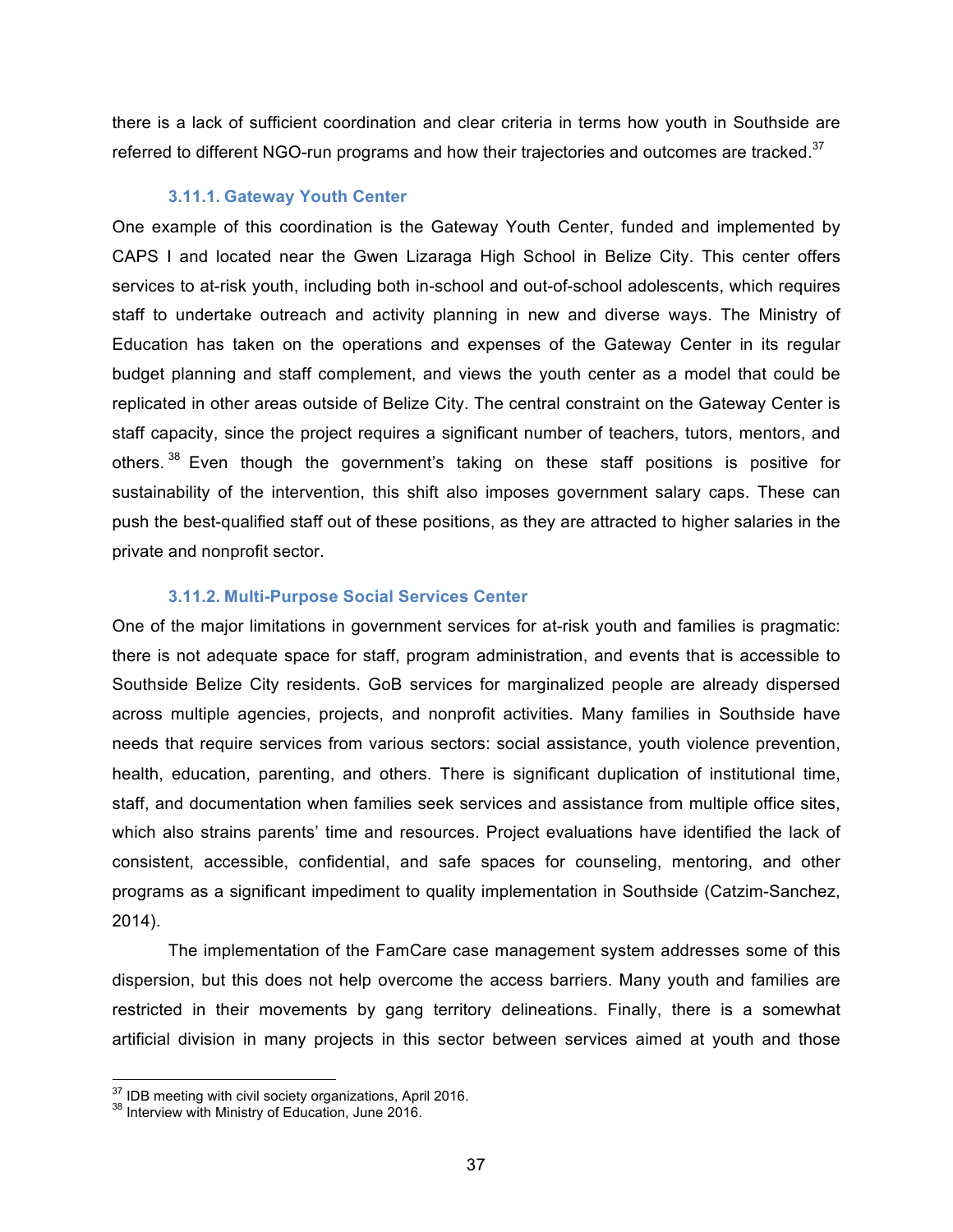aimed at families. In reality, many families in Southside include youth and parents who require multiple services, and would prefer to access the government programs in a more coordinated way. Given this situation, the MHDSTPA identifies as a central need and top priority the establishment of a one-stop shop for social services for marginalized youth and families. This would allow the key government ministries to assess families and youth more holistically, tailor service referrals per family rather than per individual, and integrate data collection and tracking. The center would offer space for staff to be more accessible, rooms for training and mediation activities, and space for community recreation, sports, and cultural events. The MHDSTPA already has legal title for the lot for this center and an architectural plan for the building. Establishing such a center does not negate the need for maintaining more local program spaces and services, including in each relatively small neighborhood of Southside. The concept for this center is similar to Ciudad Mujer, an integrated services center for women who experienced violence, in El Salvador. An evaluation of Ciudad Mujer found an increase in use of services and in client satisfaction with services (Bustelo et al., 2016). Other Caribbean countries are also implementing this model.<sup>39</sup>

#### **3.12. Services for Victims of Gender-Based Violence**

Gender-based violence remains a widespread problem in Belize. This includes intimate partner violence, violence against children (both boys and girls, with different gendered norms), femicide, other violence against women committed by persons outside the family or intimate partners, and violence committed in the context of human trafficking. GBV also involves hyperaggressive versions of masculinity, which is a contributing factor to violence committed by and against boys and men. The Nation Action Plan on GBV sets out the GoB's responsibilities and plans for implementing and monitoring the range of international commitments on violence against women (CEDAW, Belem do Para) and Belizean laws on this topic. According to the National Action Plan, the key areas requiring additional strengthening in services for GBV issues are: interagency coordination; political support for compliance with GBV commitments; increasing public awareness of GBV and related gender stereotypes; increasing participation of boys and men in GBV reduction issues; police response to reports of GBV; prosecutions of reported GBV cases; and services for survivors (e.g., counseling, advocacy, health).

The Secretariat of the National Action Plan is the National Women's Commission (NWC), which chairs the overall implementation of such actions. One relevant initiative recently launched is a new victims' complaint mechanism, which establishes a group of representatives

<sup>&</sup>lt;sup>39</sup> For example, the IDB is funding a technical cooperation in support of a Women's City Centre Program in Trinidad and Tobago (TT-T1047). The same planning approach and expertise could be applied to the center in Belize.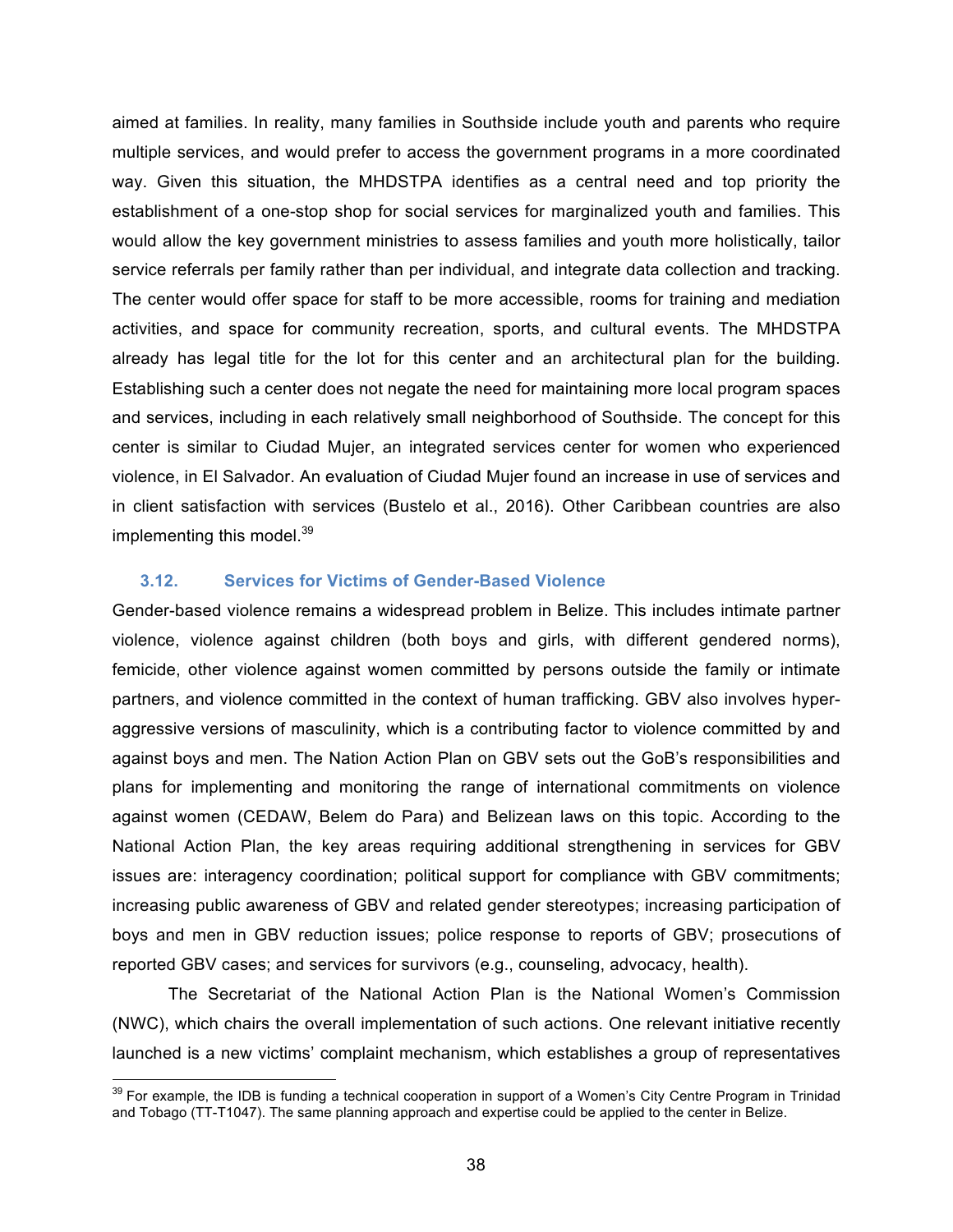of police, health, and NWC in each district. A victim can submit a report of GBV here, and another person can also report on behalf of a victim. There is a need for additional staff and counselors to respond to such complaints. Moreover, as there is only one shelter for women fleeing domestic violence in Belize (Haven House), there is a constant need for more capacity in nonprofit or government-run shelter spaces.<sup>40</sup>

The main initiative providing resources to this sector is a project undertaken through the Central American Integration System's (SICA) regional security strategy, under the second component. This project addresses both violence against women and trafficking in persons (mainly women), and works in all seven SICA countries. It provides resources for building policies, programs, and institutional capacity in these topics, and for expanding care services for victims. In Belize, the implementing agency is the Ministry of National Security. A separate study finds that the implementation of specialized services, such as the Sexual Offenses Unit in the Police, is a step forward, but insufficient forensic capacity and social reluctance to discuss evidence straightforwardly in court and in the press are obstacles (Huggins, 2016).

There are two areas of need in this sector that are not currently covered by these initiatives: integration of GBV prevention and services efforts with other community-based projects, rather than as standalone projects; and integration of masculinity issues related to gangs and violence with masculinity issues related to GBV. On a coordination level, there is need to ensure that improved police and legal responses to GBV cases are integrated into the broader institutional reforms and data management changes in the relevant ministries. The proposed one-stop shop for MHDSTPA services in Southside Belize City could provide a platform for some of this integration across sectors and target beneficiaries. Finally, the female adolescents who enter the YH because of victimization, behavioral problems, and/or mental health problems must also be included in the conceptualization of the beneficiaries of any services aimed at addressing GBV.

With regard to data and research, there is a need for additional data on GBV in general. The 2015 MHDSTPA survey of 500 women in Belize on their experiences with violence following an approximation of the WHO guidelines on such studies—is an important step forward. Nevertheless, this survey focuses mainly on intimate partner and domestic violence, and while it does provide data on other experiences of violence, the analysis is not grounded in the context of the gang and urban violence of Belize City. There is a need for further research about women's experiences as victims and perpetrators of violence in this setting, both as formal gang participants and as residents of gang-controlled neighborhoods. Other themes

 <sup>40</sup> Interview with National Women's Commission, June 2016.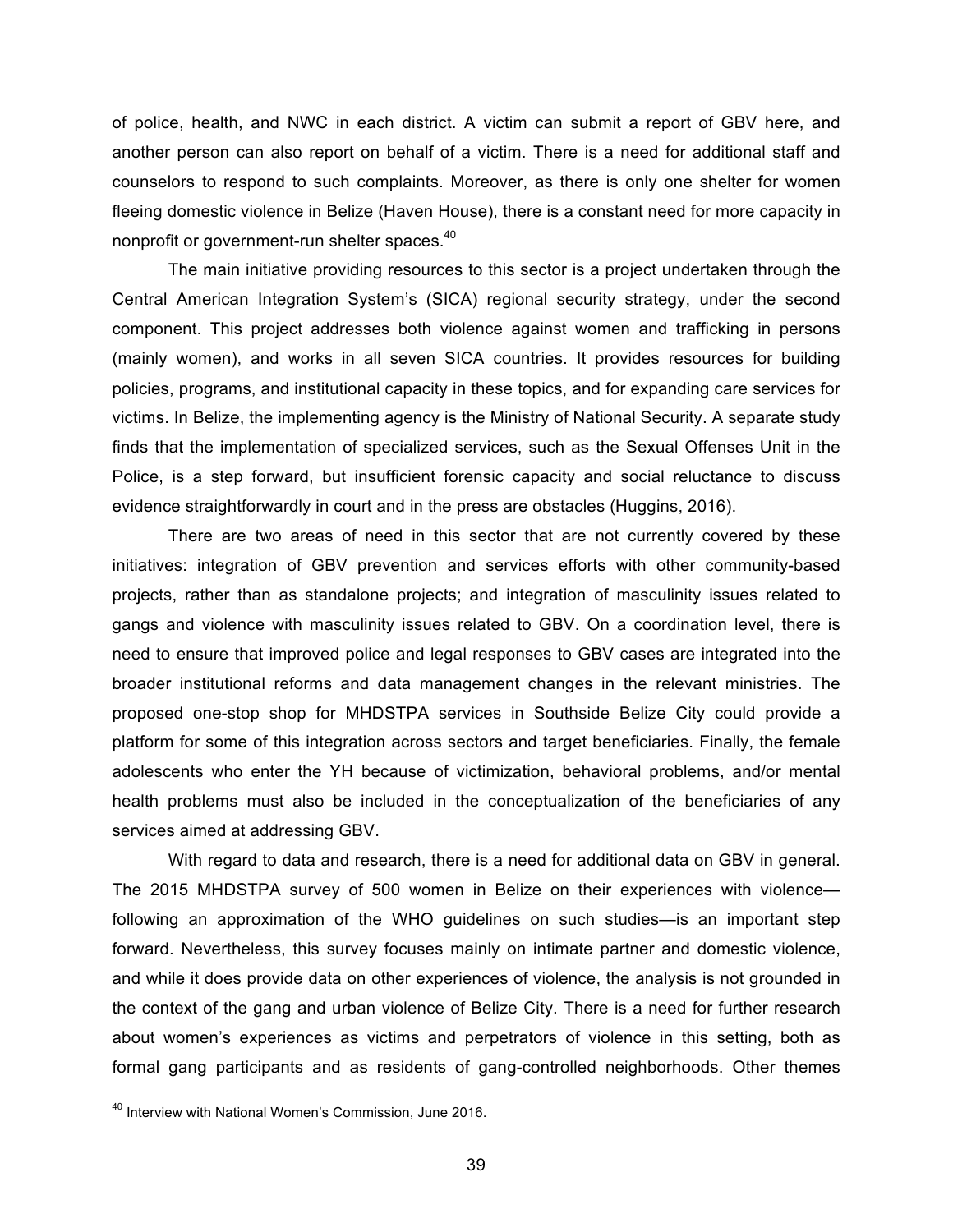where there is a dearth of research are: trafficking in persons, sex work, role of community organizations, and women's experiences with the police, access to justice, and incarceration. The NWC collects data periodically on certain topics through the Belize Gender Info project but requires outside resources and partnerships to undertake substantial research efforts.

#### **3.13. Education**

At the macro level, major reforms in the education sector in Belize are under way through the Belize Education Sector Reform project (Phase II). One main area of focus of this project is preventing and reducing truancy and dropouts. The project aims to track students' performance in different classes and schools, through an early-warning system that identifies those most likely to drop out; this enables potential interventions prior to the decision to leave school. UNICEF is also funding a study to provide more in-depth information on the characteristics and pathways of youth who drop out of school. From a gender perspective, research indicates that girls have a higher school completion rate than boys (65 percent versus 56 percent for secondary school), and more boys than girls are out of school at the secondary level (27 percent versus 23 percent) (Huggins, 2016).

One of the findings of the Ministry of Education in its vocational training programs is that many young people in marginalized communities often require more remedial and prevocational training before they can join the vocational courses. Though vocational training programs are quite widespread, there is room for more remedial training. In particular, there are serious problems with literacy among young people, including those who have—on paper secondary-level education but in practice have primary-level literacy (Catzim-Sanchez, 2014).

One potential bridge to bring more at-risk young people into vocational training would be through linking the Youth Cadet Corps—which is also known as "voluntary probation" for youth with behavioral challenges—to vocational courses more formally. Another barrier identified is that the Belize City ITVET has generally not been receptive to students who have a criminal record or a past incarceration, even though this is not official policy. There could be institutional pressure and incentives to create room for such students, provided they have the pre-vocational skill level. Ensuring that some of the vocational training in the BCP, the WYF, and the YH is formally delivered by the ITVET rather than by informal or inmate instructors could also strengthen these connections.

#### **3.13.1. Positive Youth Development**

The implementation of the PYD curriculum in more than 60 schools in Belize under CAPS I constitutes a major program achievement. In the first evaluation, some of the outcome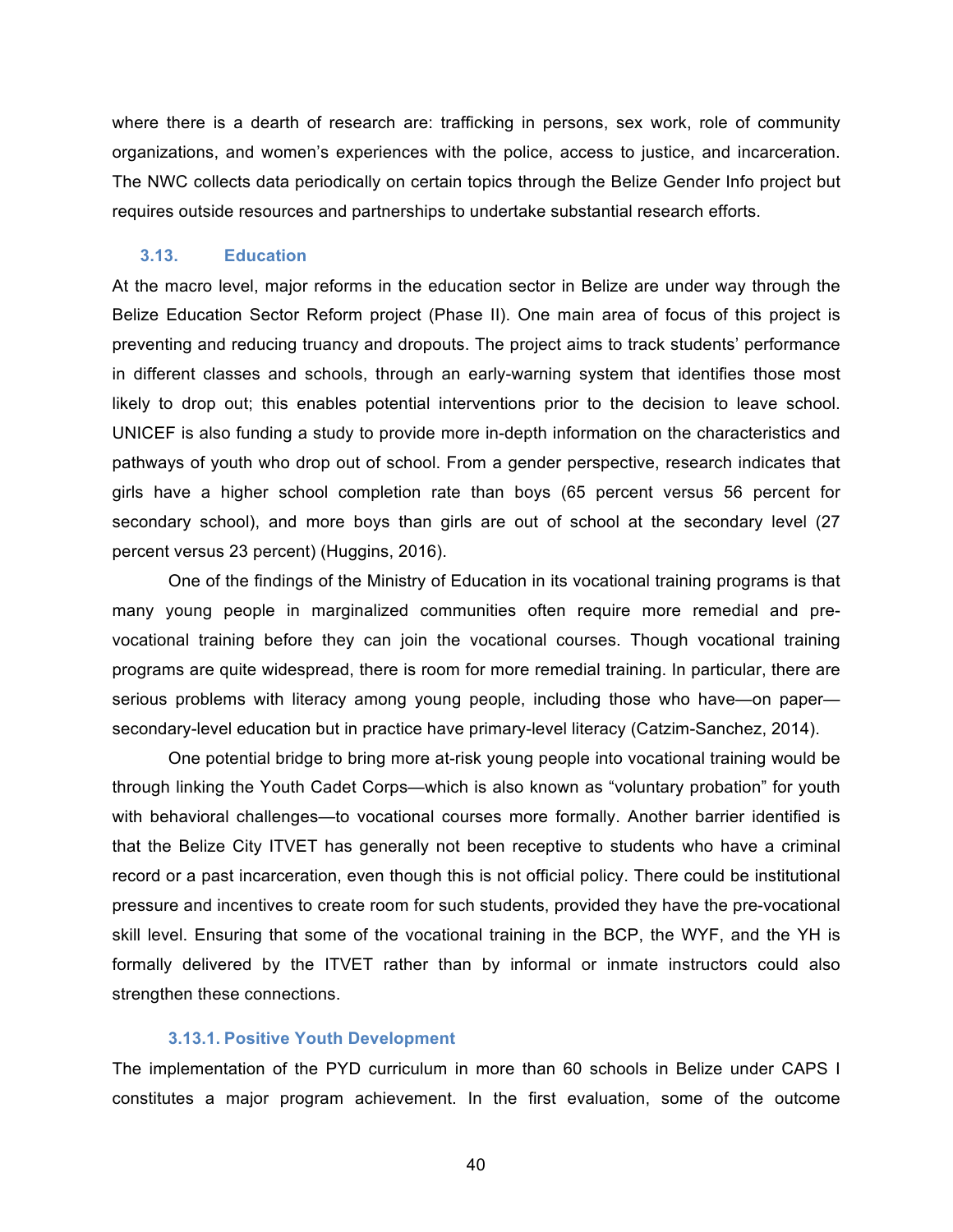indicators were mixed, which is typical and to be expected after only one year of an intervention focused on behavior change (Hull, 2015). A more basic outcome indicator—whether participants returned to school or work after the program—showed very positive results (84 percent) (Guerra, 2016). The Ministry of Education is enthusiastic about this program and aims to expand it to as many schools and youth centers in Belize as it can. The main resource needed at this stage is training on the approach and the curriculum for teachers at the newly onboard schools, and ongoing training for teachers at existing schools. Given the medium-term nature of behavior-change interventions, ongoing technical support to the schools where the PYD is being implemented is necessary to ensure quality control and to handle any challenges that may arise (Hull, 2015).

More broadly, some project evaluations have noted that some teachers continue to use corporal punishment and aggressive tactics for managing conflicts and behavior problems in the classroom. This disproportionately affects youth who already have multiple challenges, and it can undermine the positive progress of interventions such as PYD. Therefore, there is a need to ensure that all teachers are well-versed not just in PYD as a specific intervention, but also in nonviolent communication, mediation, and conflict resolution tactics (Catzim-Sanchez, 2014). This also aligns with the general approach of Positive Youth Justice (Butts, Bazemore, and Meroe, 2010), which calls for such skills among staff in juvenile justice organizations as well as in youth-serving agencies outside the justice system.

#### **3.13.2. Post-Secondary Education and Professional Qualifications**

The post-secondary sector is not the direct mandate of CAPS or of citizen security projects in general, but it is relevant insofar as it produces the professionals who work in the institutions and services of the sector. Nearly every interlocutor in Belize commented that there are not enough professionals working in Belize who have advanced skills and qualifications in the following fields: psychology, therapy, counseling, social work, and law with a public interest or social justice orientation.<sup>41</sup> When projects offer jobs that require such skill sets, there is often a lack of applicants, and/or applicants with only a bachelor-level education. Anecdotally, many Belizeans who do have these skills migrate to other countries for better-remunerated work options, thus leaving a shortage in Belize. While the GoB cannot oblige any person to stay and/or to work for government institutions indefinitely, it does have leverage through the scholarships that the state offers university students in a range of fields. When a student accepts a government scholarship for domestic or international study, he or she signs a "bond,"

 $^{41}$  This is also identified as a lesson learned in the evaluation of Metamorphosis project. See Catzim-Sanchez (2014).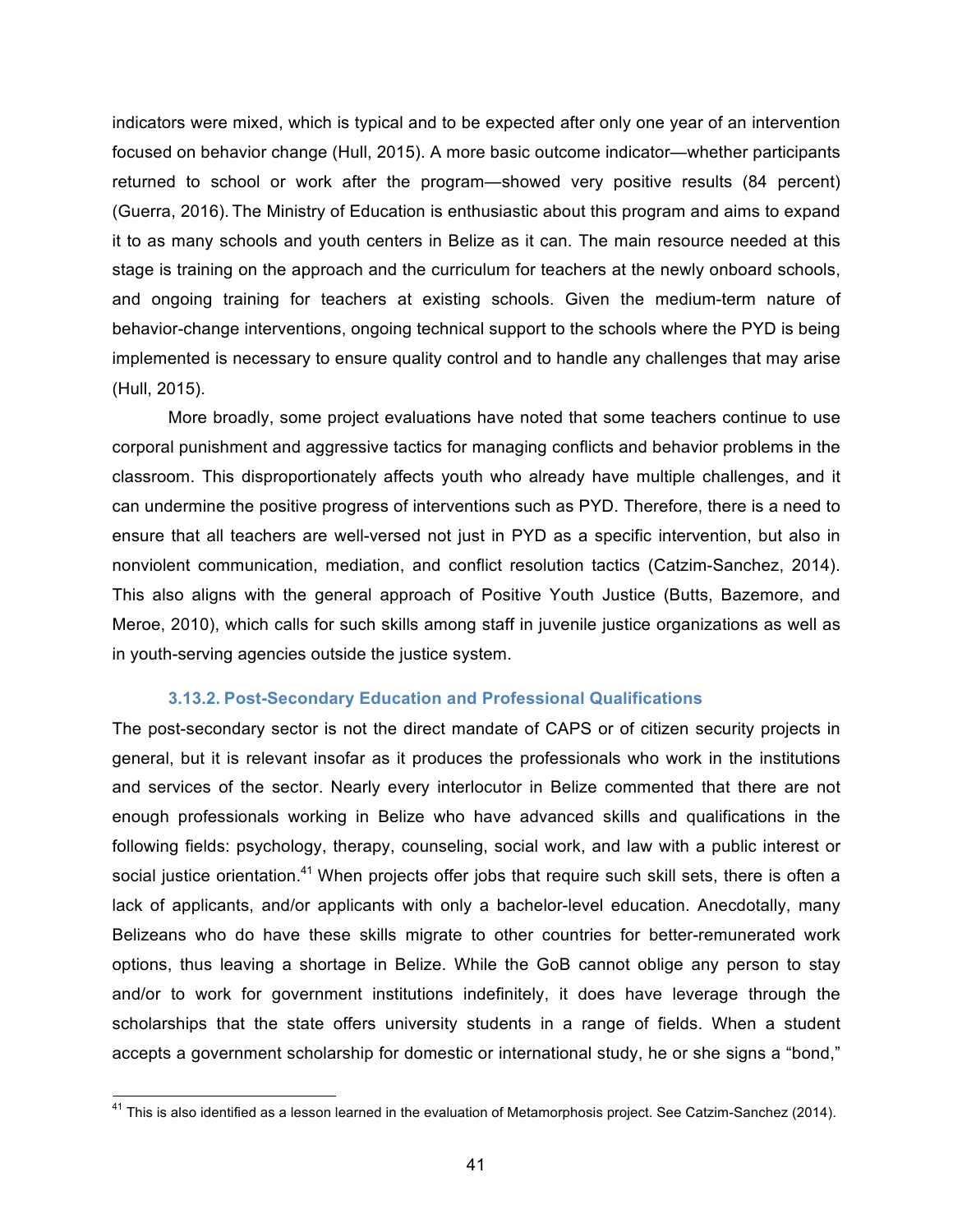requiring a certain period of community service after completing the degree. According to both the Ministry of Education and the MHDSTPA,  $42$  this rule is inconsistently enforced; many students do not return for this service. In some fields, including law and social work, there is a need for more structured work positions that would qualify as community service. Given the GoB's need for legal aid lawyers and for social workers and therapists, there is an opportunity to create positions that are eligible for and reserved for students in this bond arrangement. Nevertheless, there is also a pressing need for more senior and advanced professionals. Thus, additional incentives and recruitment are still necessary.

#### **3.14. Data**

#### **3.14.1. Inter-Agency Public Sector Management Information System and FamCare**

The need for consistent, quality, multifaceted data on crime and violence and on interventions to address crime and violence has already been identified as a priority by the World Bank (Carneiro, 2016) and by the Ministry of National Security (MNS) and MHDSTPA. The data systems established under CAPS I—IPSMIS and the FamCare case management system—are fully installed in terms of technological platform, software, licenses (unlimited licenses for FamCare were obtained via PreJuve/UNDP), and MHDSTPA staff (though not all are under government human resources structures; some are paid as consultants by outside projects).

The first area of need within this information system is to improve and sustain interagency data provision and analysis. Not all ministries that could contribute data to IPSMIS and FamCare do so on a regular basis or with parameters that are aligned to the systems. According to technical staff working in data systems within the ministries and in international organizations, the key barrier seems to be twofold: (i) a lack of political will and clear direction from senior leadership that all ministries should use a single platform for social policy data; and (ii) a lack of staff in individual agencies with the skills, job mandate, and consistency to organize, upload, and analyze the data. This appears to be the case with the crime data at CIMS: although the purposes and approaches for handling police crime statistics are clearly different than other types of information, there appears to be no clear protocol or regulation to ensure that the right types of data are transferred to and from CIMS and IPSMIS/FamCare.

The second area of need is perhaps simpler: ensuring that all the agencies with which youth in social services may interact have access to the FamCare case management system. One example is the WYF: when a youth arrives at the WYF by court order, WYF staff often do not have access to the youth's case history, including previous contact with the law, previous

<sup>&</sup>lt;sup>42</sup> Interviews with Ministry of Education and MHDSTPA, June 2016.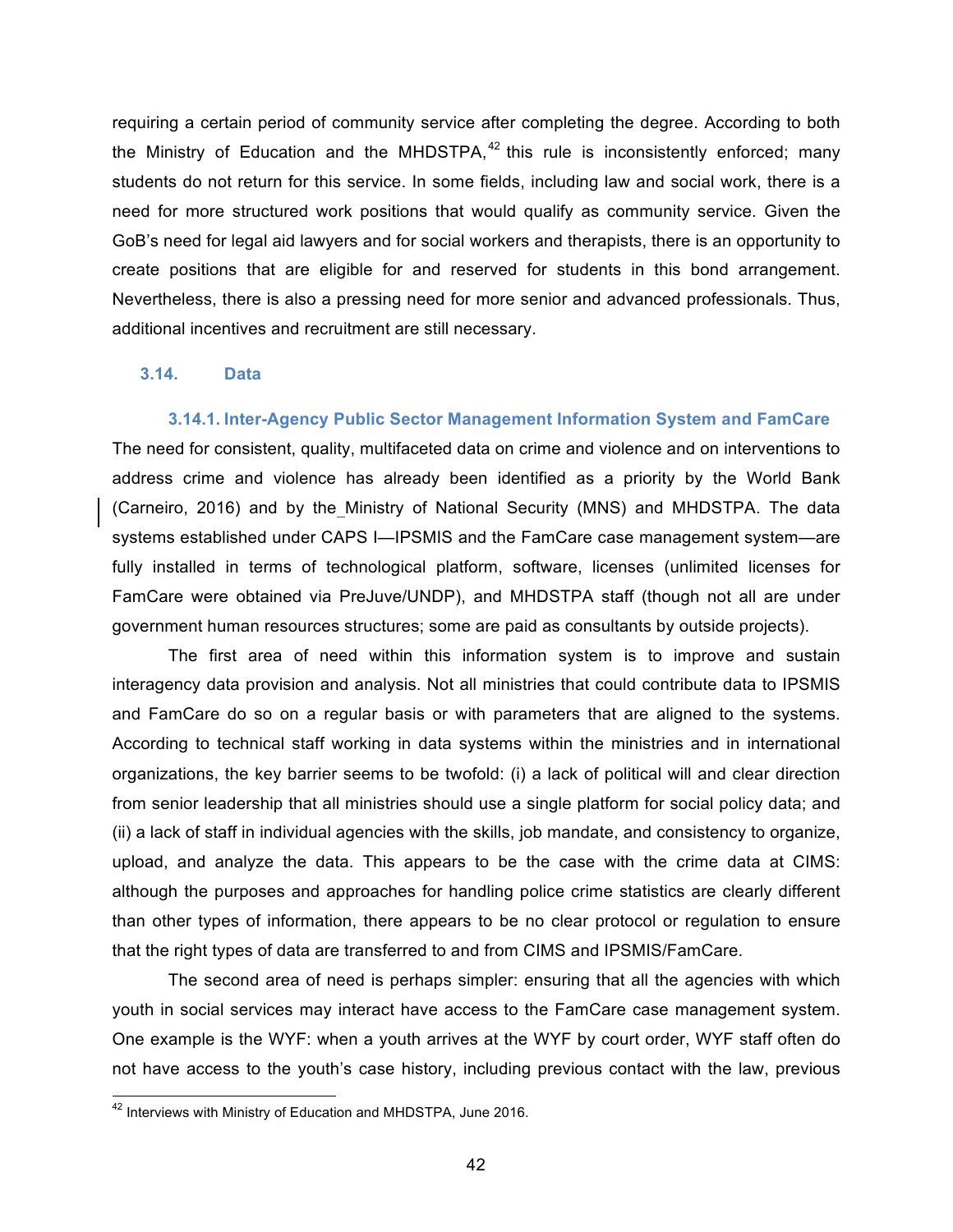assessments and services from various elements of MHDSTPA, Ministry of Education, and others, nor any assessments conducted by professionals.<sup>43</sup> The access parameters for ensuring confidentiality and appropriate access controls are already in place. Another more complicated harmonization of FamCare is with the judicial system. While the juvenile justice system through the Attorney-General's Ministry—is moving rapidly on building a diversion program, it is seeking a case management system (electronic software system). There would be many advantages to having a single case management system shared by the judicial agencies, the social services agencies, and the youth detention facilities. This choice remains in the hands of the Attorney-General's Ministry, but there is a need for more robust discussions and analysis regarding decisions about such data systems, as these can shape data collection and M&E strategies for years to follow. (The U.S. Embassy is funding the digitization and recording of court proceedings in the adult court system; this could be replicated for the juvenile system. Although recording alone does not ensure integration with other systems, it is a necessary first step.)

#### **3.14.2. Belize Crime Observatory**

Data collection and analysis capacity within MNS, with a focus on crime and violence police data, is underway and has received extensive training in analysis methods (e.g., GIS) from an international consultant.<sup>44</sup> Staff capacity and some modest software limitations are ongoing needs. More broadly, however, there is a clear opportunity for more collaborative and interagency data analysis reporting, beyond simply reporting on crime incident patterns. For example, social services data from MHDSTPA combined with police data from MNS could enable a more in-depth, mixed-methods study about the factors shaping certain types or trends of crime and violence. The US Government is funding some of the analysis of CIMS and CompStat data, but they note that relevant social, political, and economic factors also need to be integrated into the analysis, in order for it to be a basis for policymaking or police strategy development.

#### **3.14.3. Gender-Disaggregated Data**

There is a need to collect, organize, and analyze gender-disaggregated data in nearly all sectors, and to conduct meaningful analysis where a gender perspective could be useful. (This is a central recommendation of the recent Caribbean Development Bank Gender Assessment, which also calls for more civil society organization involvement in this process.) (Huggins,

<sup>&</sup>lt;sup>43</sup> Interview with Kolbe Foundation staff, June 2016.<br><sup>44</sup> Interview with MNS, June 2016. Some of this capacity is funded by the IDB, through a Technical Cooperation.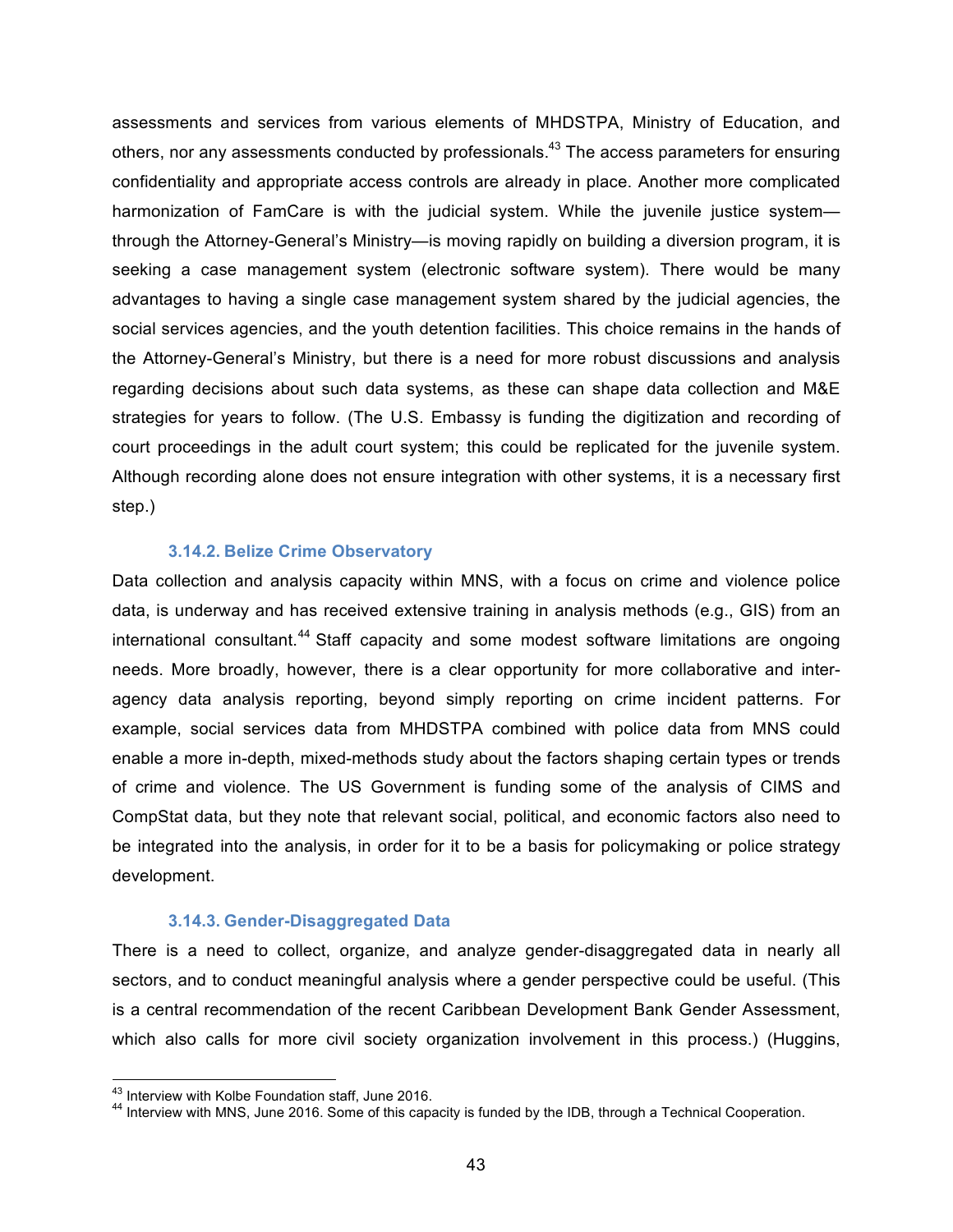2016). For example, a comparison of case histories of at-risk young men versus young women in similar conditions in Southside Belize City may reveal relevant information about their options, constraints, and trajectories. Similarly, collecting more detailed data on adolescents in the YH could help policymakers understand how and why gender shapes whether young people with behavioral and/or mental health challenges are placed in foster care, group homes, juvenile detention facilities, or elsewhere, and their trajectories after each transfer.

Under the National Plan of Action for GBV, there is some support for genderdisaggregated data collection. The NWC is working on a "Belize Gender Info" project that in the past has addressed topics such as political participation and women's health; violence and gender is on the priority topic list for upcoming reports. The NWC also produces quarterly reports on the Plan of Action, which could be further integrated in terms of data analysis with other data sources and reports on crime and violence more generally. Moreover, there is a need to integrate these exercises with the regular analysis produced by the Statistical Institute of Belize (Huggins, 2016).

#### **3.14.4. Victimization Survey**

Several interlocutors noted that there is a need for a comprehensive, quality survey on crime victimization in Belize. A previous attempt at such a study in recent years did not reach completion. Given the limitations on police crime incident data, a victimization survey would be an important complement to the data available to policymakers.

#### **3.14.5. Monitoring and Evaluation**

Given the number and range of internationally and domestically funded projects and interventions in the citizen security sector in Belize, there is a danger of an overload in data requests for M&E purposes. Many of the M&E plans and results tables for these projects—most notably for UNDP, UNICEF, and YCT projects, along with the CAPS II plans—refer to similar types of data and sources. For example, most draw on neighborhood-level police incident data, program completion information, employment and education status, therapeutic treatment outcomes, recidivism data (which is actually only readmission data), and others. There is an obvious need for coordination and sharing of information, to improve efficiency and transparency and to share the workload. The UNDP is funding one consultancy to develop a coordination mechanism for projects in this sector, and this could also serve as one platform for linking data and M&E issues. Other options include technical-level roundtables or coordinating working groups, joint funding of data sources, and integration of results reporting processes.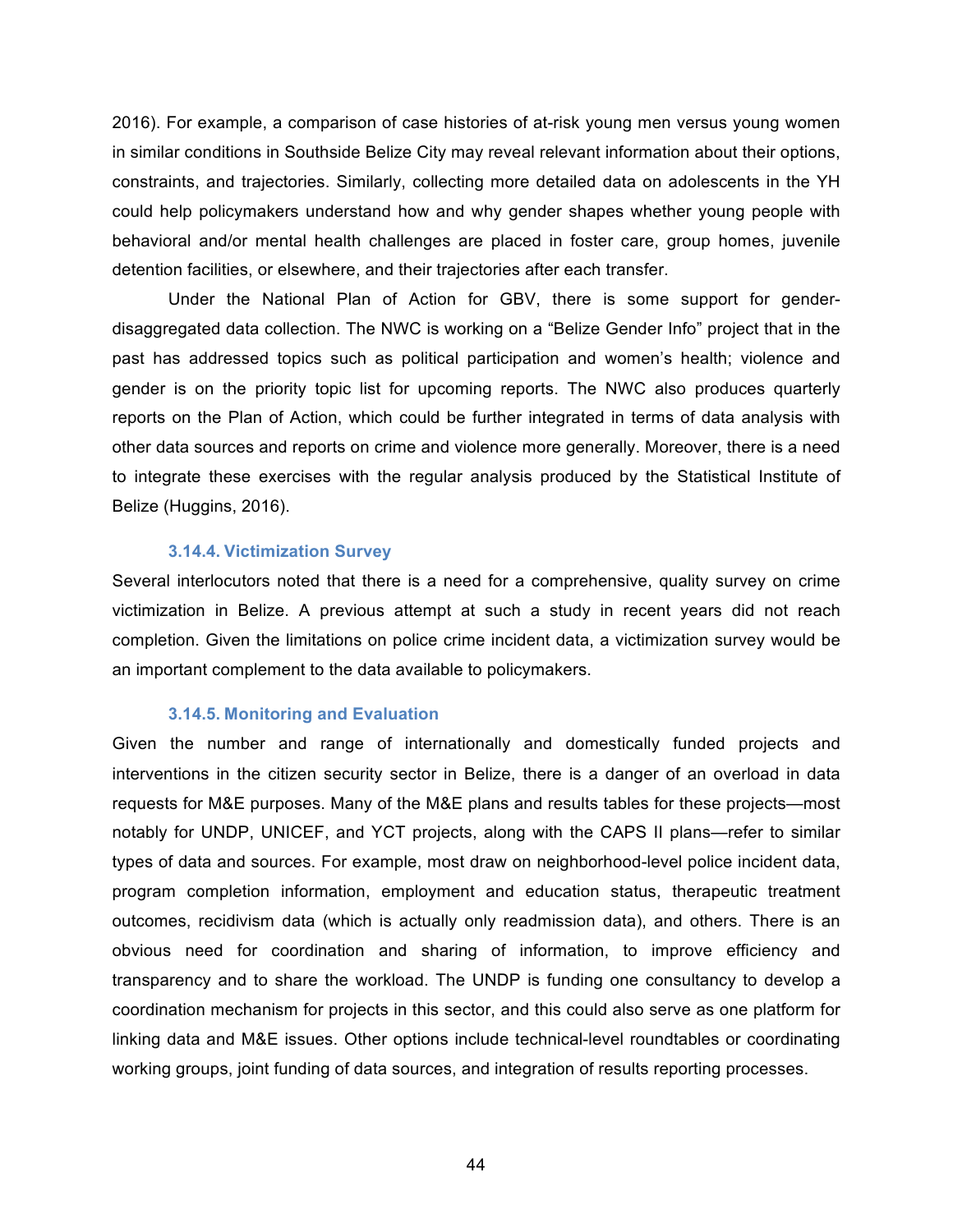## **4. Current Programs and Interventions in Citizen Security**

Table 2 provides a summary of projects currently in implementation in the citizen security sector.

| <b>Project name</b>                                                                                                                                                                                                | Amount,<br>duration,                                                                                                    | <b>Partners</b>                                                                                                                                                                                                                                                                                                                                                                                   | Main area / activities                                                                                                                                                                                                                                                                                                                                                                                                                                          | <b>Details and notes</b>                                                                                                                                                                                                                                                                                                                                                                                                                                                                                                                                                                                                                                                                                                                                                                                                  |
|--------------------------------------------------------------------------------------------------------------------------------------------------------------------------------------------------------------------|-------------------------------------------------------------------------------------------------------------------------|---------------------------------------------------------------------------------------------------------------------------------------------------------------------------------------------------------------------------------------------------------------------------------------------------------------------------------------------------------------------------------------------------|-----------------------------------------------------------------------------------------------------------------------------------------------------------------------------------------------------------------------------------------------------------------------------------------------------------------------------------------------------------------------------------------------------------------------------------------------------------------|---------------------------------------------------------------------------------------------------------------------------------------------------------------------------------------------------------------------------------------------------------------------------------------------------------------------------------------------------------------------------------------------------------------------------------------------------------------------------------------------------------------------------------------------------------------------------------------------------------------------------------------------------------------------------------------------------------------------------------------------------------------------------------------------------------------------------|
|                                                                                                                                                                                                                    | funder                                                                                                                  |                                                                                                                                                                                                                                                                                                                                                                                                   |                                                                                                                                                                                                                                                                                                                                                                                                                                                                 |                                                                                                                                                                                                                                                                                                                                                                                                                                                                                                                                                                                                                                                                                                                                                                                                                           |
| <b>PREJUVE</b><br>(Comprehensiv<br>e Security and<br>Prevention<br>οf<br>Violence<br>Affecting<br>Children,<br>Adolescents<br>and Youth<br>in.<br>Central<br>America)<br>Regional<br>Project<br>Central<br>America | 2014-17<br>US\$6 million<br><b>SICA</b><br>(CASS<br>BB1<br>section)<br>Funds<br>from<br>UNDP Spain<br><b>Trust Fund</b> | Executing<br>Agency:<br><b>UNDP</b><br>(Country<br><b>Offices</b><br>in<br>CentAm<br>Regional, ES<br>and DR, in<br>coordination<br>with<br>other<br>CentAm<br>offices)<br>Partners:<br><b>UNICEF</b><br>Restore<br><b>Belize</b><br><b>CYDP</b><br><b>DYS</b><br><b>Belize</b><br>Central<br>Prison<br><b>NCFC</b><br><b>CRD</b><br>Community<br>Policing<br>$\prime$<br><b>BPD</b><br><b>MNS</b> | Primary/Sec/Tertiary<br>Prevention; countrywide<br>Revision<br>1.<br>οf<br>citizen<br>policy<br>security<br>frameworks<br>2.<br>Institutional<br>capacity<br>for primary, secondary,<br>and tertiary prevention<br>violence<br>of<br>against<br>youth and women<br>(plans,<br>strategies,<br>institutional capacity and<br>architecture)<br>3.<br>Innovation Laboratory:<br>exchange,<br>South-<br>South and<br>triangular<br>cooperation,<br>best<br>practices | For Belize 2016 Workplan,<br>includes:<br>- Update Restore Belize<br>Strategic Plan post-2015<br>Improved<br>institutional<br>plans<br>for<br>violence<br>prevention<br>(focus<br>on<br>children,<br>youth,<br>and<br>with<br>UNDP,<br>women),<br>NCFC, UNICEF<br>- Tertiary prevention plan<br>for youth in conflict with<br>the<br>law,<br>including<br>reinsertion after prison<br>Standard<br>Operating<br>Procedures<br>and<br>Institutional capacity at the<br>YΗ<br>- National Plan of Action<br>Children<br>for<br>and<br>Adolescents:<br>Violence<br>prevention<br>component<br>(with NCFC)<br>- Youth Success Drop-in<br>Center in Southside + a<br>drop-in<br>center in<br>new<br>another area of Belize City<br>correctional<br>Core<br>practices,<br>training,<br>programs, mental health<br>care at the WYF |
| Strengthening<br>Resilience<br>the<br>0f<br>Southside<br>Belize City to<br>Enhance<br>Security<br>and<br>Development                                                                                               | <b>UNDP</b><br>2013-2016<br>\$3.35 million                                                                              | <b>UNDP</b><br><b>UNICEF</b><br><b>UNEP</b><br><b>ILO</b><br><b>UNAIDS</b><br>Restore<br>Belize<br>Belize<br>City<br>Council<br><b>Red Cross</b><br>Min<br>Agriculture<br>Min                                                                                                                                                                                                                     | Primary Prevention<br>and<br>Community Development -<br>Southside<br>1. Environmental security:<br>green jobs, environmental<br>action plan, water and<br>sanitation projects<br>Personal<br>2.<br>security:<br>addressing HIV<br>risk<br>in in<br>youth in Yarbrough<br>3.<br>Community-based<br>income-generation projects<br>Health<br>4.<br>literacy,<br>livelihood<br>for<br>programs                                                                      | - Need more information<br>from Restore Belize<br>on<br>implementation status                                                                                                                                                                                                                                                                                                                                                                                                                                                                                                                                                                                                                                                                                                                                             |

#### **Table 2. Projects in Citizen Security in Belize, as of February 2017**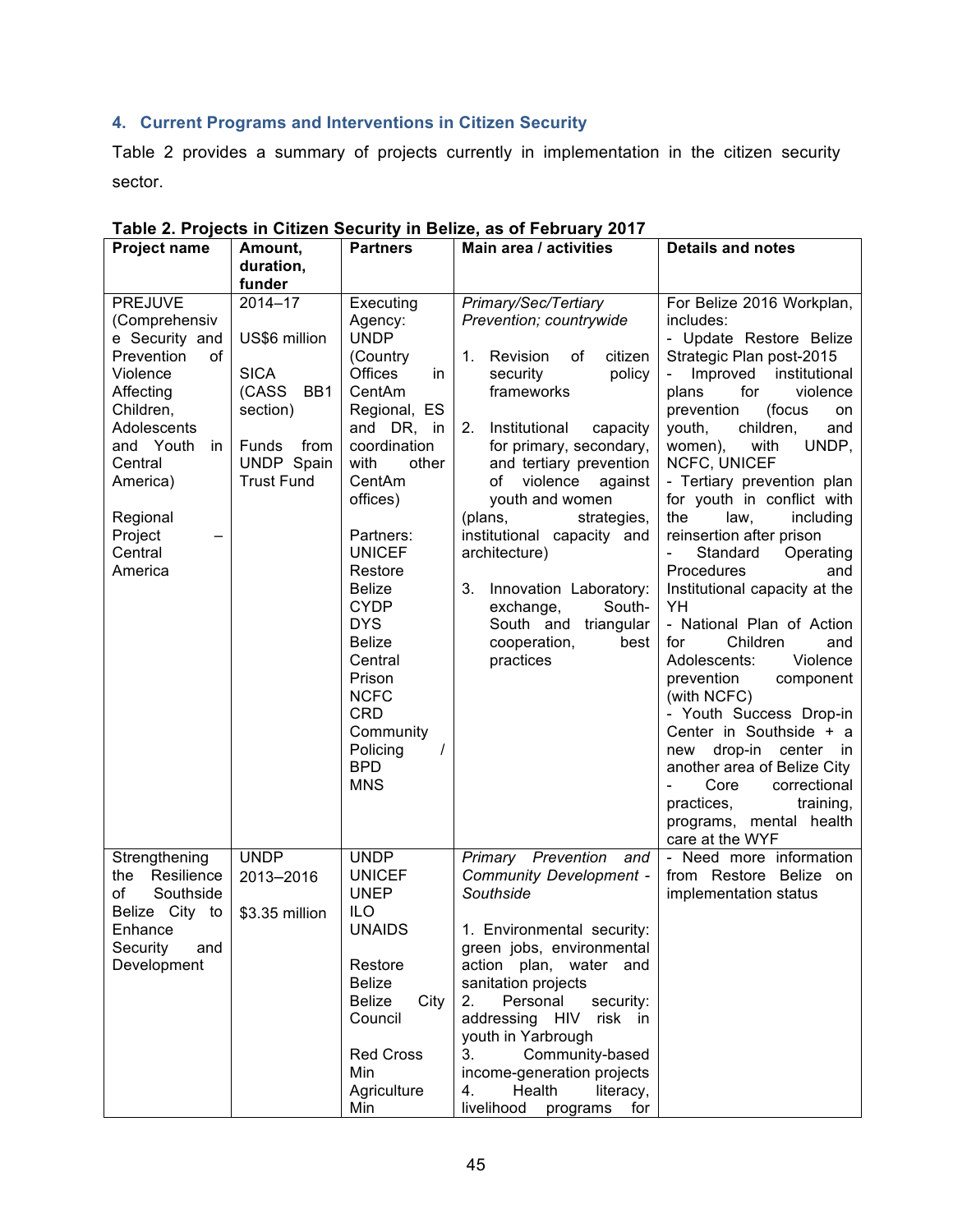|                                                                               |                                                                                                               | Education<br><b>SIF</b><br>MoHealth<br><b>BFLA</b><br><b>YES</b><br><b>YWCA</b><br>CPU<br>Attorney<br>General<br>Min Labour<br>Belize Better<br><b>Business</b><br>Bureau<br><b>BTIA</b><br><b>BFCA</b><br><b>NICH</b> | youth<br>5. Primary care facility to<br>vulnerabilities<br>address<br>mental<br>health,<br>(e.g.,<br>behavior change)<br>6. Surveillance system for<br>injury control<br>7. Address<br>pro-violence<br>social norms<br>8. Poverty reduction action<br>plan<br>Youth<br>9.<br>employment<br>strategies<br>reducing<br>and<br>child labor<br>10. Knowledge generation<br>and management                                                                                                               |                                                                                                                                                                   |
|-------------------------------------------------------------------------------|---------------------------------------------------------------------------------------------------------------|------------------------------------------------------------------------------------------------------------------------------------------------------------------------------------------------------------------------|-----------------------------------------------------------------------------------------------------------------------------------------------------------------------------------------------------------------------------------------------------------------------------------------------------------------------------------------------------------------------------------------------------------------------------------------------------------------------------------------------------|-------------------------------------------------------------------------------------------------------------------------------------------------------------------|
| Southside<br>Youth Success<br>Project<br>(completed)                          | U.S.<br>Embassy<br><b>UNDP</b><br>2012-2014<br>\$200,000                                                      | U.S.<br>Embassy<br><b>UNDP</b><br><b>DYS</b>                                                                                                                                                                           | Secondary Prevention<br>Southside (males)<br>- Targets 100 youth (male,<br>14-17 years old)<br>- Mentoring<br>- Life skills training<br>- Afterschool program<br>- Provided ID for legal ID<br>registration<br>- Established a youth drop-<br>in center<br>- Feeding program                                                                                                                                                                                                                        | - Placed 75 young men in<br>job positions for two years<br>learned:<br>Lesson<br>-34<br>percent did not complete<br>because court cases sent<br>them to detention |
| Youth<br>and<br>Community<br>Transformation<br>Project                        | Caribbean<br>Development<br><b>Bank</b><br><b>US\$7.35M</b><br>(US\$2.05M<br>GoB<br>counterpart)<br>2013-2018 | <b>MHDSTPA</b><br>(PEU)<br>Restore<br><b>Belize</b><br><b>DYS</b><br><b>BPD</b><br><b>CRD</b><br>National<br>Sports<br>Council<br>National<br>of<br>Institute<br>Culture<br>and<br>History                             | Primary and Secondary<br>Prevention: Southside +<br>Countrywide<br>Social<br>for<br>services<br>youth/families in<br>Collet,<br>Lake<br>Independence,<br>Loyola (Southside)<br>- Literacy<br>- SCAIS life skills<br>- Community infrastructure<br>(parks, etc.)<br>Gang<br>Resistance<br>Education and Training<br>(GREAT) in schools<br>- Youth job skills<br>Conflict mediators<br>in.<br>schools (also funded<br>by<br>U.S. Embassy)<br>- Community dialogues<br>- Sports and art<br>- Nutrition | Extensive logframe on<br>results available<br>- Could collaborate with a<br>one-stop shop for MHD<br>services                                                     |
| Metamorphosis<br>: Resilience for<br>High-risk Male<br>Children<br>(2012-2014 | Restore<br><b>Belize</b>                                                                                      | Restore<br><b>Belize</b><br><b>MHDSTPA</b>                                                                                                                                                                             | Secondary and<br>Tertiary<br><b>Prevention: Southside</b><br>- Target: Southside males<br>12–14<br>w/<br>single<br>ages                                                                                                                                                                                                                                                                                                                                                                             | - Evaluation report (2014)<br>shows promising results<br>improved<br>behavior,<br>in:<br>increased participation in<br>school, reduced violence,                  |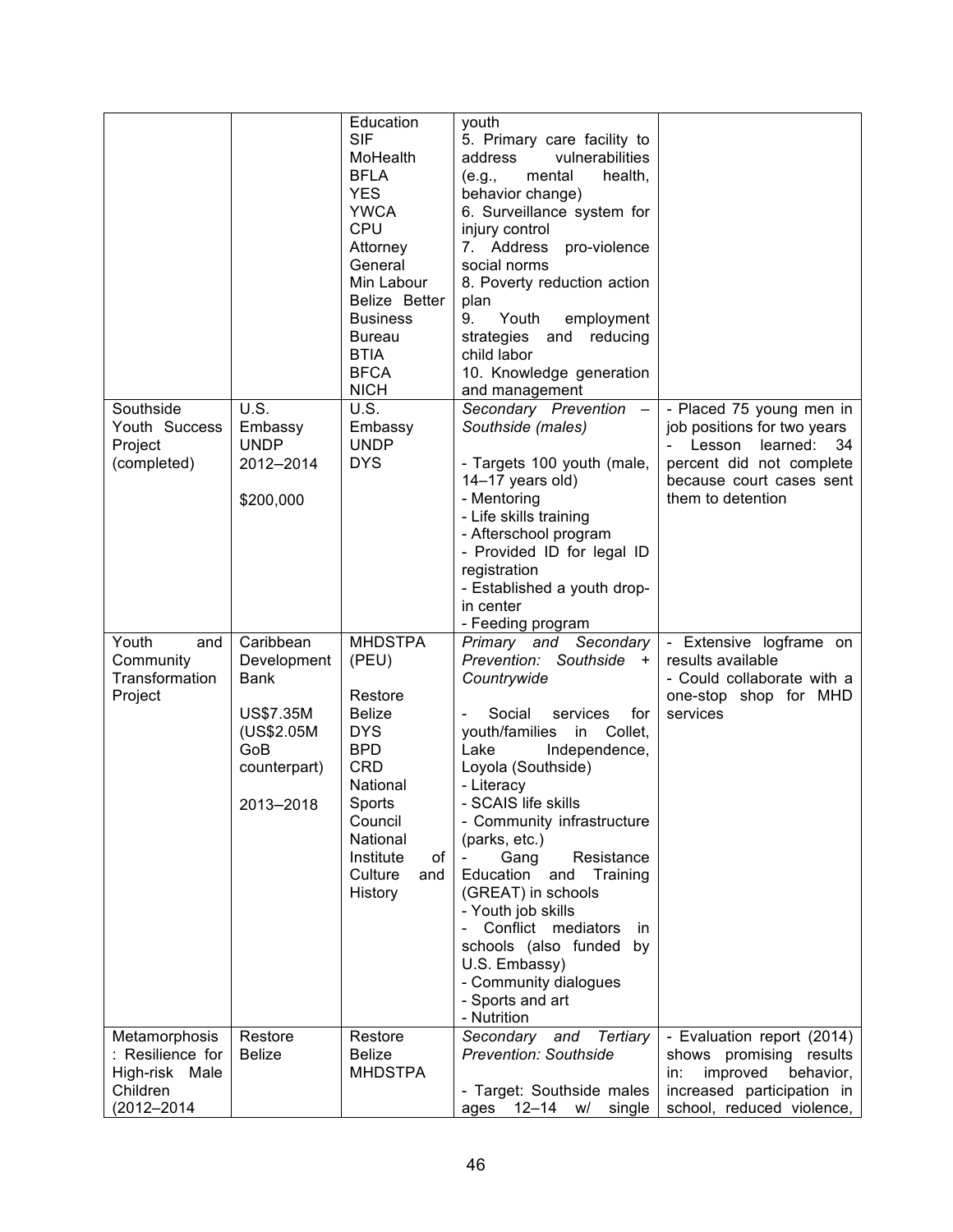| pilot)                                                       |                                                                                                                                     |                                                                                                                                                    | mothers, low income, high<br>exposure to crime and<br>violence<br>Objectives:<br>foster<br>resiliency and protective<br>factors; provide adults over<br>24 with skills for parenting<br>- Peacebuilding retreats<br>- Family assessments<br>- Conflict mediation<br>- Individual therapy<br>- Family dialogues<br>- Parenting sessions                        | expansion<br>of<br>pro-social<br>networks.<br>More<br>nuanced<br>assessment<br>and<br>evaluation formats                                                                                                                                                                                                                                                                                     |
|--------------------------------------------------------------|-------------------------------------------------------------------------------------------------------------------------------------|----------------------------------------------------------------------------------------------------------------------------------------------------|---------------------------------------------------------------------------------------------------------------------------------------------------------------------------------------------------------------------------------------------------------------------------------------------------------------------------------------------------------------|----------------------------------------------------------------------------------------------------------------------------------------------------------------------------------------------------------------------------------------------------------------------------------------------------------------------------------------------------------------------------------------------|
| Youth<br>Apprentice<br>Program                               | Under<br>Restore<br>Belize, since<br>2010                                                                                           | Managed by<br>Ms.<br>Dianne<br>Finnegan                                                                                                            | Tertiary Prevention:<br>Provides<br>six-month<br>employment<br>apprenticeships for youth<br>at highest risk or gang<br>involvement<br>Provides<br>skills<br>life<br>courses<br><b>Provides</b><br>weekly<br>a<br>stipend<br>if<br>participants<br>comply with rules                                                                                           | - Operates in cohorts, two<br>per year<br>- Connected to proposals<br>implement<br>to<br>a<br>CureViolence<br>model<br>in.<br>Southside<br>- Close cooperation with<br>the police in Southside                                                                                                                                                                                               |
| <b>Belize</b><br>Integral<br>Security<br>Programme<br>(BISP) | <b>SICA</b><br>Central<br>American<br><b>Bank</b><br>for<br>Regional<br>Integration<br>(CABEI)<br>Timeframe<br>and<br>amount<br>tbd | <b>MNS</b><br>(Beneficiaries<br>: BDF, BPD,<br>Coast Guard,<br>National<br>Forensic<br>Sciences<br>Service)<br>Program<br>Execution<br>Unit at MNS | Institutional<br>Capacity:<br>Infra/Equipment;<br>Law<br>Enforcement<br>Refurbishing<br>police<br>1.<br>stations; provide vehicles,<br>cameras, comms systems<br>Improve investigation<br>2.<br>and prosecution tools<br>3.<br>Infrastructure<br>and<br>(medical,<br>equipment<br>facilities) for government<br>agencies<br>working<br>on<br>citizen security |                                                                                                                                                                                                                                                                                                                                                                                              |
| InfoSegura<br>Central<br>America<br>Regional<br>Project      | <b>USAID</b><br><b>UNDP</b><br>$2015 - 17(?)$<br>2016 Belize<br>budget:<br>\$176,000                                                | <b>USAID</b><br><b>UNDP</b><br><b>SICA</b><br><b>MNS</b><br><b>MHDSTPA</b>                                                                         | Agency<br>national<br>1.<br>Improve<br>capacity to collect, monitor,<br>and process data on crime<br>and violence<br>2. Improve data related to<br>project monitoring<br>3.<br>knowledge<br>Improve<br>management<br>and<br>translation to policy<br>4. Expand access/licenses<br>with FamCare                                                                | Data System - Cross- - Workplan includes: sex<br>offender<br>registry;<br>coordination<br>with<br>crime<br>observatory<br>- Workshops on justice<br>statistics<br>systems;<br>and<br>visits<br>to<br>other<br>observatories<br>"safe<br>Local<br>cities"<br>reporting pilots, starting in<br>Belmopan<br>- Workplan implies that<br>this project covers three<br>technical staff + M&E staff |
| Crime<br>Observatory                                         | IDB (TC)<br>\$200,000                                                                                                               | <b>SICA</b><br>MNS-JICC<br>Link with RIC                                                                                                           | Data Analysis - Crime<br>1. Software capacity<br>2. Consultant on building                                                                                                                                                                                                                                                                                    | - Unclear if and how this<br>overlaps / is coordinated<br>InfoSegura<br>with<br>the<br>project.<br>Some<br>items                                                                                                                                                                                                                                                                             |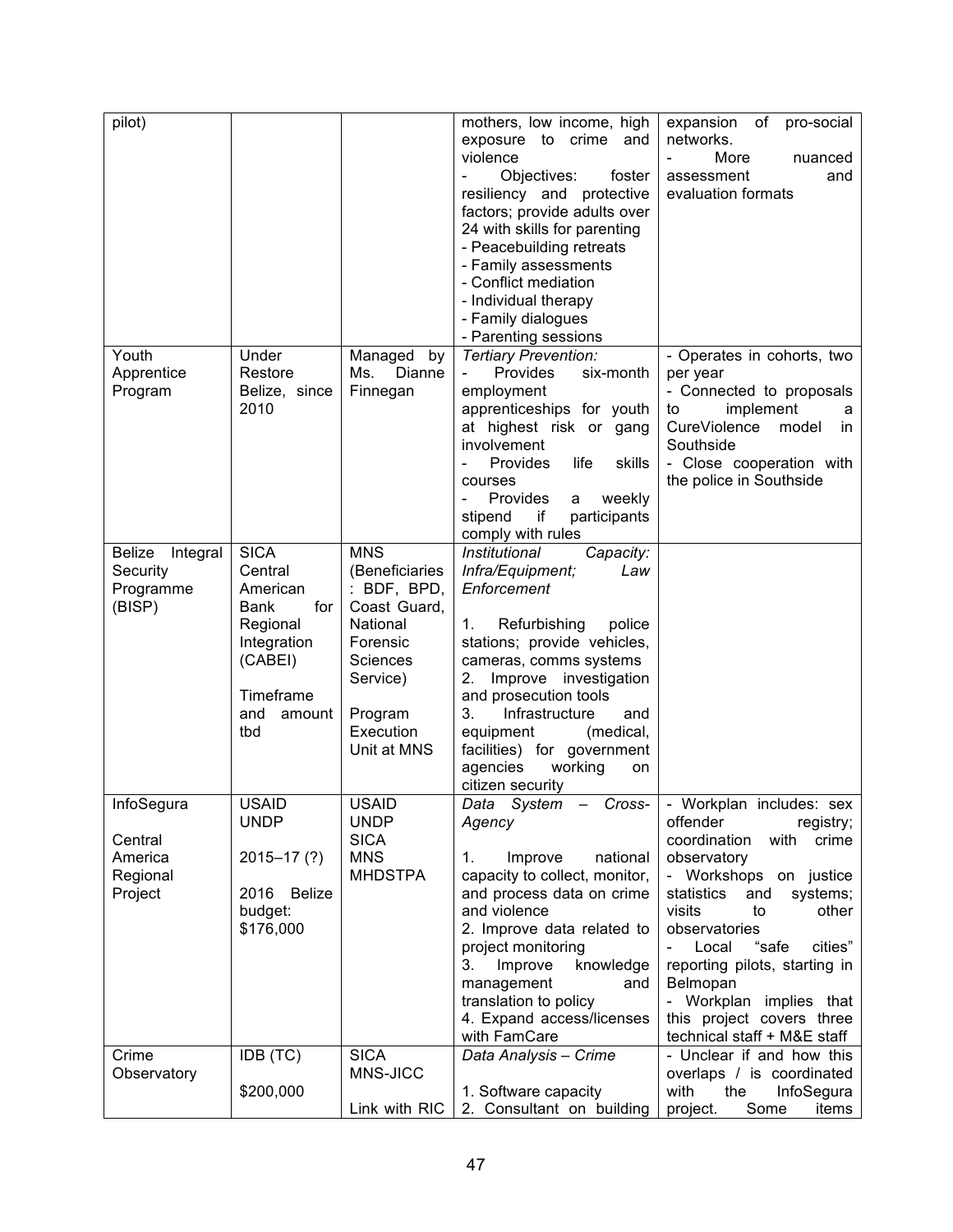|                                                                                                      | $2014 -$<br>present | observatories                                                              | the CO<br>3. Technical staff contracts<br>4. Training<br>5. Coordination with other<br>CentAm observatories<br>6. Publishing reports                                                                                                                                                                                                                                                                                                                                                                                                                                                                                                                                                                  | (website,<br>consultancies,<br>technical staff) seem to be<br>covered by InfoSegura.                                                    |
|------------------------------------------------------------------------------------------------------|---------------------|----------------------------------------------------------------------------|-------------------------------------------------------------------------------------------------------------------------------------------------------------------------------------------------------------------------------------------------------------------------------------------------------------------------------------------------------------------------------------------------------------------------------------------------------------------------------------------------------------------------------------------------------------------------------------------------------------------------------------------------------------------------------------------------------|-----------------------------------------------------------------------------------------------------------------------------------------|
| <b>UN Trust Fund</b><br>to End VAW                                                                   | <b>UNTF</b>         | <b>MHDSTPA</b>                                                             | Institutional Capacity<br><b>VAW</b><br>Empowerment<br>1.<br>of<br>women's groups<br>2. Access to legal and<br>other services<br>3. Strengthen laws and<br>policies on VAW<br>4. WHO-style survey on<br><b>VAW</b>                                                                                                                                                                                                                                                                                                                                                                                                                                                                                    | - Could collaborate with<br>MHD on<br>for<br>services<br>survivors of VAW; one-<br>stop shop<br>- Survey should link to<br>data systems |
| <b>BA1:</b><br>Prevent<br><b>VAW</b><br>and<br>Trafficking<br>in<br>Central<br>America<br>(Regional) |                     | Multi-agency<br>commission:<br>Women's<br>Dept<br>(MHDSTPA),<br><b>MNS</b> | Institutional capacity and<br>services - GBV<br>1. Improve coordination on<br>prevention plans<br>Improve<br>institutional<br>capacity on VAW, TIP,<br>femicide<br>(regional,<br>national, local)<br>2. Care plans and services<br>for those affected                                                                                                                                                                                                                                                                                                                                                                                                                                                 | "MC<br>Consultancy<br>firm<br>Consultancy"<br>providing<br>technical assistance                                                         |
| National Action<br>Plan on GBV<br>$(2015 - 2020)$                                                    | GoB                 | Committee,<br>led<br>by<br>Women's<br>Commission                           | Institutional Capacity<br>ଝ<br>Services - GBV<br>Harmonized<br>1.<br>multisectoral response:<br>stakeholder<br>capacity,<br>committees;<br>district<br>Ministry Focal Points.<br>Primary<br>2.<br>prevention:<br>Gender<br>Safe<br>Communities for out of<br>school<br>youth;<br>prevention on schools;<br>media<br>awareness;<br>focus on men and<br>research<br>boys;<br>on<br>GBV among elderly,<br>disabled, LGBT.<br>Response: Sexual and<br>3.<br>Domestic<br>Violence<br>Branch in the BPD;<br>increase officers with<br><b>GBV</b><br>specialization;<br>training on GBV at<br>police recruitment and<br>training;<br>ongoing<br>training<br>for<br>police;<br>victim services;<br><b>DNA</b> | Could collaborate with<br>MHD one-stop shop                                                                                             |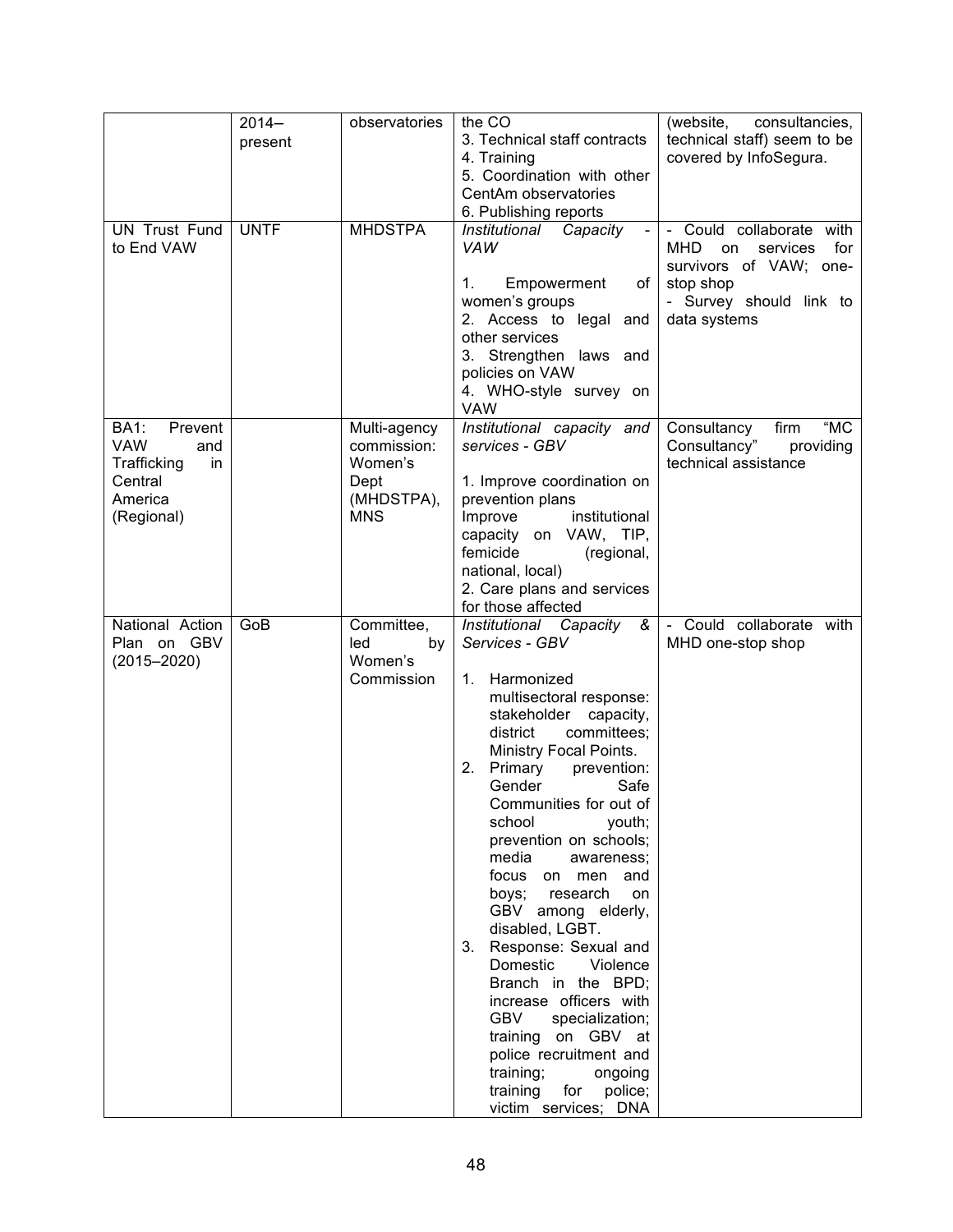| Community<br>Policing<br>(BPD<br>in Southside)         | Various<br>$funds - need$<br>to check               | <b>BPD</b><br>U.S.<br>Embassy<br>(tbc)                                                                                                                                                                                                                                                          | laboratory;<br>push<br>prosecutions; provide<br>health, psychosocial,<br>economic,<br>and<br>advocacy services for<br>survivors.<br>M&E of the above<br>4.<br>efforts.<br>Prevention:<br>Secondary<br>Southside<br>1. Youth Apprenticeship<br>Program<br>2. Sewing project for single<br>mothers (to make police<br>Coast<br>Guard<br>and<br>uniforms); daycare project<br>3. "Get to Know Belize"-<br>day trips for children during<br>summer.<br>4. Park renovations<br>5. Cameras<br>6. Outreach to employers<br>to reduce stigma of ex-<br>prisoners<br>people<br>or<br>arrested | - Need to map out format<br>and<br>timing<br>of<br>these<br>initiatives<br>- Need to coordinate with<br><b>CAPS</b><br>CYDP,<br>on<br>courses/programs offered<br>for youth, MHD one-stop<br>shop |
|--------------------------------------------------------|-----------------------------------------------------|-------------------------------------------------------------------------------------------------------------------------------------------------------------------------------------------------------------------------------------------------------------------------------------------------|--------------------------------------------------------------------------------------------------------------------------------------------------------------------------------------------------------------------------------------------------------------------------------------------------------------------------------------------------------------------------------------------------------------------------------------------------------------------------------------------------------------------------------------------------------------------------------------|---------------------------------------------------------------------------------------------------------------------------------------------------------------------------------------------------|
| U.S. Embassy<br><b>ESF</b><br>Grants<br>through CARSI  | U.S.<br>Embassy<br>$\prime$<br><b>CARSI</b><br>2015 | <b>Building</b><br>People Mvmt<br>(\$172K)<br>(Local NGO,<br>Toledo)<br>Pathlight<br>International<br>(\$271K)<br>(NGO, Cayo)<br>Foundation<br>Education<br>Trust<br>(RET<br>International,<br>City<br><b>Belize</b><br>and<br>Cayo)<br>(\$396K)<br>Belize Credit<br>Union<br>League<br>(\$68K) | Primary<br>Prevention,<br>different districts<br>- After-school programs<br>- teacher training<br>- Job skills<br>- Financial education<br>U.S. Embassy INL projects<br>include equipment and<br>materials for: BPD, GSU,<br>Intelligence, Coast Guard<br>for Refugee $\vert$ - UK prosecutors advising<br>on criminal procedures<br>recording<br>of<br>court<br>$\blacksquare$<br>proceedings<br>- witness protection<br>- CompStat<br>- CIMS<br>- Child and Family Court<br>(Cayo)                                                                                                 | Similar types of projects<br>will be funded in 2016<br>(\$1.2M);<br>decisions<br>expected in Sept/Oct.                                                                                            |
| <b>Belize</b><br>Education<br>Sector Reform<br>Project | <b>CDB</b>                                          | Min<br>Education                                                                                                                                                                                                                                                                                | Institutional<br>Capacity:<br>Secondary Prevention in<br>Schools<br>1. Strengthening regulatory<br>framework<br>2. Strengthening system                                                                                                                                                                                                                                                                                                                                                                                                                                              | - Need to coordinate data<br>systems<br>Activities<br>related<br>to<br>truancy prevention<br>and<br>reduction<br>- Early warning system                                                           |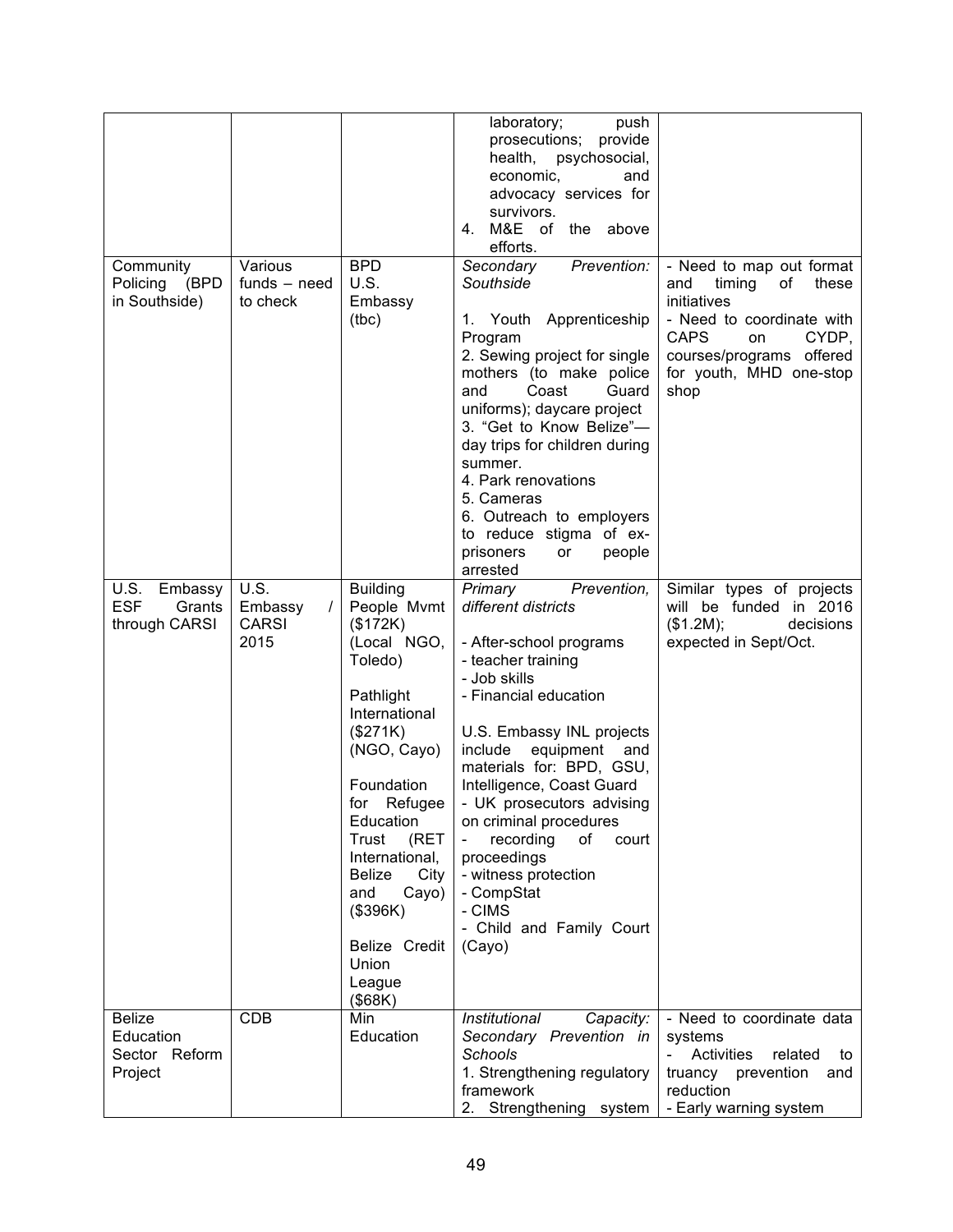| Juvenile<br><b>Diversion</b>      | <b>UNICEF</b> | Attorney<br>General<br>$\prime$<br>Supreme<br>Court<br><b>MHDSTPA</b><br>(CRD)<br><b>MNS</b> | leadership<br>3. Strengthening<br>school<br>management<br>and<br>leadership<br>National<br>Human<br>4.<br>Resources Development<br>Strategy<br>5. M&E System<br>Curriculum<br>6.<br>and<br>qualifications review<br>Consultancy underway in<br>2016<br>to develop<br>the<br>diversion<br>program<br>and<br>policies. |  |
|-----------------------------------|---------------|----------------------------------------------------------------------------------------------|----------------------------------------------------------------------------------------------------------------------------------------------------------------------------------------------------------------------------------------------------------------------------------------------------------------------|--|
| European<br><b>Union Projects</b> | EU            | <b>UNICEF</b>                                                                                | of<br>Protection<br>young<br>women against violence                                                                                                                                                                                                                                                                  |  |

## **5. Strategic Policy Alignment**

The key policy documents that provide strategic policy frameworks and, in some cases, target indicators in the citizen security sector include the following:

## **Government of Belize**

- **Horizon 2030:** Long-term development vision and strategic plan.
- **Restore Belize: Strategic Policy 2011**–**2015:** new post-2015 strategy is underway. This is the whole-of-government coordinated strategy plan (led by the Office of the Prime Minister) for addressing youth crime and violence and restoring the rule of law. The three pillars are: Human development; Economic development and citizen prosperity; and Democratic governance and citizen security. These link to other ministry-specific plans and policies. The key outcomes include: For Pillar A (target area Southside): improve maternal and child health; increase early education participation; increase employment for families in poverty; increase community participation for youth. For Pillar B: increase employment and entrepreneurship; reduce poverty in targeted communities; increase growth of urban economy. For Pillar C: improve governance for addressing social violence; increase efficacy for criminal justice systems; increase participation in citizenled programs. The citizen security interventions under a potential CAPS II would be most aligned with Pillar C, and there are many of the same partners and stakeholders. Restore Belize is developing an updated strategic plan for 2015 forward through the UNDP PreJuve project.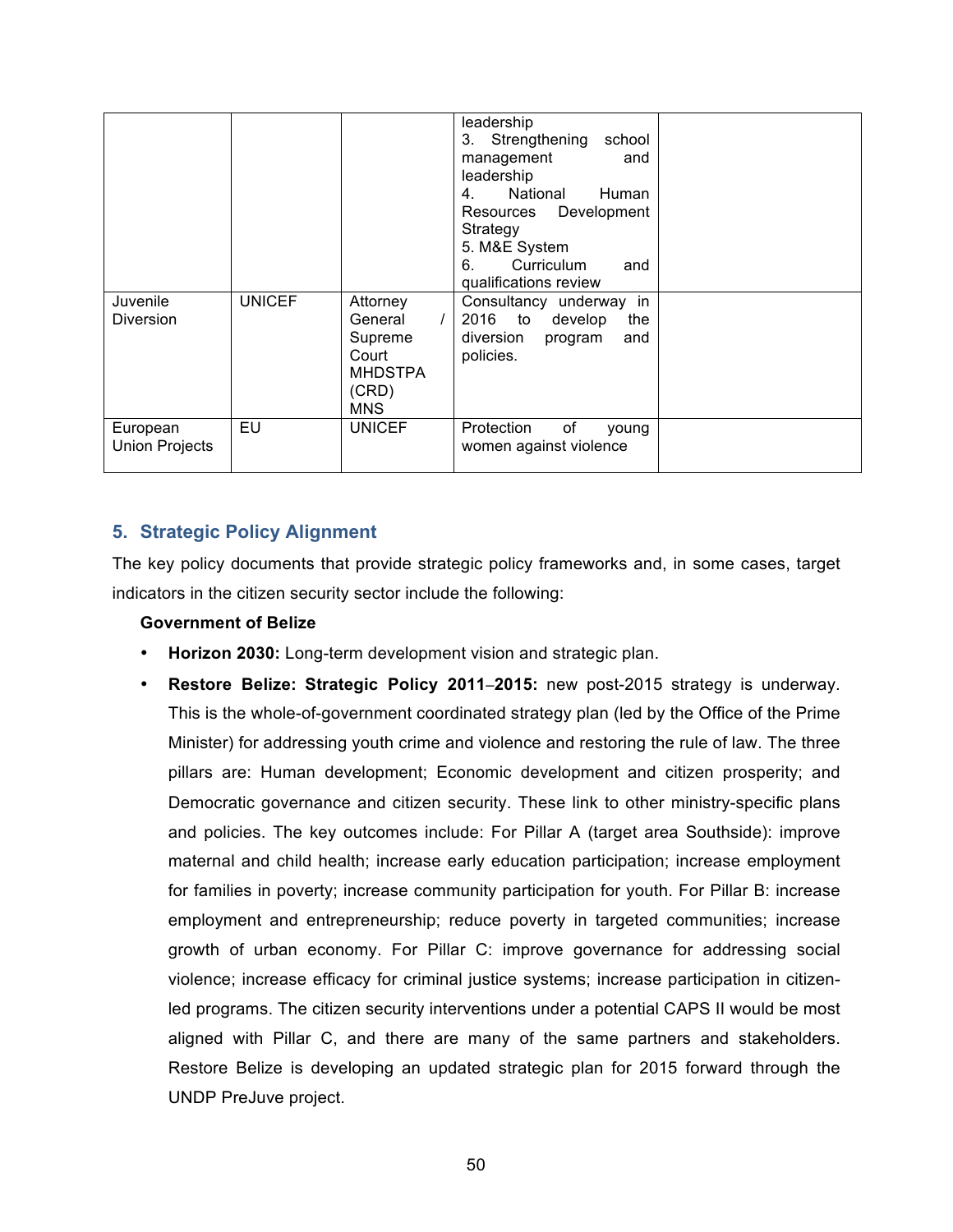• **Growth and Sustainable Development Strategy (GSDS) for Belize (2015):** This strategy provides the broad plan for development for Belize, in alignment with the UN Sustainable Development Goals. Interventions in citizen security and criminal justice generally align with "Critical Success Factor 2: Enhance Social Cohesion and Resilience" (access to various basic services and inclusion efforts) and "Critical Success Factor 4: Enhance Governance and Citizen Security" (including technical and political governance systems; addressing social factors fueling crime; policing; administration of justice; national borders). Many of the specific actions mentioned align with other projects set out in the chart above (e.g., policing tactics, swifter case management in courts). Notably, it endorses secondary prevention work (employment and education for at-risk youth) and work on alternative sentencing, especially for juveniles (Condition 4.4, Action 5), There is a technical and inter-agency working group for each Critical Success Factor, which includes M&E work and indicator development and tracking.

Other key strategic policy documents that are more specific to particular themes or ministries include:

- Ministry of National Security: Belize National Security Strategy
- National Action Plan on Children and Adolescents
- National Action Plan on Gender-Based Violence

At the international organization level, the following strategic documents and activity areas are relevant:

- **United Nations Children's Fund (UNICEF) Country Programme Document (2017 2021):** This sets out three priority areas: (i) child rights monitoring and reducing multidimensional poverty; (ii) lifelong learning; and (iii) safety and justice for children. This third area is the most relevant to citizen security. Its key areas of action are: reducing violence against children, strengthening the child justice system, and enhancing the child protection system. Actions will address issues such as: adding social workers to juvenile courts; expanding family courts; better procedures for child witnesses and victims; GBV against adolescents; abuse against young children; guidelines for "alternative care of children." UNICEF is involved in the GoB's work on juvenile diversion (plan expected in 2017) and plans to conduct an evaluation on the juvenile justice system in 2019.
- **United Nations Development Programme: Country Program Document (2017 2021):** The UNDP CPD is under review, but also includes a priority area on citizen security. The UNDP is leading the PreJuve project, the InfoSegura project, and is very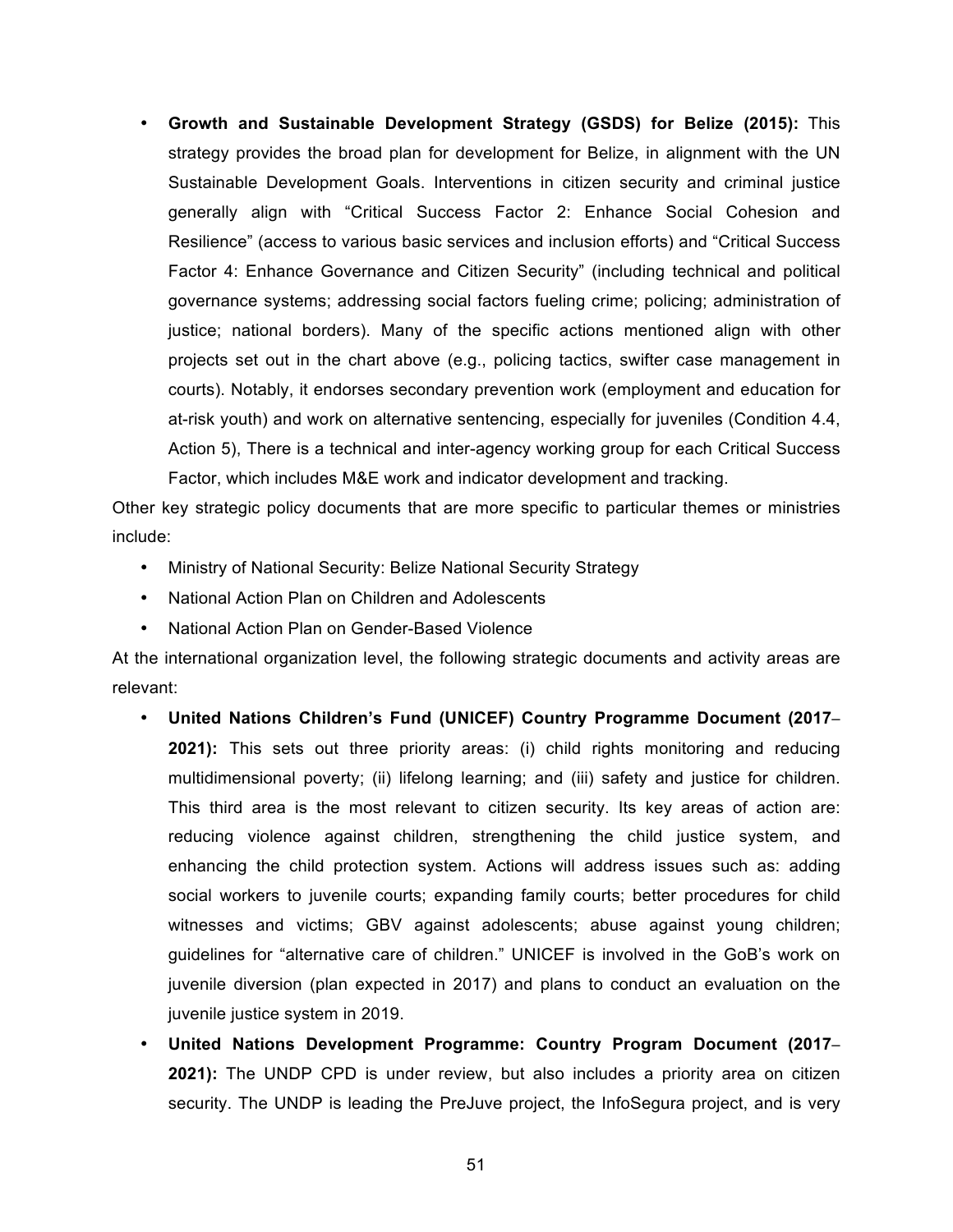involved in the work on juvenile diversion, as well. In addition, it is leading a consultation on youth institutions and stakeholders, with the NCFC, and the development of an interagency coordination mechanism for projects related to at-risk youth and citizen security issues. The UNDP has also provided bridge funding to key initiatives that began under CAPS and had a gap in resources between CAPS I and CAPS II: the data systems; some of the training at the YH and WYF; and some staff roles.

- **World Bank:** The World Bank conducted a systematic country assessment in Belize in 2016. This analysis identifies crime and violence as a key area of concern and sets out (i) education and skills and (ii) data systems as priority areas for intervention.
- **United States Embassy:** The U.S. Embassy in Belize works on citizen security mainly through its Central America Regional Security Initiative (CARSI) framework. Through this framework, it provides grants to NGOs in primary and secondary prevention (approximately US\$1.2M for 2016, in grants of a few hundred thousand dollars each). Through the International Law Enforcement and Narcotics (INL) branch, it provides financial, technical, and equipment support to: Belize Defense Force, Belize Police (community policing, Gang Suppression Unit, crime analysis, CompStat, equipment), the Coast Guard, the courts (recording of court proceedings and some witness protection), and to the MNS generally.
- **SICA (Central American Integration System):** The SICA Regional Security Strategy, developed in 2012, sets out areas for regional cooperation projects in Central America and the Dominican Republic. Belize participates in the overall SICA processes and has a portion of several projects (notably, BA1 on violence against women; InfoSegura; PreJuve). SICA does not have standalone funding; rather, it channels international contributions to different elements of its Strategy, and provides some project coordination and oversight functions.

## **6. Key Actors**

The GoB institutional framework relevant to this project runs from the highest level to the most specific implementation organizations. Key actors and entities include the following:

• Horizon 2030 Implementation Framework: Commission, Coordination Units, and District Committees; Monitoring & Evaluation Plan (including MED, SIB, and relevant technical committees)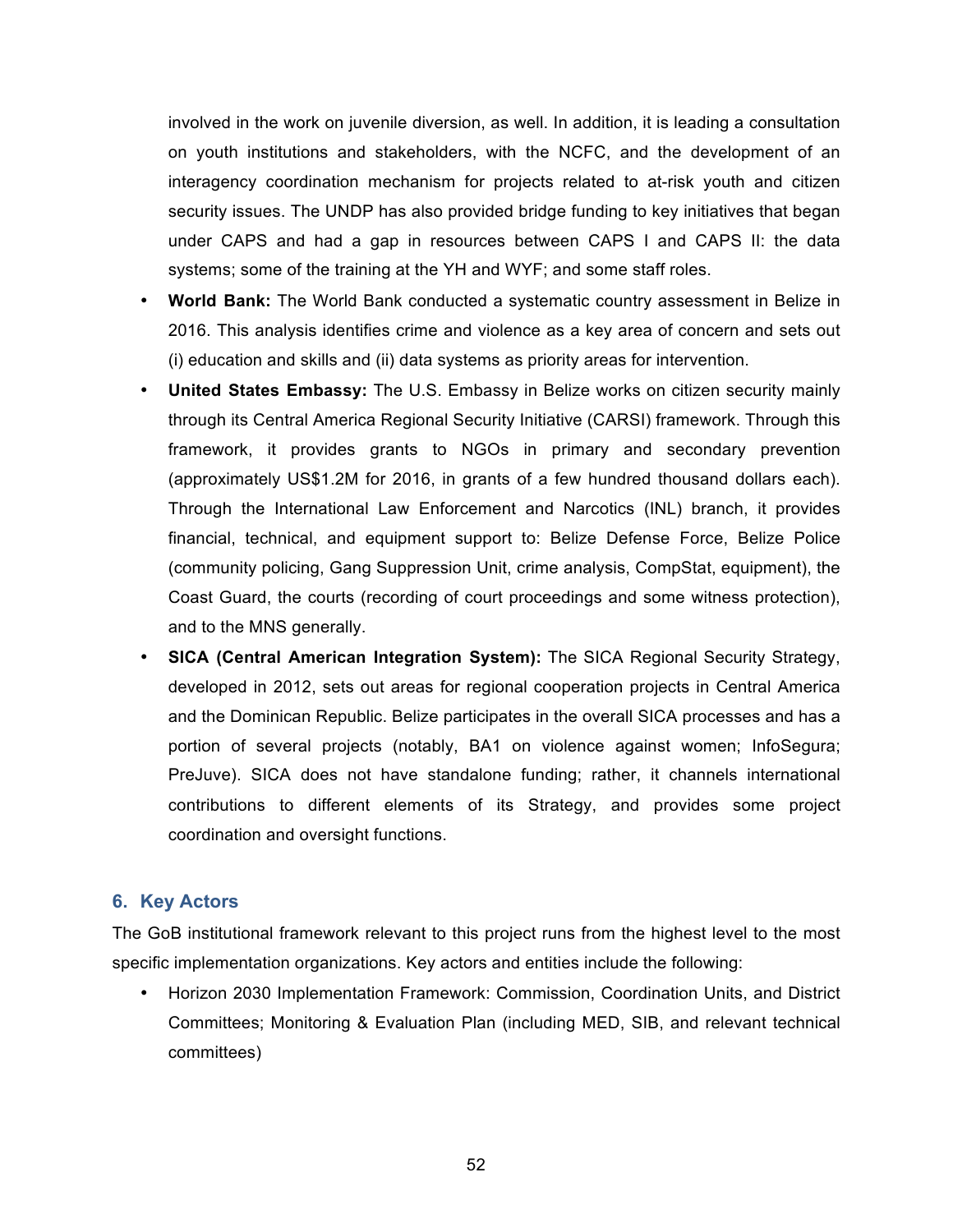- GSDS: Technical Committees (Social Cohesion & Resilience; Governance and Citizen Security)
- Restore Belize
- Crime Control Commission
- National Committee on Families and Children
- Belize City government
- Ministry of Economic Development: Coordination of internationally funded projects and domestic budget allocations
- Ministry of Human Development, Social Transformation, and Poverty Alleviation: Community Rehabilitation Department (Youth Hostel and Wagner Youth Facility); Conscious Youth Development Program; Child Protective Services; specific violence prevention projects
- Ministry of Education: Department of Youth Services
- Ministry of National Security: Belize Police Department, JICC
- Attorney-General's Ministry (including Chief Justice and juvenile justice working group)
- National Women's Commission
- NGOs: Belize Family Life Association, YMCA, YWCA, Crime Stoppers Belize, Youth Enhancement Services, Youth Apprenticeship Program, Haven House
- Community-based organizations
- International donors, including the in-development coordination mechanism for violence prevention projects<sup>45</sup>

## **7. Recommendations**

Given the needs and gaps identified above, the following recommendations briefly outline potential interventions and projects that international organizations (in partnership with relevant Belize counterparts) could consider, for CAPS II and for other initiatives. This list is not comprehensive; notably, it does not provide in-depth recommendations related to policing or the judicial system for adults.

 $45$  A consultant funded by UNDP is developing this mechanism.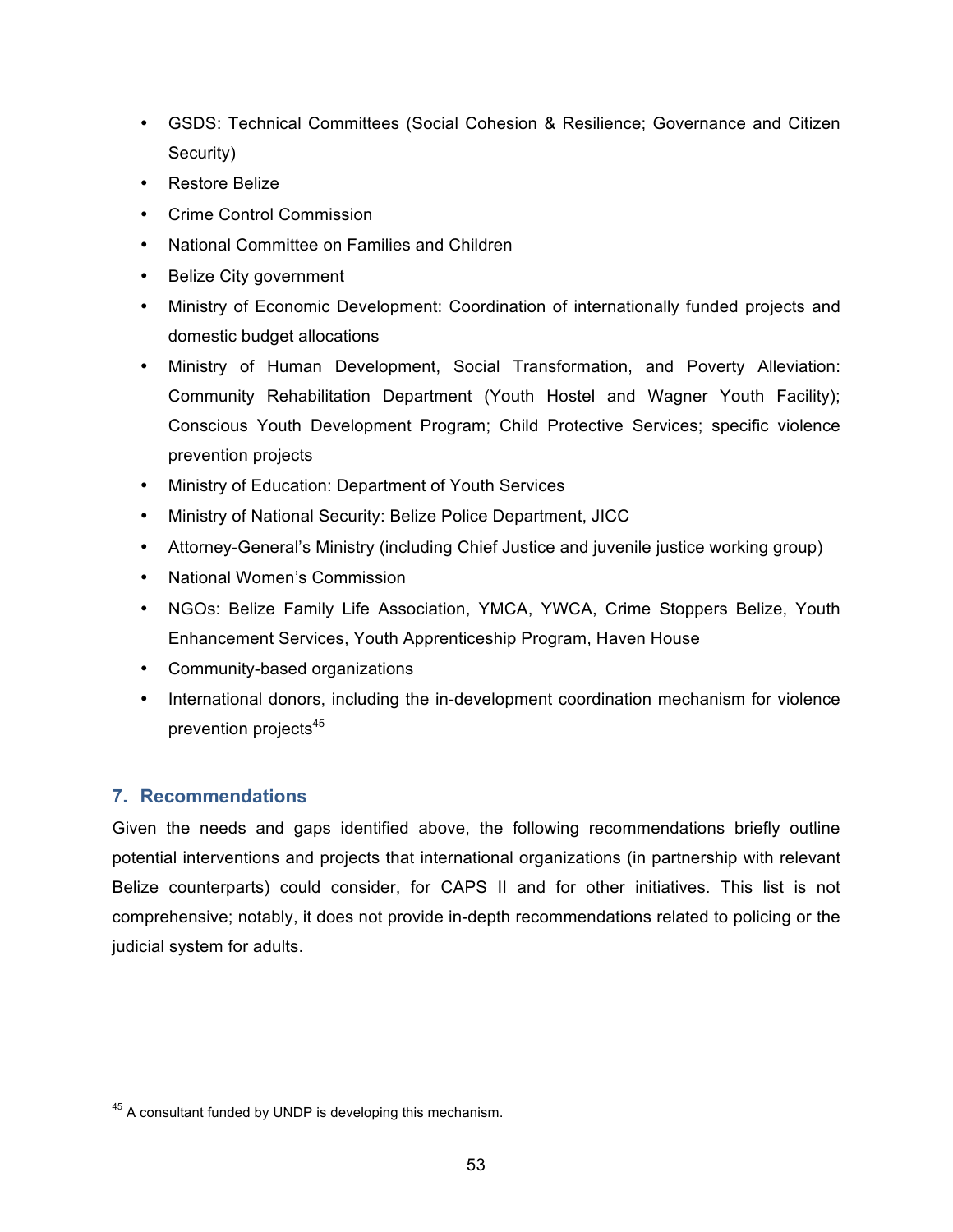#### **7.1. Education, Skills, Professional Training**

- Expansion of Gateway Youth Center Model to other areas of Belize: The Southside (Gwen Lizaraga H.S.) Center is operating smoothly. This model has proved successful so far and could be implemented in other towns.
- Expansion and ongoing support for PYD implementation: The initial implementation was successful, but there is first a need for ongoing accompaniment and technical support for teachers and others providing this curriculum. Second, it has not yet reached all schools or staff. It could also be implemented in nonschool settings, such as youth centers and programs for out-of-school youth. Third, more general conflict resolution and mediation skills for teachers to handle students with behavioral challenges could be added on to PYD training.
- Literacy, remedial, and pre-vocational training for at-risk Southside youth: Despite the significant number of vocational training programs available, many cannot access them due to literacy and basic education limitations. There is a need for remedial and pre-vocational training, especially for literacy. Given that there is sometimes social stigma against adolescent and adult participation in such programs, there is a need to rebrand and/or shift recruitment and retention strategies.
- Literacy, remedial, pre-vocational, and vocational training for YH/WYF residents: Some programs are already underway, but these could be expanded in terms of scope, topics, and scheduling. There is a need for more formalized training programs—delivered by accredited institutions in a structured way (ITVET and others)—that could provide incarcerated youth with credentials that will be valid after their release. There is also a need to ensure that vocational programs outside of detention centers are more open to accepting students who have criminal records.
- Education diploma programs for YH/WYF residents: Similarly, there is a need to expand the scope, schedule, and structure of academic classes for residents, including primary and secondary levels, and potentially post-secondary courses. The inmate-led classes are successful and well adapted, but residents also need courses that provide formal credentials.
- Scholarship bond arrangements for community service: Given the identified lack of professionals with advanced training in social work, therapy, and psychology, as well as the challenges in retaining such professionals in roles serving at-risk youth and/or the justice system, there is a need to build training programs (in Belize or abroad) that integrate a practicum or incentives for employment in these areas. Moreover, to provide legal aid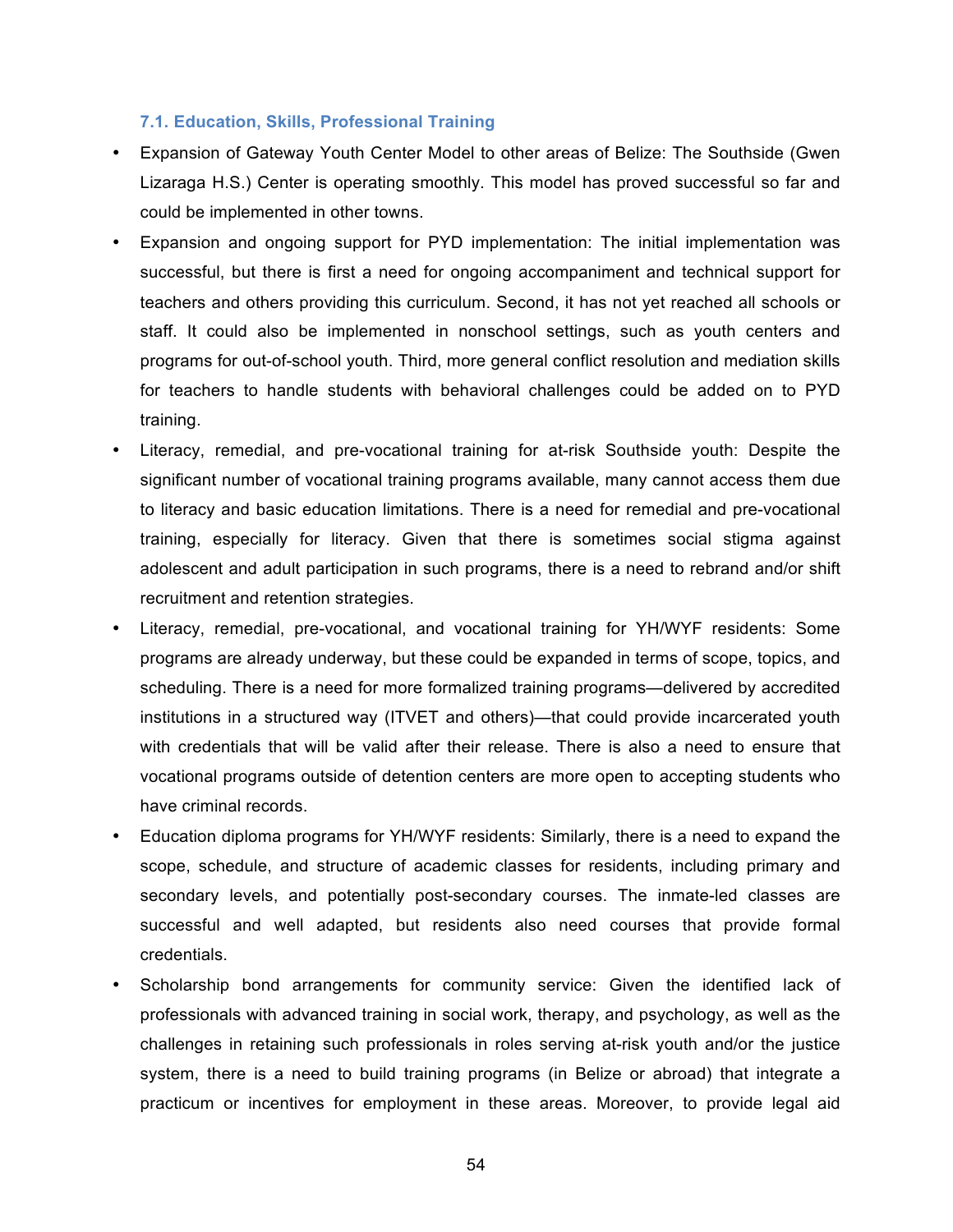services, the scholarship program for law students could be revised to require community service delivered through the legal aid program for juveniles.

## **7.2. Services for Gang-Involved Youth in Southside Belize City**

- Multiyear funding and expansion of the space and staff capacity of the Conscious Youth Development Program (CYDP): Given the security and confidentiality requirements of the CYDP, it is urgent that this organization have adequate meeting space and staff available to conduct both mediations with active gang members and outreach with other community members, including prevention of recruitment of youth. Since the nature of CYDP's work requires building trust in volatile settings, short-term projects and funding do not work. Multiyear funding for ongoing outreach, mediation, and recruitment prevention is necessary.
- Additional staff and training on mediation for CYDP: Since mediation of gang conflicts is one of the most direct interventions possible for reducing gun violence spurred by gang dynamics, this activity merits additional staff resources and training to expand its capacity. In contrast to heavy-handed policing approaches, using locally trusted interlocutors to follow gang dynamics, identify intervention and mediation opportunities, and provide follow-up with involved parties has shown promising results elsewhere.<sup>46</sup>
- Identification of the most at-risk youth and reduction of access barriers: The youth most at risk of violence and/or gang involvement in Southside are the least likely to encounter existing social services. Proactive outreach and assessment to identify the youth with multiple and/or severe risk factors is necessary. $47$  When youth face mobility and other restrictions to accessing secondary prevention services (e.g., training classes, skills workshops, arts/sports programs), these are not reaching the most at-risk youth. There is a need for more information—mainly qualititative—on current access barriers, and then adjustments by service providers to address them. Examples include offering multiple iterations of programs in spaces that do not require travel; offering services with the (tacit or explicit) endorsement of gang leaders; being intentional about if and how any government or law enforcement representatives are involved.
- Social worker and counselor staff capacity with specialized training for working with traumatized and/or gang-involved youth: There is a general dearth of social worker and counseling capacity in Belize. Nevertheless, working with youth who have past or current

<sup>&</sup>lt;sup>46</sup> Examples include CureViolence in the United States and (preliminarily) in Trinidad and Tobago and other international locations. See www.CureViolence.org. The Peace Management Initiative in Jamaica has a similar experience.

 $47$  The Southside Metamorphosis project provides an example of doing this identification, intake, and assessment via schools, families, and existing services, with established tools.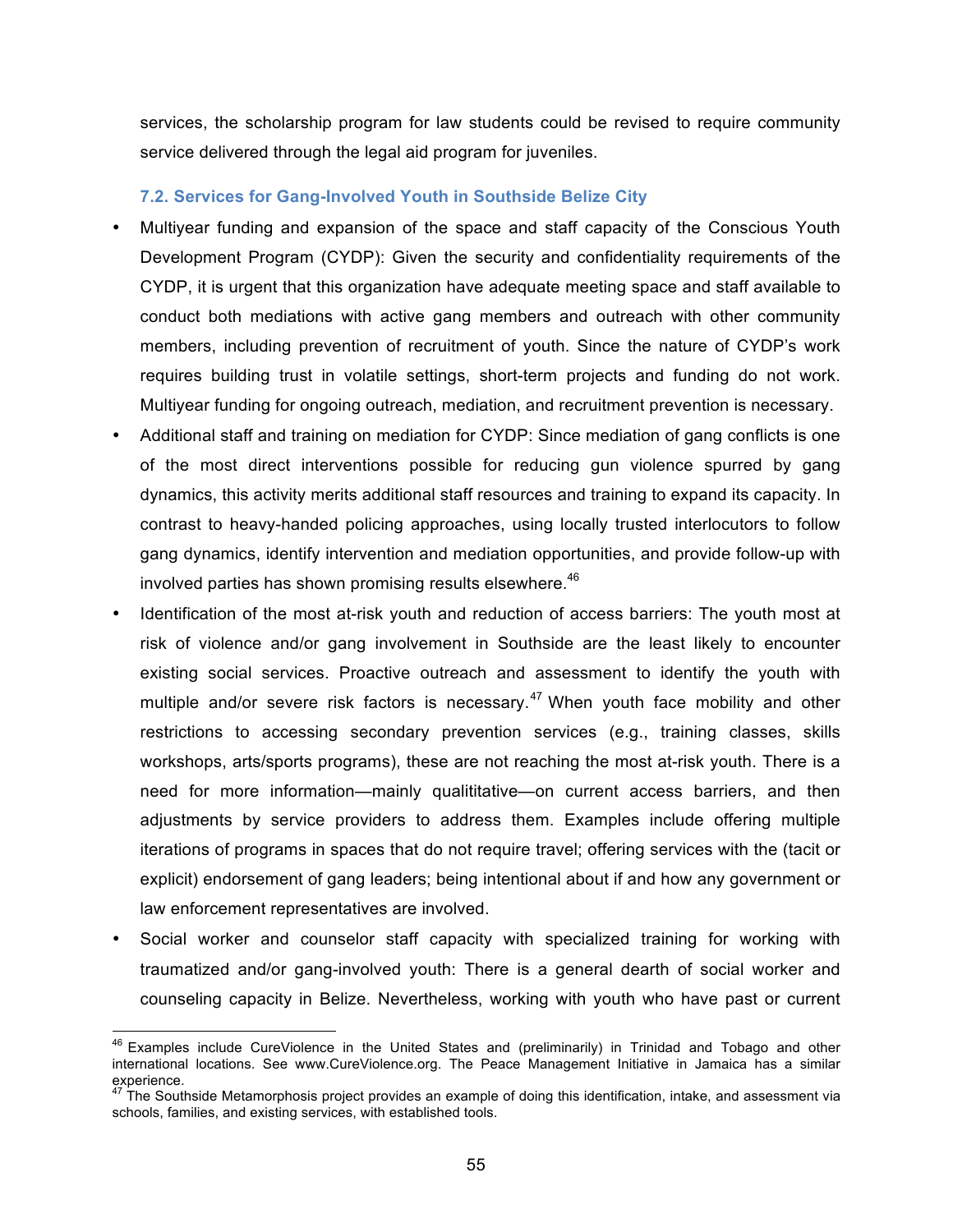gang involvement, as well as those who have been exposed to serious violence and trauma, requires a specific set of skills and experience. This could be strengthened for social workers affiliated with various secondary and tertiary services, through additional training and/or exchanges with similar projects in other countries.

#### **7.3. Primary/Secondary Prevention and other Social Services (including on GBV)**

- One-stop shop for social services and violence prevention activities: As outlined above, there is a need for more space and more coordination for service delivery, particularly for the range of social services and violence prevention services that often involve members of the same families. This need is especially acute in Southside Belize City. A single facility that integrates program administration, activities, and outreach and offers space for other community events would create efficiencies (mainly for the MHDSTPA) and would allow families and youth a more holistic approach for intake, assessment, participation in activities, and follow-up. More localized sites could also offer certain activities in coordination with this hub.
- Integrated GBV services: While some analysis proposes stand-alone centers for services for survivors of gender-based and/or sexual violence, it may be more efficient and effective to add this module of services to the proposed one-stop shop. This would allow women and men to learn about and access GBV services even if it was not the main reason for accessing the MHDSTPA. Moreover, certain services that require confidentiality could occur in adequate spaces (e.g., counseling) at the center, while others could link more effectively with other locations (e.g., courts, police).
- Shelter space for women fleeing domestic violence: There is a clear need for more shelter space, at least for temporary stays, for women and their children. Since the existing shelter is in Belize City, the additional space is needed both in the City and in other districts. (This is separate from the housing requirements for girls involved in the foster care and juvenile justice systems, discussed below.)
- Integrated data and case management: An additional benefit to more coordination of Southside prevention and social services is that the FamCare case management system could serve as the sole platform for tracking the assessments, activities, and monitoring of youth and families in this area. This would require coordination for data sharing between ministries and—most important—with nonprofit organizations operating in the area. Ideally, this could also reduce the data collection burden on each organization for its M&E work.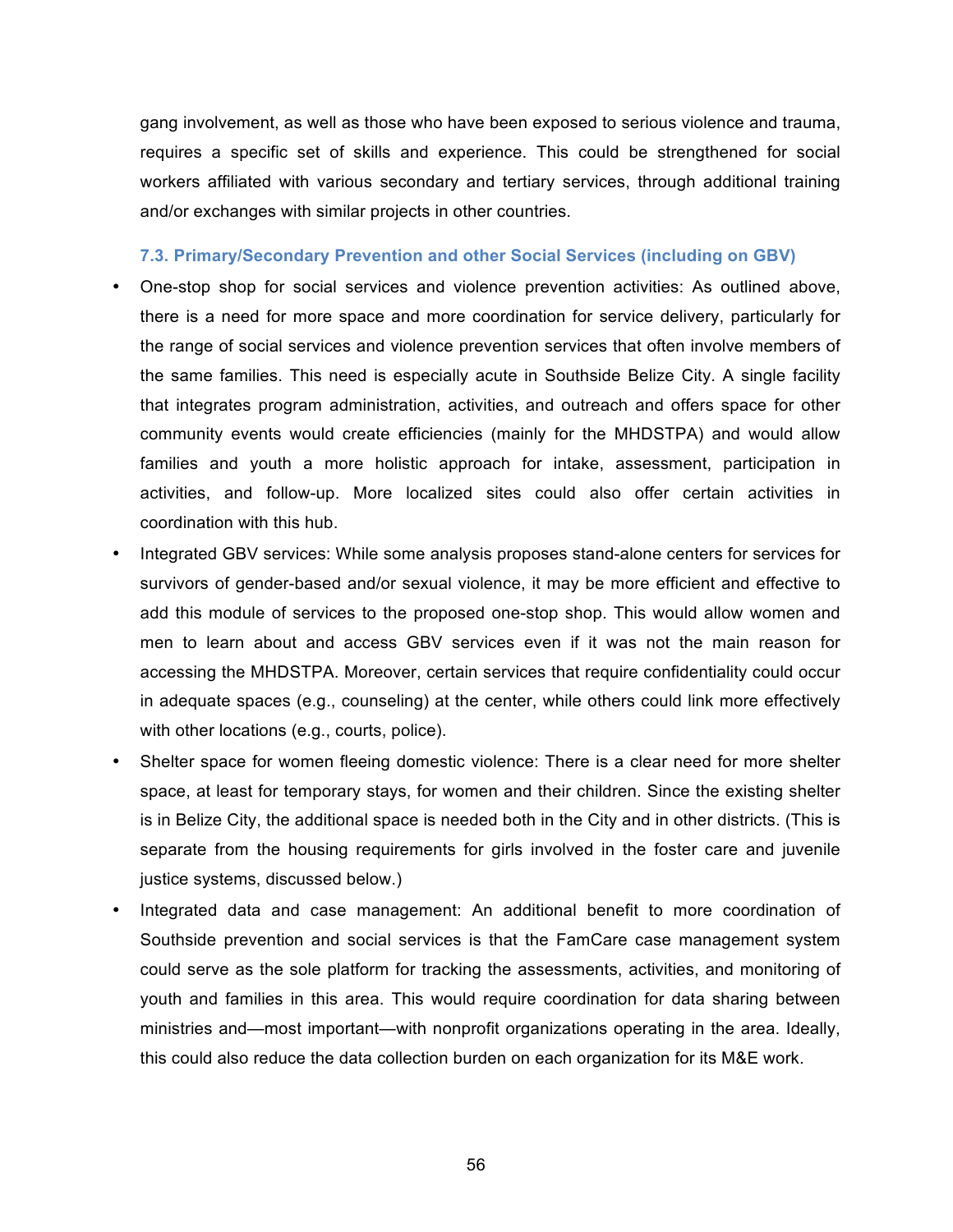#### **7.4. Juvenile Justice: Institutional Reforms**

- Reduction in crossover from foster care to juvenile justice: This requires a major effort by MHDSTPA to identify the youth who move from foster care into youth detention centers for noncriminal reasons, to assess their needs (housing, treatment, etc.), and to build a clear institutional strategy for channeling them away from the juvenile justice system. This will likely entail building other residential facilities for those who cannot manage in the existing foster care system and/or who have serious mental health needs.
- Implementation of existing Alternatives to Incarceration and Alternative Sentencing options: While some legislative changes are required to expand alternative sentences, there is room to increase the implementation of alternatives currently available. This requires awarenessraising and training of justice and law enforcement at all levels—mainly in police and court settings—and building institutional incentives and an internal culture that encourages choosing noncustodial options for adolescents. There is room here to work with the media to alter the sensational coverage of extreme cases (e.g., the 15 year-old involved in the recent shootout at a police station) and to provide more coverage of adolescents who reintegrate into prosocial pathways while under alternative sentences and/or diversion.
- Diversion policy and program framework: This is underway through the UNICEF project but will require resources and political will from all government entities and international organizations. This initiative includes legislation changes, policy development, and building programs to "receive" and supervise juveniles who are diverted from the criminal justice system at various stages. (Consultant reports on the parameters of this program are expected in summer 2016.)
- Alternative housing and treatment for youth in detention for noncriminal reasons: There is a need for separate housing and treatment facilities for youth who have serious mental health and behavioral problems and are currently placed at the YH or WYF as a last resort. The main groups are: uncontrollable behavior cases; those sent from foster care system for discipline reasons; and those with serious trauma who are identified as victims of trafficking, prostitution, and/or abuse. There is also a need for additional residential foster care spaces (e.g., group homes or families) for older adolescents, to provide them stability before they have contact with the criminal justice system.
- Adequate facilities (new or by renovation) for specific groups in the juvenile justice system: The most urgent need is a higher-security space for girls that is separate from the women at the Belize Central Prison. The second-most urgent need is housing for youth leaving

57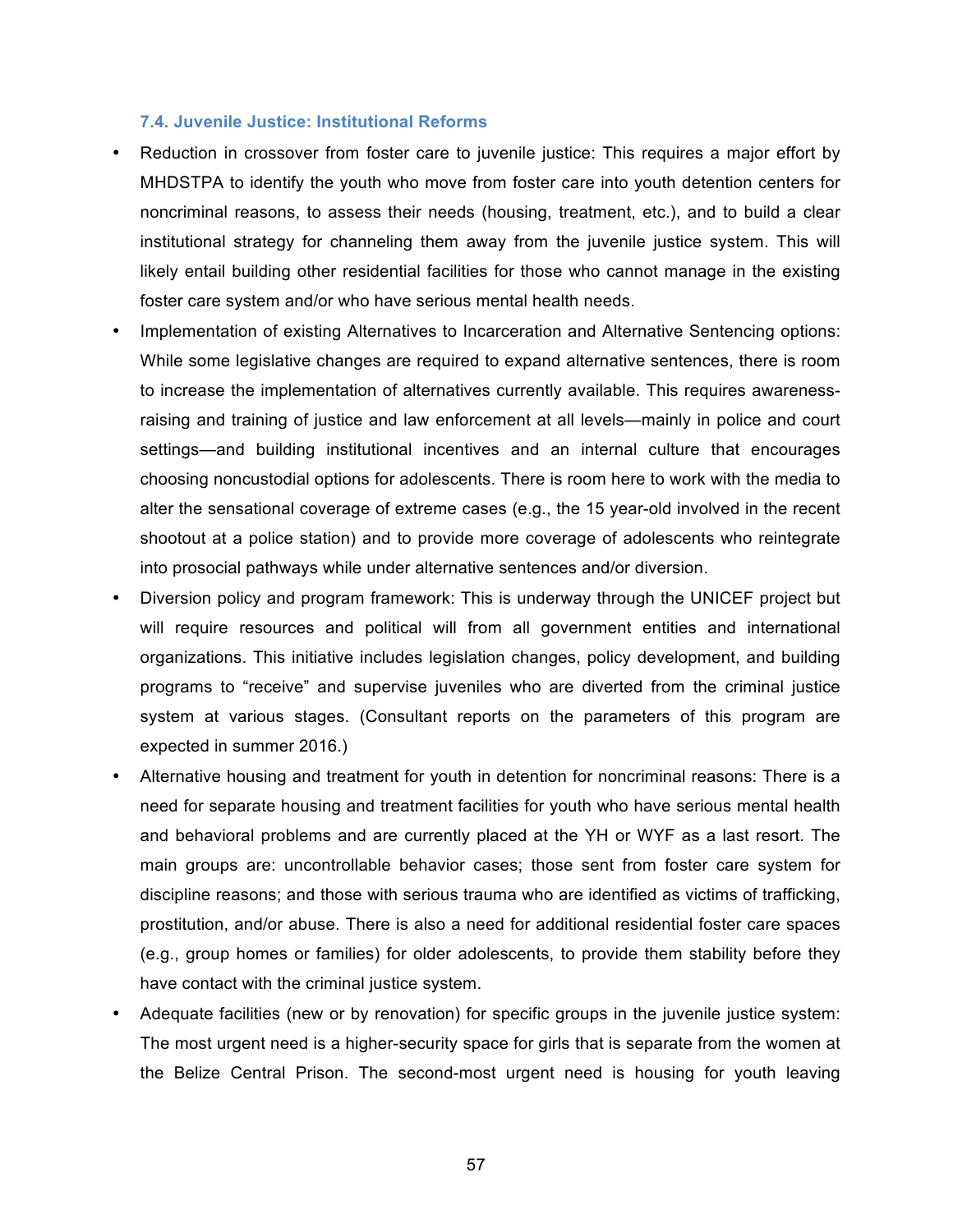detention, at the reentry stage, who do not have family to live with. This could be a halfway house or group house facility, with some support and supervision during the transition stage.

- Legal aid for all juveniles: To ensure that youth have a representative with the skills to manage their cases in their best interests—particularly in pushing for fair treatment, due process, and noncustodial sentences—there is a need for subsidizing legal aid. Since there is already a Legal Aid Office for adult capital cases, this could be expanded with additional staff specialized in and mandated for juvenile cases. There is also a need to train other justice officials and raise awareness among community residents about the availability of legal aid and its implications.
- Reentry Services: The continuum of care—including aftercare and reentry—program and training activities began under CAPS I, working with the CRD, the YH, and the WYF. Implementation is only at early stages, and more training, resources, and staff are required. The central reentry needs for juveniles are housing, employment, and therapy/counseling. There is also a need to ensure smooth transition for those who turn 18 during their sentence and/or reentry stage, so that they remain connected to relevant youth services rather than being automatically shifted to adult systems. Reentry requires robust organizations in communities to provide housing and programming, as well as to assist with data collection and supervision. At present, few organizations have this capacity or specialization. In fact, some community NGOs are resistant to working with the reentry population. With sensitization, training, and resources, some of these could provide relevant services.

#### **7.5. Juvenile Justice Facilities: Youth Hostel and Wagner Youth Facility**

- Integration of FamCare case management at both facilities: The MHDSTPA has already implemented the FamCare case management system at the YH. The WYF is not currently using this system, but the licenses and software are available to complete the integration. This requires some staff coordination and training.
- Expansion and implementation of core correctional practices for all staff: This approach (shifting from punitive to rehabilitative methods) began under CAPS I, using training plus ongoing accompaniment. There is a need for further training, including for security staff (not just social workers) at both facilities. Additionally, the implementation over the medium term is where most challenges occur, so ongoing technical assistance from the trainers for several years will ensure full and quality implementation, as well as appropriate data collection.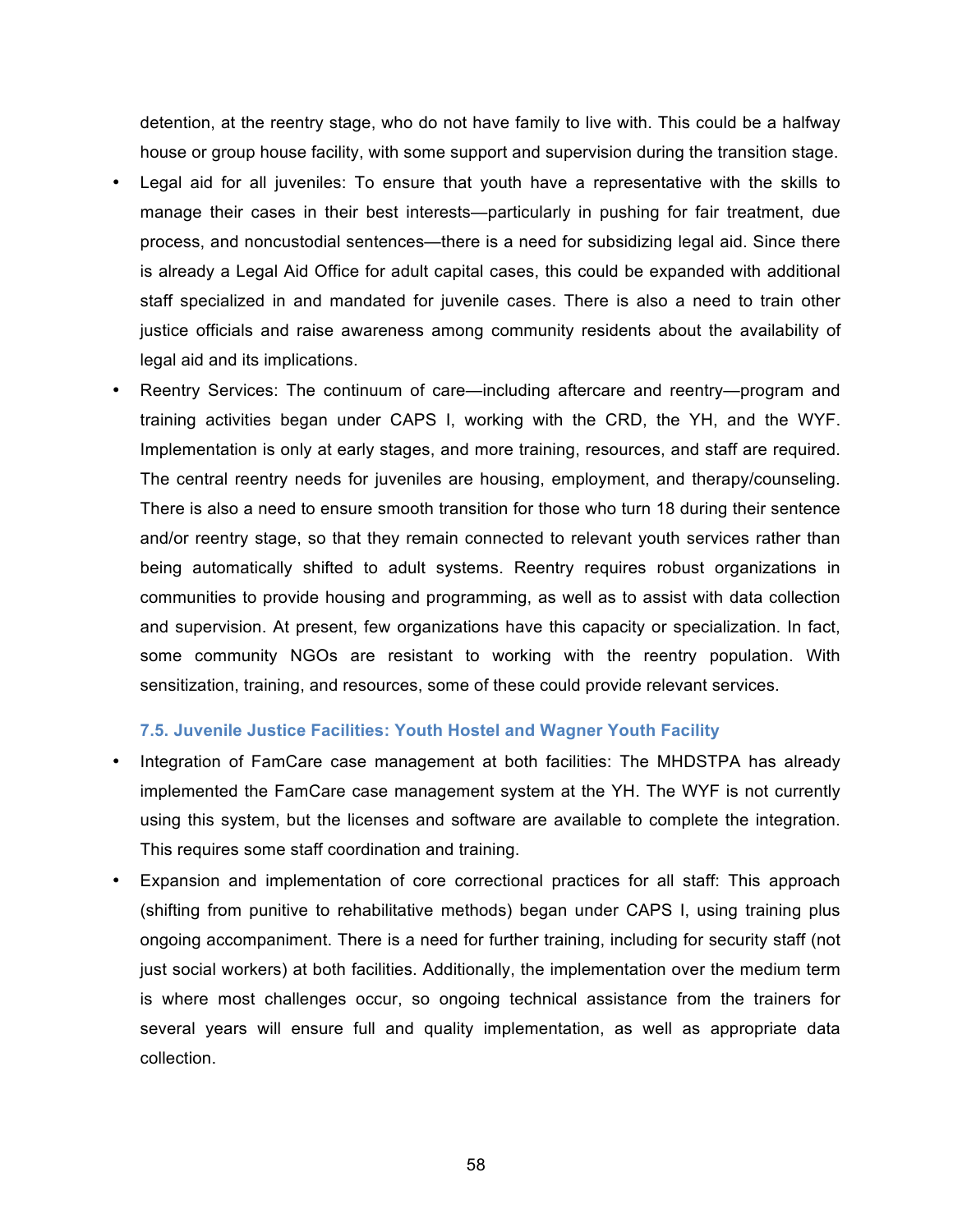- Expansion and implementation of risk assessment tools: The LSI risk assessment tool, as part of an overall RNR approach, is now being widely used at the YH and WYF. There is a need for further staff training and ongoing implementation technical assistance support. More broadly, there is a need to integrate the findings of the risk assessment with the strategic planning and institutional reforms outlined above.
- Additional programs and treatment options at YH and WYF: Some vocational, educational, and counseling activities are led by inmates, which is generally positive for the participants and affords flexibility and in-built adaptation to the detention environment. Nevertheless, this is not a substitute for classes and treatment provided by accredited professionals, in which students can also receive relevant certifications. More resources are needed to hire such instructors and therapists, to provide adequate spaces for programming, and to ensure that scheduling can cover weekends and evenings as much as possible.
- Social work and therapy for serious mental health and trauma issues: There are now more social workers connected to clients at the YH and WYF than there were before CAPS. Nonetheless, many of the youth residents have serious mental health, behavioral, and/or post-traumatic needs that require more advanced or specialized treatment. There are not enough qualified professionals working in the system to provide such treatment. Given the lack of such professionals in Belize in general, the GoB may need to consider subsidizing advanced training and/or providing incentives for professionals to work in the justice system with youth.
- Alternatives to segregation/solitary confinement for discipline and protection reasons: Due to a lack of alternative options, segregation (solitary confinement) is sometimes used at the WYF to hold residents as a disciplinary measure and/or when they pose a threat to others, and/or when they are under threat from others. This contravenes international standards that prohibit the use of solitary confinement for minors, especially if it exceeds 15 days, as it causes psychological harm and abrogates human rights. There is a need to build alternative methods of handling discipline, threat, and protection situations, which may require other infrastructure or staff resources.

#### **7.6. Data Systems**

Interagency active use of IPSMIS / FamCare: The platform functions well, but not all agencies contribute data. There is first a need for high-level consensus and direction that all ministries involved in social policy (including the Police) should contribute data to IPSMIS and FamCare, and use these systems as the single cross-government platform for such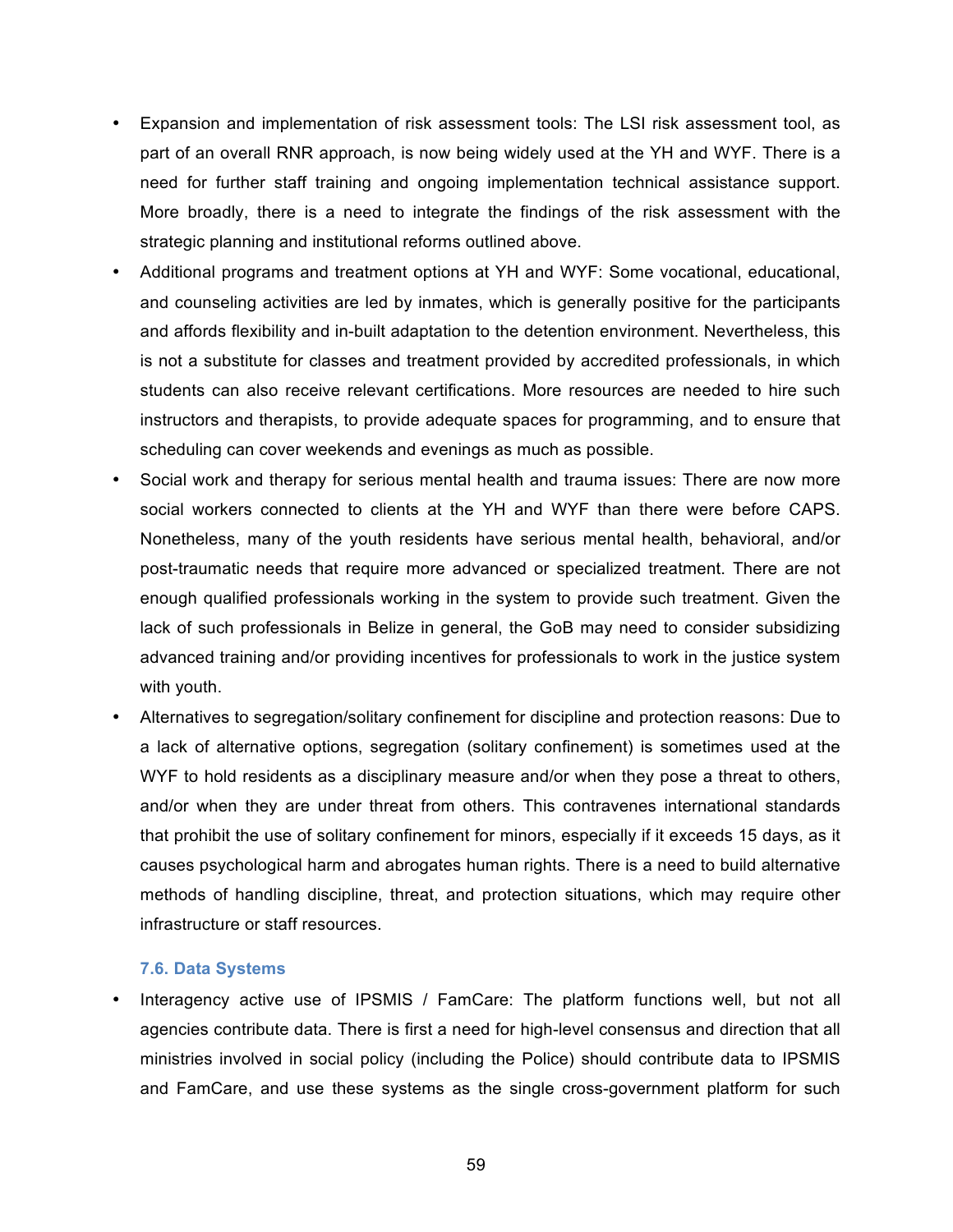data. (This does not overlap with separate systems for separate types of data, such as CIMS for crime data.) To do this, there is a need to train data management staff in each ministry on how to organize, upload, and analyze the data and produce joint analysis reports.

- Gender-disaggregated data: Through IPSMIS/FamCare as well as other data collection and analysis endeavors—including CIMS, CompStat, surveys, VAW and GBV research—the GoB should build more gender-disaggregated data on a range of social, economic, health, and violence issues. This could also contribute to gender-disaggregated indicators for M&E work on various projects.
- Research on gender dimensions of crime, violence, and criminal justice: There is also a need for more in-depth research projects, both qualitative and quantitative, on these topics. Funders and GoB entities could commission research on gender and gangs, perceptions of justice actors, community prevention activities, treatment services, reentry needs, and other topics. This could occur in partnership with academic institutions inside and outside of Belize.
- Commissioning of a mixed-methods, five-year longitudinal study on juveniles in conflict with the law: Rather than undertaking onerous and restrictive experimental research methods within the confines of a particular project evaluation framework, more in-depth, medium-term research could be conducted through a wider research project. This could involve collaboration with key projects such as CAPS II, YCT, PreJuve, Diversion, and others. Samples of juveniles in conflict with the law—inside and outside detention systems—could be tracked on numerous variables over fives years, to analyze factors shaping outcomes such as recidivism, social reintegration, mental health, and well-being.
- Coordination of all ongoing M&E data exercises in the citizen security sector: Many projects in this sector, regardless of funding source, have results frameworks and M&E plans that contain the same types of data and indicators (e.g., demographics, employment and education participation, crime patterns, social attitudes and perceptions). Even though not all involve the same specific populations, many do: youth in Southside. There is an obvious benefit to coordinating data collection on common indicators, to reduce the burden on participants and implementing organizations, and to broaden projects' ability to account for the wider context. This does not preclude project-specific M&E exercises, but project executing units and agencies should combine resources as much as possible to produce cross-project data sources.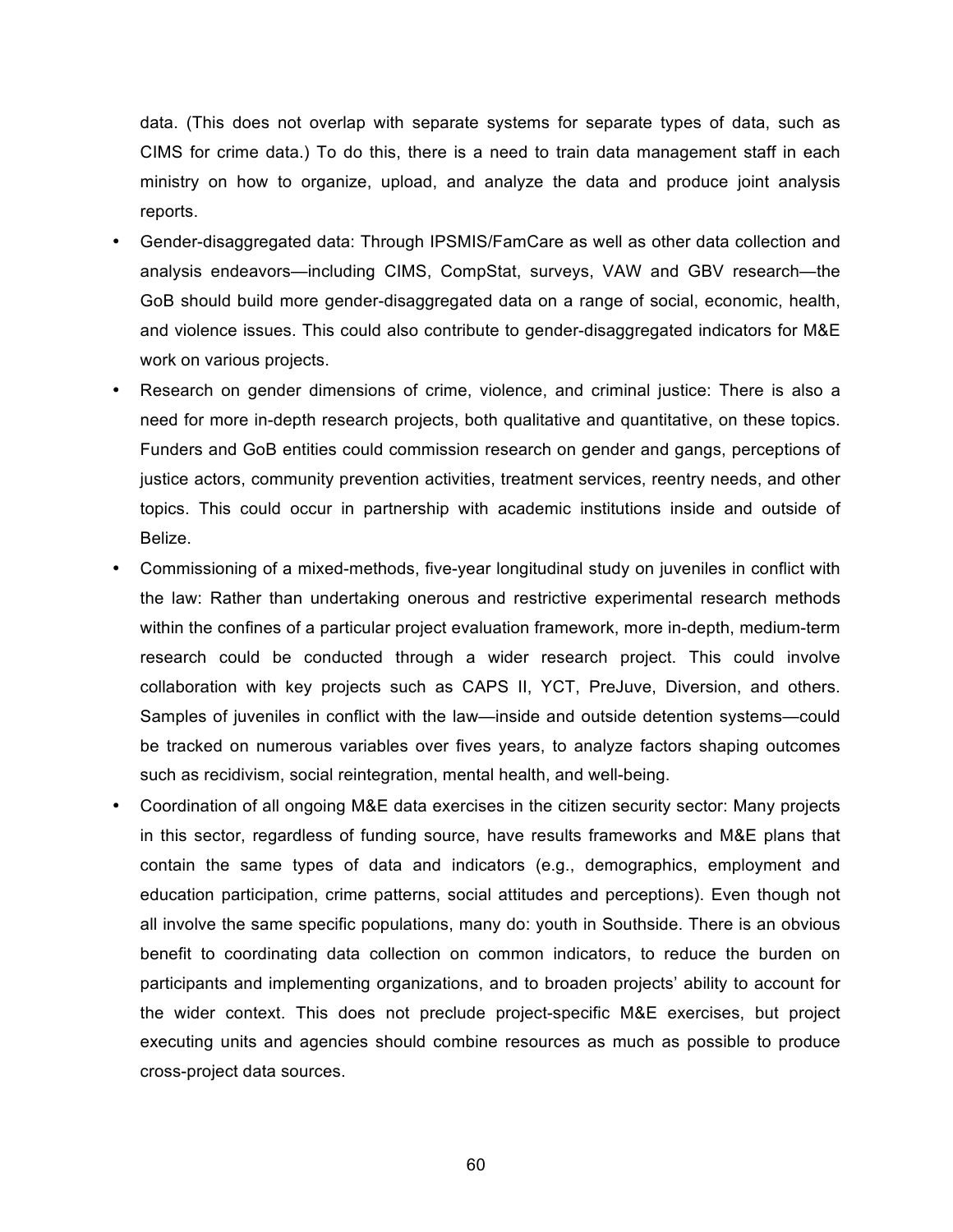#### **References**

- ABA (American Bar Association). 2010. "Assessment of Juvenile Justice in Belize." Washington, DC: ABA Rule of Law Initiative.
- Baird, A. 2012. The Violent Gang and the Construction of Masculinity amongst Socially Excluded Young Men. *Safer Communities* 11(4): 179–90.
- Bott S., A. Guedes, M. Goodwin, and J. A. Mendoza. 2012. "Violence Against Women in Latin America and the Caribbean: A Comparative Analysis of Population-based Data from 12 Countries." Washington, DC: Pan American Health Organization.
- Bright, C., D. Morris-Compton, J. Walter, B. Falls, and D. Young. 2013. *Multijurisdictional Teen Court Evaluation: A Comparative Evaluation of Three Teen Court Models.* Baltimore, MD: State Justice Institute.
- Butts, J. 2014. "Developing Useful Outcome Indicators for the CAPS Project in Belize." Washington, DC: Inter-American Development Bank.
- Butts, J. A., G. Bazemore, and A. S. Meroe. 2010. *Positive Youth Justice: Framing Justice Interventions Using the Concepts of Positive Youth Development***.** Washington, DC: Coalition for Juvenile Justice.
- Carneiro, F. 2016. "Belize: Right Choices Bright Future. Systematic Country Diagnostic." Washington DC: World Bank Group.
- Catzim-Sanchez, A. 2014. "Restore Metamorphosis Evaluation Report." Belize City: Restore Belize.
- Center for Juvenile Justice Reform. (n.d.) Crossover Youth Practice Model. Washington, DC: Georgetown University. Retrieved from: http://cjjr.georgetown.edu/our-work/crossoveryouth-practice-model/
- Cocozza, J. et al. 2005. "Diversion from the Juvenile Justice System: The Miami-Dade Juvenile Assessment Center Post-arrest Diversion Program." *Substance Use and Misuse* 40(7): 935–51.
- Diamint, R. 2016. "Citizen Security Diagnostic: Belize City. Emerging and Sustainable Cities Initiative" (Draft version). Washington DC: Inter-American Development Bank.
- Gayle, H. et al. 2010. *Male Social Participation and Violence in Urban Belize: An Examination of Their Experience with Goals, Guns, Gangs, Gender, God, and Governance.* Belize: Ministry of Education.
- Guerra, N. 2016. CAPS Project Completion Report (PCR). Washington, DC: Inter-American Development Bank.
- Guzman, A. 2011. "Juvenile Recidivism." Belize: Ministry of National Security.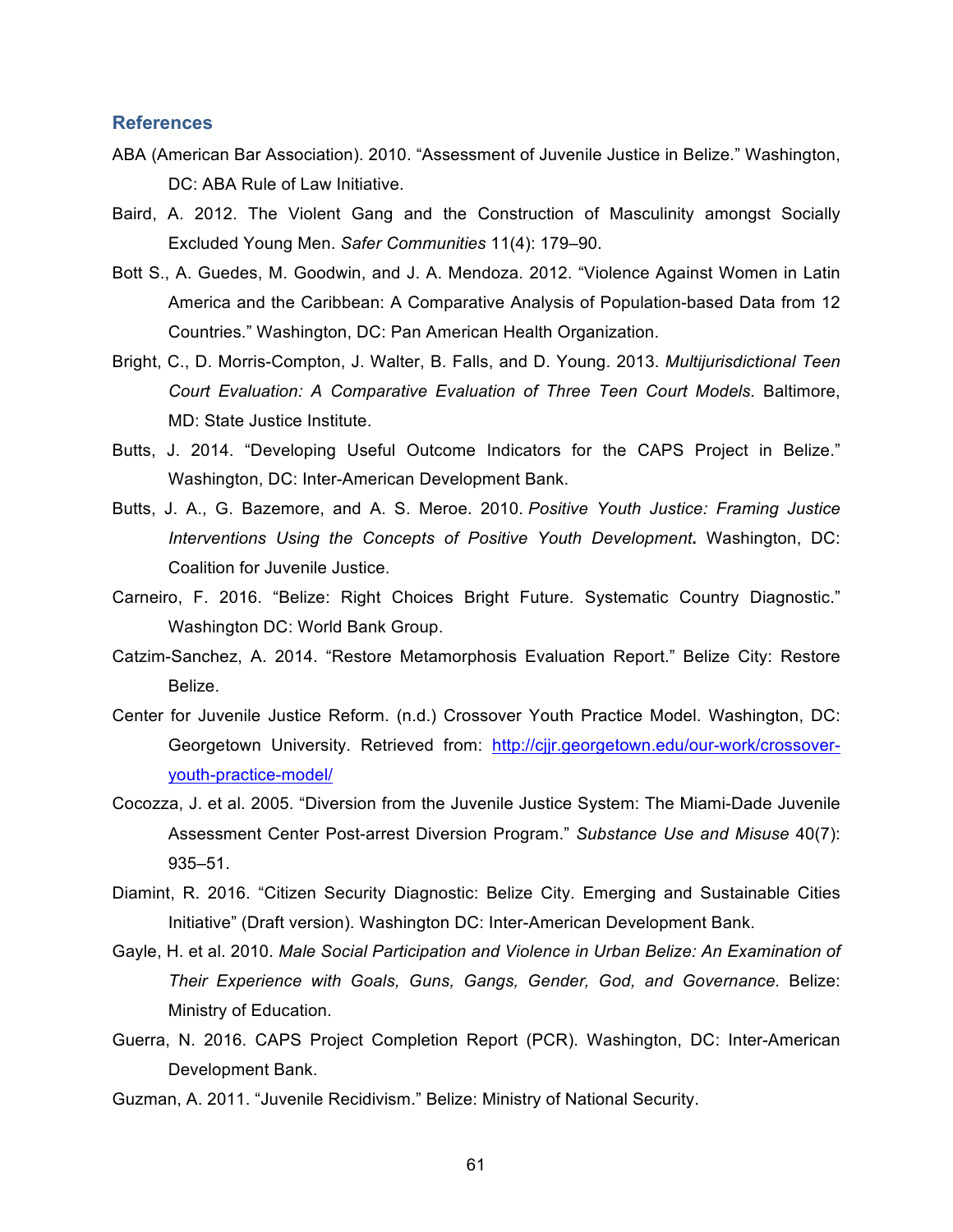- Huggins, T. 2016. "Country Gender Assessment: Belize." Barbados: Caribbean Development Bank.
- Hull, D. 2010. "Background Literature Review and Recommendations of School-Based Positive Youth Development: Community Action for Public Safety (CAPS) Education Component." Washington, DC: Inter-American Development Bank.
- -----. 2015. "Final Report: Impact Evaluation for the Youth Development Program (CAPS)." Ministry of Human Development, Social Transformation, and Poverty Alleviation and the Inter-American Development Bank.
- InfoSegura. 2016. "Fast Facts Belize; Situational Analysis on Violence in Belize." Belize: MNS/MHDSTPA.
- Insight Crime. 2015. "Insight Crime 2015 Homicide Summary." Retrieved from: http://www.insightcrime.org/news-analysis/insight-crime-homicide-round-up-2015-latinamerica-caribbean
- Interpeace. 2013. *Violentas y violentadas: Relaciones de género en las maras Salvatrucha y Barrio 18 del triángulo norte de Centroamérica*. Interpeace Latin America Regional Office: Guatemala. Business Retrieved From: http://www.interpeace.org/latinoamerica/resource/violentas-y-violentadas-relaciones-degenero-en-las-maras-salvatrucha-y-barrio-18-del-triangulo-norte-de-centroamerica/
- JICC. 2016 (June). Statistics provided by the Belize Police Department, Joint Intelligence Coordinating Centre, Ministry of National Security.
- JICC. 2013. Annual Statistical Report for 2012. Belize: Belize Police Department, Joint Intelligence Coordinating Centre, Ministry of National Security.
- Kary, R. 2015. "Diversion in Juvenile Justice: A Discussion Paper." Belize: Belize Community Rehabilitation Department, MHDSTPA.
- LAPOP (Latin American Public Opinion Survey). 2014. Americas Barometer: Belize. Nashville, TN: Vanderbilt University. Retrieved from: http://www.vanderbilt.edu/lapop/belize.php.
- Kolbe Foundation. 2012. "Recidivism Report 2012." Unpublished report provided by Kolbe Foundation staff.
- Kolbe Foundation. 2017. Wagner Youth Facility and Belize Central Prison statistics (2016 and 2017). Unpublished report provided by Kolbe Foundation staff.
- MHDSTPA. 2016. "Statistics on Youth Hostel, Wagner Youth Facility, Foster Care." Unpublished report provided by MHDSTPA staff.
- MHDSTPA. 2016. "Juvenile Justice Statistics." Belize: Presentation prepared for UNICEF.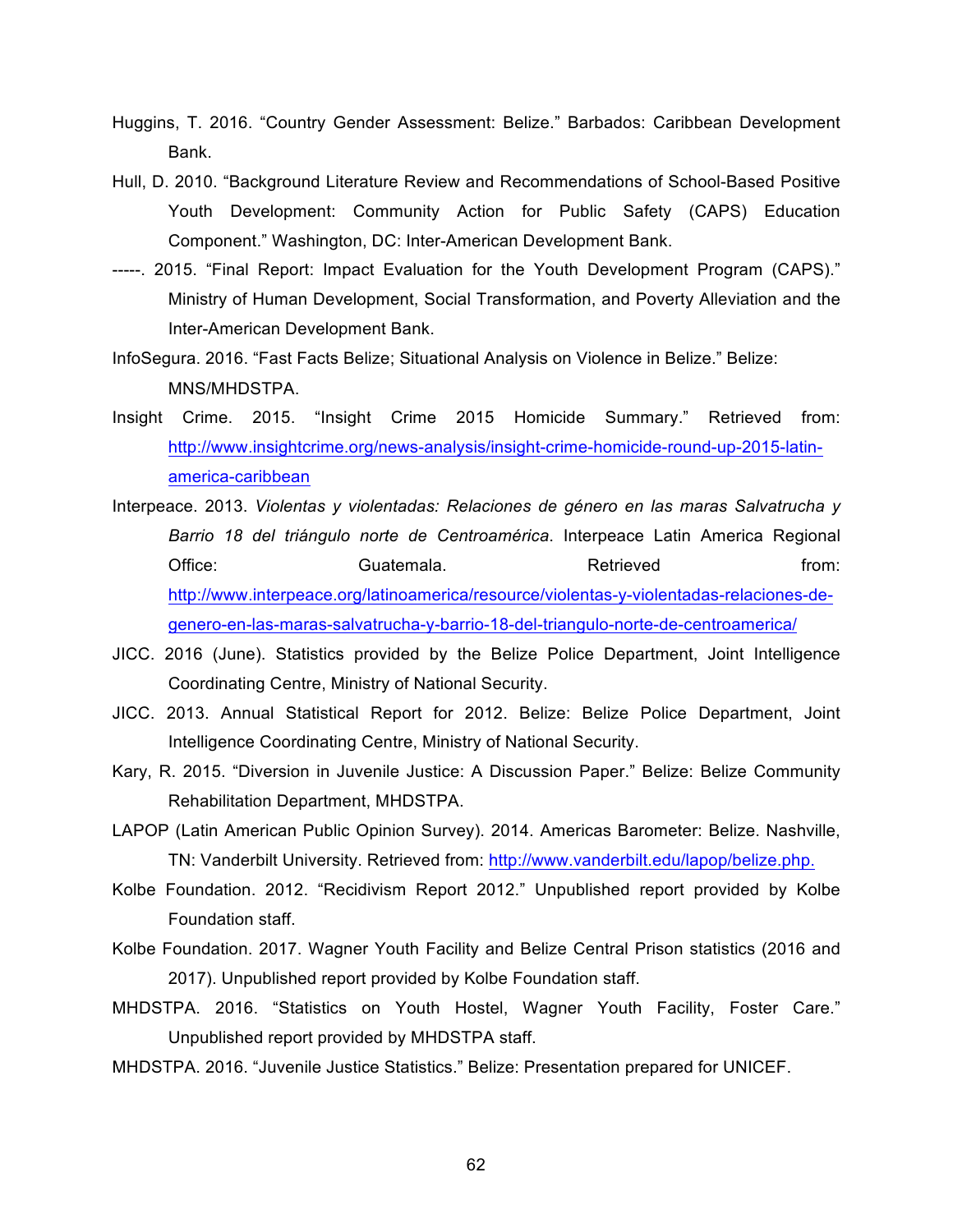- Models for Change. Undated. Systems Reforms in Juvenile Justice. Available at: http://www.modelsforchange.net/index.html
- Moore, A. 2013. "National Juvenile Offender Diversion Program." Belize: Community Rehabilitation Department, MHDSTPA.
- Myner, J. et al. 1998. "Variables Related to Recidivism among Juvenile Offenders. *International Journal of Offender Therapy and Comparative Criminology* 42(1): 65-80.
- OJJDP (Office of Juvenile Justice and Delinquency Prevention) 2009. *OJJDP Comprehensive Gang Model: A Guide to Assessing Your Community's Youth Gang Problem.* Washington DC: Department of Justice.
- Peirce, J. and A. Veyrat-Pontet. 2013. Citizen Security in Belize. IDB Technical Note 572. Washington, DC: Inter-American Development Bank.
- Saunders, S. 2015. "Cost-Benefit Analysis Tool for Legal Cases in Belize." Belize: University of the West Indies (Belize Open Campus).
- Shaw, D. 2007. "Vulnerability Assessment of the Juvenile Justice System in Belize" UNICEF.
- Young, R. and V. MacFarlane. 2015. Final Report: Belize Public Health Survey. Family and Community Safety with Emphasis on the Situation of Gender-Based Violence in Belize. Belize: Ministry of Human Development, Social Transformation, and Poverty Alleviation.

#### **Policy Frameworks**

Growth and Sustainable Development Strategy (2015)

Restore Belize Strategic Plan (2011–2015)

MNS National Security Plan

MHDSTPA. National Gender-Based Violence Action Plan: A Multisectoral Plan to Prevent and Respond to Gender-Based Violence in Belize (2015–2020)

UNDP Country Programme Document (2017–2021). In draft; currently under internal review. UNICEF Country Program Document (2017–2021)